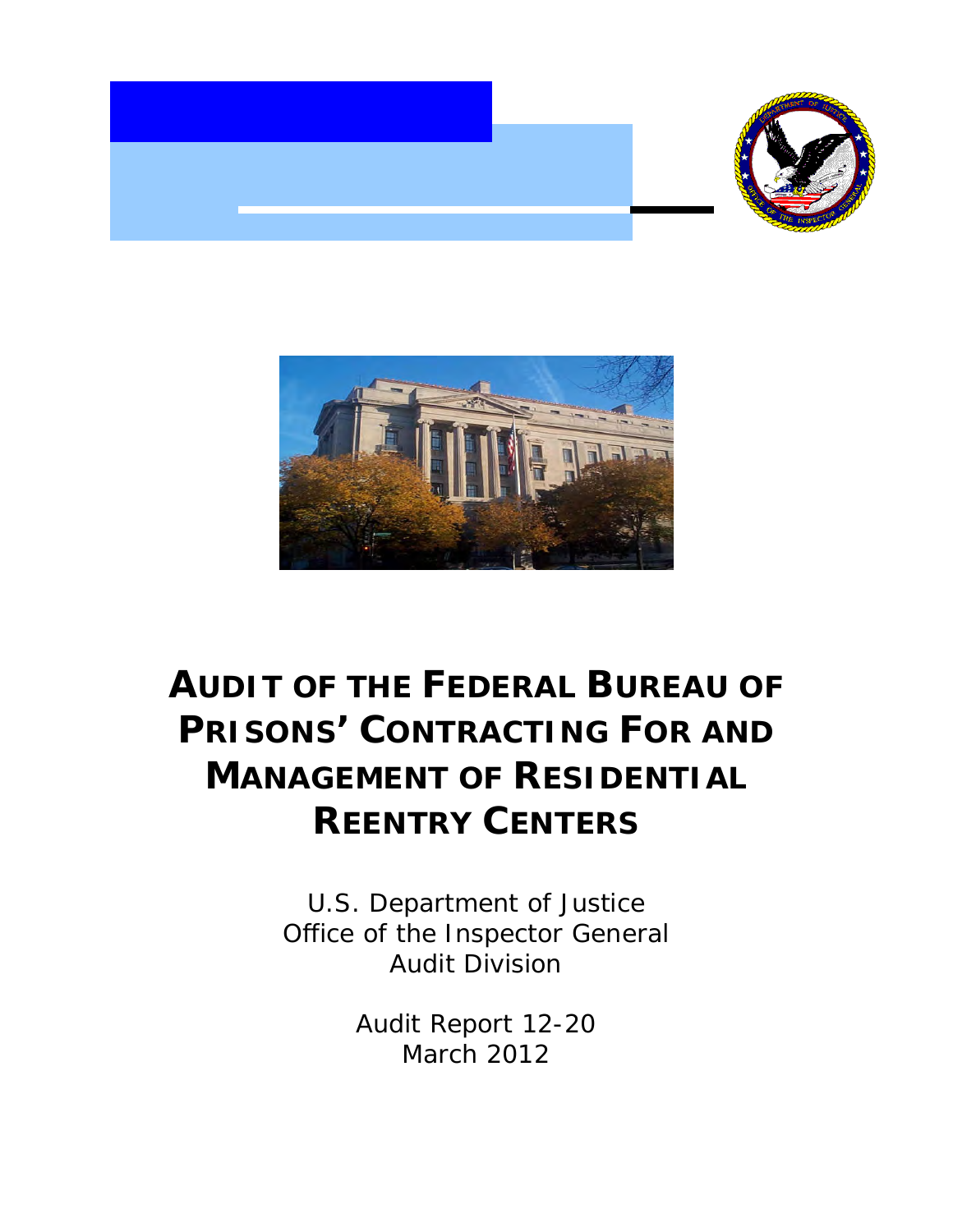# **AUDIT OF THE FEDERAL BUREAU OF PRISONS' CONTRACTING FOR AND MANAGEMENT OF RESIDENTIAL REENTRY CENTERS**

# **EXECUTIVE SUMMARY**

Since the 1980s, the Federal Bureau of Prisons (BOP) has utilized Residential Reentry Centers (RRCs), operated by private contractors, to transition inmates into communities prior to release from incarceration. RRCs provide a structured, supervised environment, along with support in job placement, counseling, and other services to facilitate successful reentry into the community after incarceration, while allowing inmates to gradually rebuild ties to the community. In addition, multiple studies have found that when inmates are transitioned through RRCs, rather than being released directly into society, the inmates are more likely to be gainfully employed and less likely to commit new crimes (recidivate). According to the BOP, 91 percent of inmates referred to RRCs successfully complete the RRC program and return to local communities.<sup>1</sup> From fiscal years (FY) 2008 through 2010, the BOP transitioned almost 90,000 inmates into RRCs prior to release from incarceration at a cost of about \$777.8 million.

May 2010, which outlines all of the BOP's requirements for operating RRCs. $3$ The Second Chance Act, enacted in April 2008, required the BOP to expand its use of RRCs, as well as other reentry programs, and report annually on its utilization of RRCs.<sup>2</sup> During FYs 2008 through 2010, the BOP utilized 92 contractors to operate 177 RRC contracts throughout the United States. The RRC contractors are generally required to follow the Statement of Work for Residential Reentry Centers (SOW), updated Pursuant to the SOW, RRCs are required to develop individualized program plans for each inmate. As applicable, the individualized program plans focus

-

 contracts. Five of the six RRCs included in our audit were governed by the SOW, while the  $3$  During the period included in our audit, the BOP utilized 13 performance-based contracts awarded to 8 contractors. The performance-based contracts are not governed by the SOW; however, many of the SOW requirements are included in the performance-based remaining RRC included in our audit was governed by two performance-based contracts. Throughout this report, requirements described as contained in the SOW are also contained in the 13 performance-based contracts.

<sup>1</sup> U.S. Department of Justice, Federal Bureau of Prisons, *State of the Bureau* (2008).

 $2$  18 U.S.C. §3624 (2011).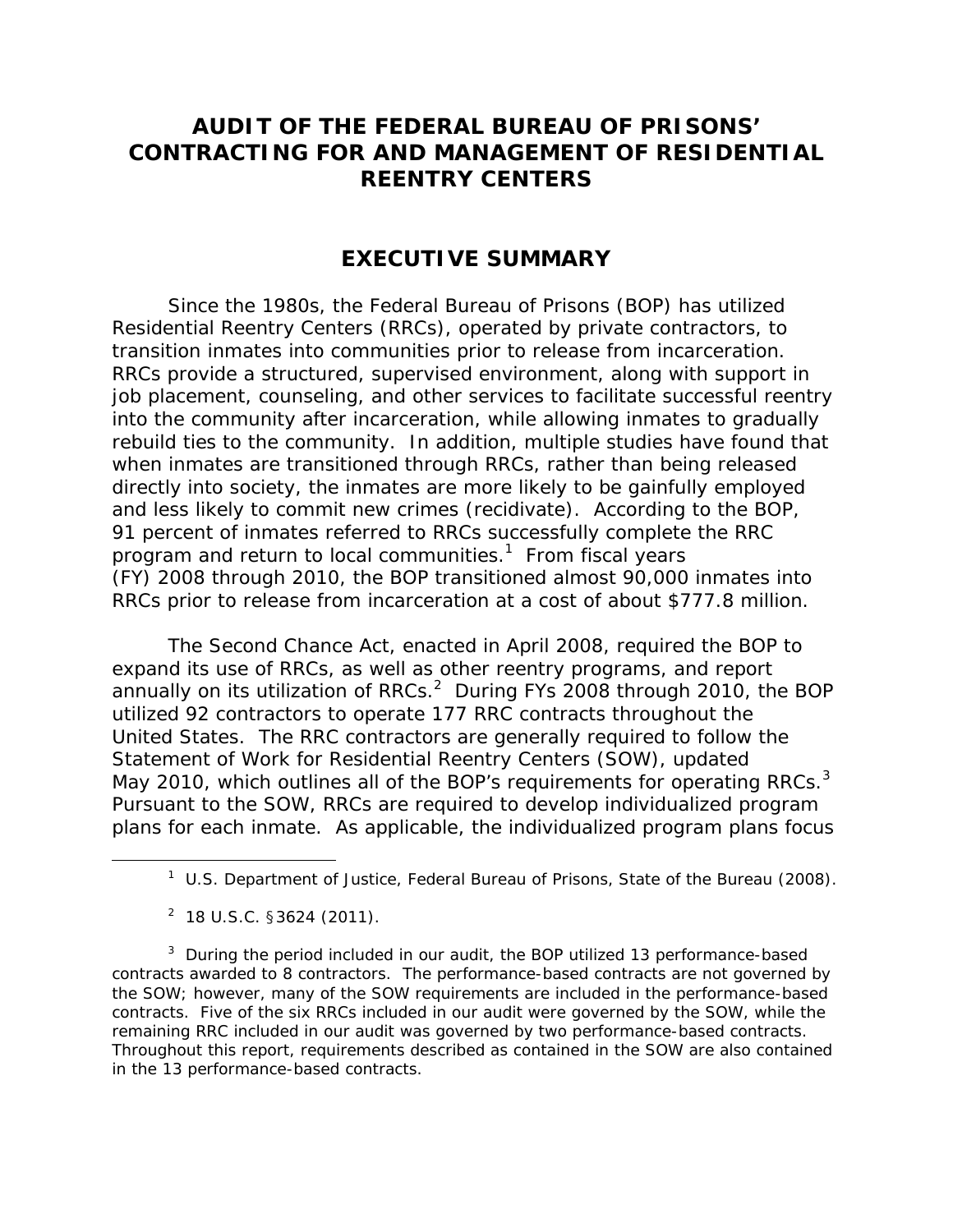on reestablishing relationships with family, obtaining and maintaining employment, obtaining drug and alcohol treatment, and finding housing, which often requires that the inmate leave the RRC facility for approved absences. As a result, inmate accountability is also a critical SOW requirement, and RRCs must: (1) be able to locate and verify the whereabouts of inmates at all times, (2) establish a surveillance program to deter and detect the illegal introduction of drugs and alcohol into the facility, (3) effectively discipline inmates, and (4) prepare and maintain required documentation related to its performance under the SOW.

#### **Office of the Inspector General Audit Approach**

The objectives of the audit were to determine whether: (1) RRC operations are conducted in compliance with BOP requirements and (2) the BOP effectively administers and monitors its RRC contracts. The scope of the audit was FYs 2008 through 2010.

We conducted audit work at six RRCs in Denver, Colorado (Denver RRC); Leavenworth, Kansas (Leavenworth RRC); El Paso, Texas (El Paso RRC); Boston, Massachusetts (Boston RRC); Kansas City, Missouri (Kansas City RRC); and Washington, D.C. (Washington RRC). We also interviewed officials at BOP Headquarters responsible for the contract solicitation and award, and the operation of the RRC program. In addition, we interviewed officials at the BOP Regional Office in Kansas City, Kansas; and BOP Contract Oversight Specialists (COS) responsible for monitoring RRCs and RRC billings in Denver, Colorado; Kansas City, Kansas; and El Paso, Texas. For comparison purposes, throughout this audit, it should be noted that the six RRCs reviewed varied in size. The bed capacities for each of the six RRCs are shown in Exhibit 1.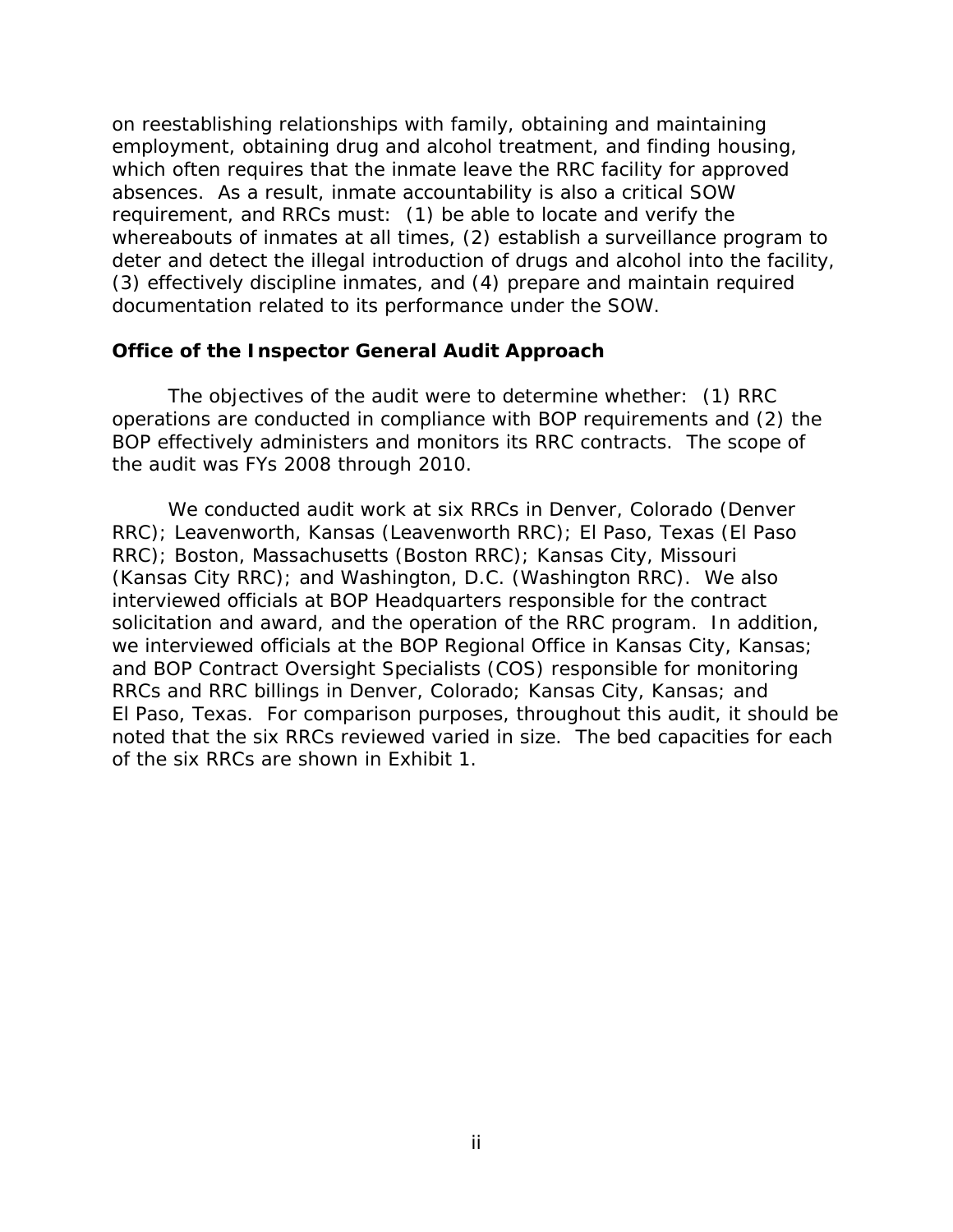| <b>FACILITY</b>        | <b>BED CAPACITY</b> |  |
|------------------------|---------------------|--|
| <b>Denver RRC</b>      | 85                  |  |
| <b>Leavenworth RRC</b> | 55                  |  |
| <b>El Paso RRC</b>     | 132                 |  |
| <b>Boston RRC</b>      | 88                  |  |
| <b>Washington RRC</b>  | 140                 |  |
| <b>Kansas City RRC</b> | 90                  |  |
| Total                  | 590                 |  |

 **BED CAPACITIES FOR THE SIX RRCS AUDITED4 EXHIBIT 1** 

Source: BOP

 $\overline{a}$ 

To determine whether RRCs are operating in compliance with BOP requirements, we selected a judgmental sample of 177 inmates out of the 8,736 inmates who were transferred to the six RRCs, from FYs 2008 through 2010, and reviewed all related documentation.<sup>5</sup> We also reviewed at least 3 months of RRC billings submitted to the BOP for each of the six RRCs.

Finally, to determine whether the BOP ensures the RRCs are operating in compliance with BOP requirements, we reviewed the BOP's FY 2010 full monitoring reports for all 177 RRC contracts and all BOP monitoring reports

<sup>&</sup>lt;sup>4</sup> The audited Washington RRC operated under two contracts. The BOP needed to expand the bed capacity in Washington, D.C. and chose to award a second contract rather than amending the original contract. The audited Washington RRC corresponds to the 2 Washington RRCs listed in Appendix III with bed capacities of 75 and 65. Although the audited Washington RRC operated under two contracts, it was managed as one facility with one facility director.

 $5$  Generally, 50 percent of our sample included escaped inmates and the remaining 50 percent was selected randomly from the remaining inmates included in the scope of our audit. However, in some instances there were not enough escaped inmates during the period to make up 50 percent of the sample, in which case we randomly selected additional inmates from the remaining non-escapees. As a result, our sample intentionally included a disproportionally higher number of escaped inmates than the 3 percent average number of escapes from all RRCs during the period reviewed.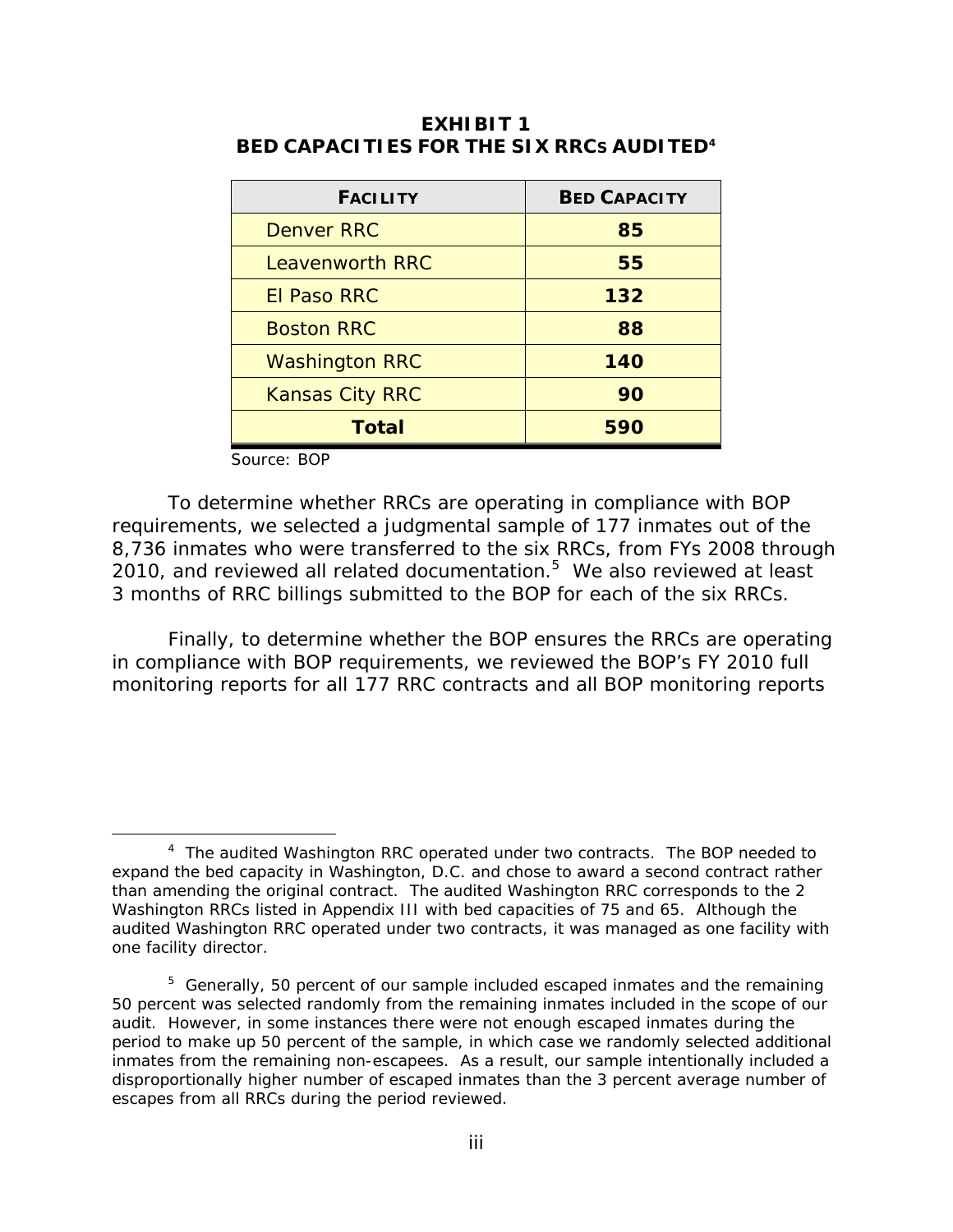from FYs 2008 through 2010 for the 6 RRCs reviewed.<sup>6</sup> Appendix I contains a more detailed description of our audit objectives, scope, and methodology.

## **Results in Brief**

As stated previously, the SOW sets out the requirements RRCs must follow to assist inmates in acquiring the skills necessary to successfully transition back into society, while at the same time ensuring that the inmates are accounted for at all times. In addition, the SOW requires RRCs to collect subsistence payments (generally 25 percent of the inmates' gross pay) from employed inmates to promote inmate financial responsibility and assist in reducing the costs of confinement. We found that the six RRCs we reviewed adequately met most of the SOW requirements. However, we found that all six RRCs did not fully comply with the SOW. We identified deficiencies related to substance abuse testing, inmate subsistence payments, escapes, and authorized inmate absences. These conditions increase the probability that inmates will not successfully transition back into society.<sup>7</sup>

Specifically, we found:

 30 percent of inmates in our sample were not given one of the four required monthly drug tests and the Denver RRC did not administer breathalyzer tests to all inmates returning to the facility from unsupervised activities;

 $\overline{a}$  $6\,$  A full monitoring report is a comprehensive review by the BOP of all aspects of an RRC's operation and facility. The BOP conducts a full monitoring inspection and review of every major use (RRCs with an average daily population of 31 or more) and moderate use (RRCs with an average daily population of 16 to 30) RRC annually. Full monitoring inspections and reviews of minor use contracts (RRCs with an average daily population of 15 or less) are conducted once every 18 months. The full monitoring report is broken up into the following six areas: (1) inmate accountability, (2) inmate programming, (3) community relations, (4) RRC compliance with laws and regulations, (5) RRC staff, and (6) communications with the BOP. In addition to full monitoring inspections, the BOP also conducts pre-occupancy visits to assess whether the RRC is ready to begin performance, interim monitoring inspections – an unannounced on-site examination – to follow up on, but not limited to, previously identified deficiencies; and contractor evaluations rating the RRCs performance at the end of each 12-month performance period.

 $7$  The current Boston and Kansas City RRC facility directors explained that the majority of findings attributed to their facilities were a result of the previous RRC staff, who were replaced in February 2011 and November 2009, respectively.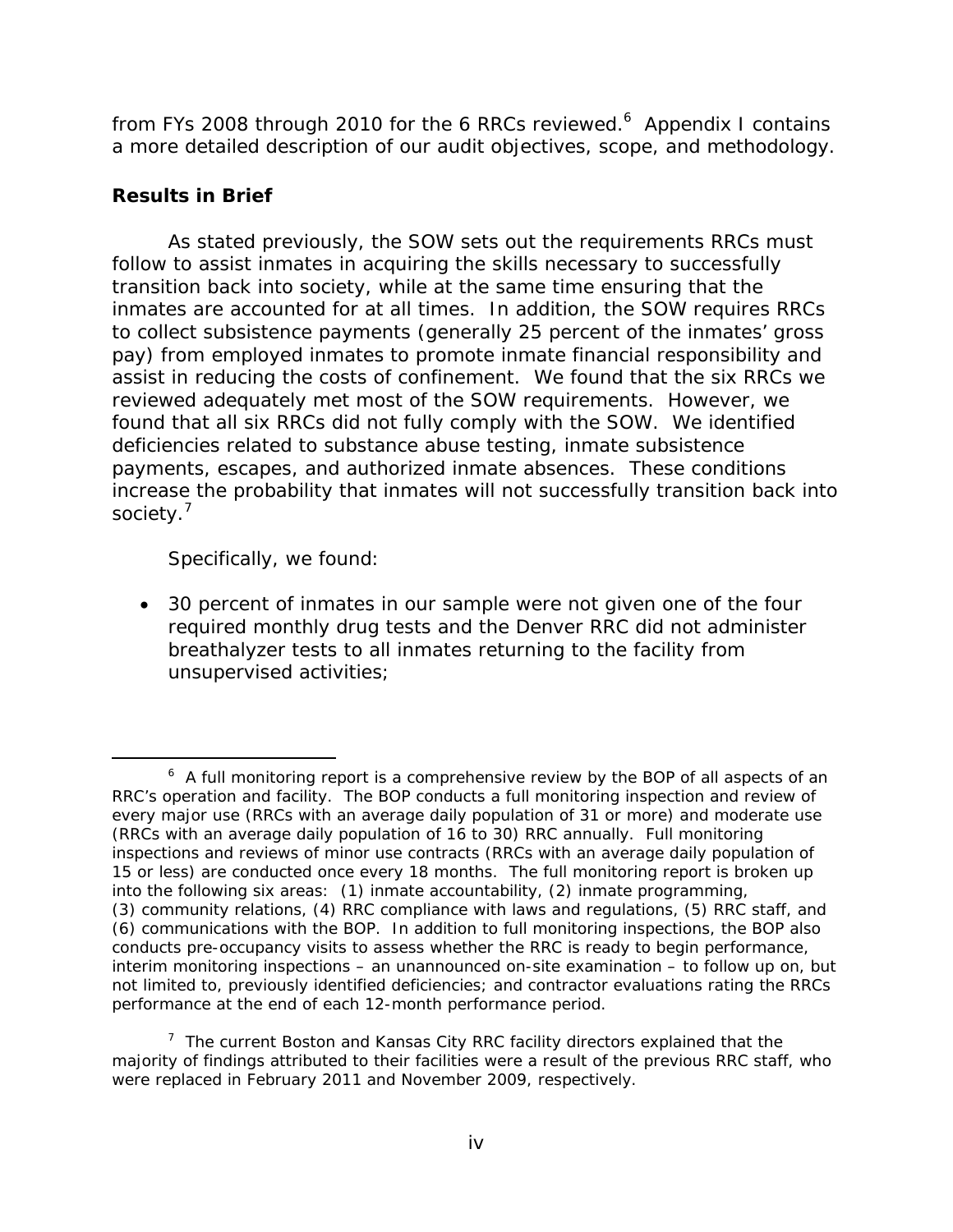- during the periods reviewed, the Denver RRC failed to collect 13 percent of the required subsistence payments, the Boston RRC failed to collect 14 percent of the required subsistence payments, and the Kansas City RRC failed to collect full subsistence payments for 14 percent of the payments reviewed;
- required disciplinary hearings were not conducted for 32 percent of the escaped inmates included in our sample; and
- 138 authorized absences from which inmates returned to the facility between 1 and 8 hours late without a documented reason for the delay.
- 33 of the 177 inmates in our sample arrived more than 1 hour late on multiple occasions, but 28 of the 33 were not formally disciplined.

We also identified issues related to incomplete or missing documentation at all six RRCs we visited. Together, these issues raise the concern that the RRCs cannot ensure compliance with SOW requirements related to: (1) inmate passes, (2) approval and documentation of authorized inmate absences, (3) inmate and official visitors, (4) inmate employment, and (5) maintaining inmate files. In addition, we identified areas that were not sufficiently addressed in the SOW related to: (1) collecting, documenting, and reporting inmate subsistence payments; (2) procedures for technical escapes; (3) disciplinary requirements for escapees; (4) timeframes for implementing escape procedures; and (5) timeframes for reporting unaccounted for inmates as escapes.

We found that in most areas, the BOP's procedures for administering and monitoring RRC contracts were adequate. However, we identified deficiencies in the BOP's processes for reviewing RRC invoices to determine if the correct amount of subsistence payments were collected and reported. Specifically, RRCs are not required to provide supporting documentation related to subsistence payments along with the monthly invoices; as a result, BOP staff do not have sufficient information to determine if the subsistence payment amounts reported were accurate. We also found that the BOP's RRC monitoring efforts failed to detect the significant deficiencies related to inmate subsistence payments, and that subsistence payment monitoring procedures were inconsistent across RRCs.

Finally, our review of the annual FY 2010 full monitoring reports for all 177 RRC contracts disclosed differences among the BOP Community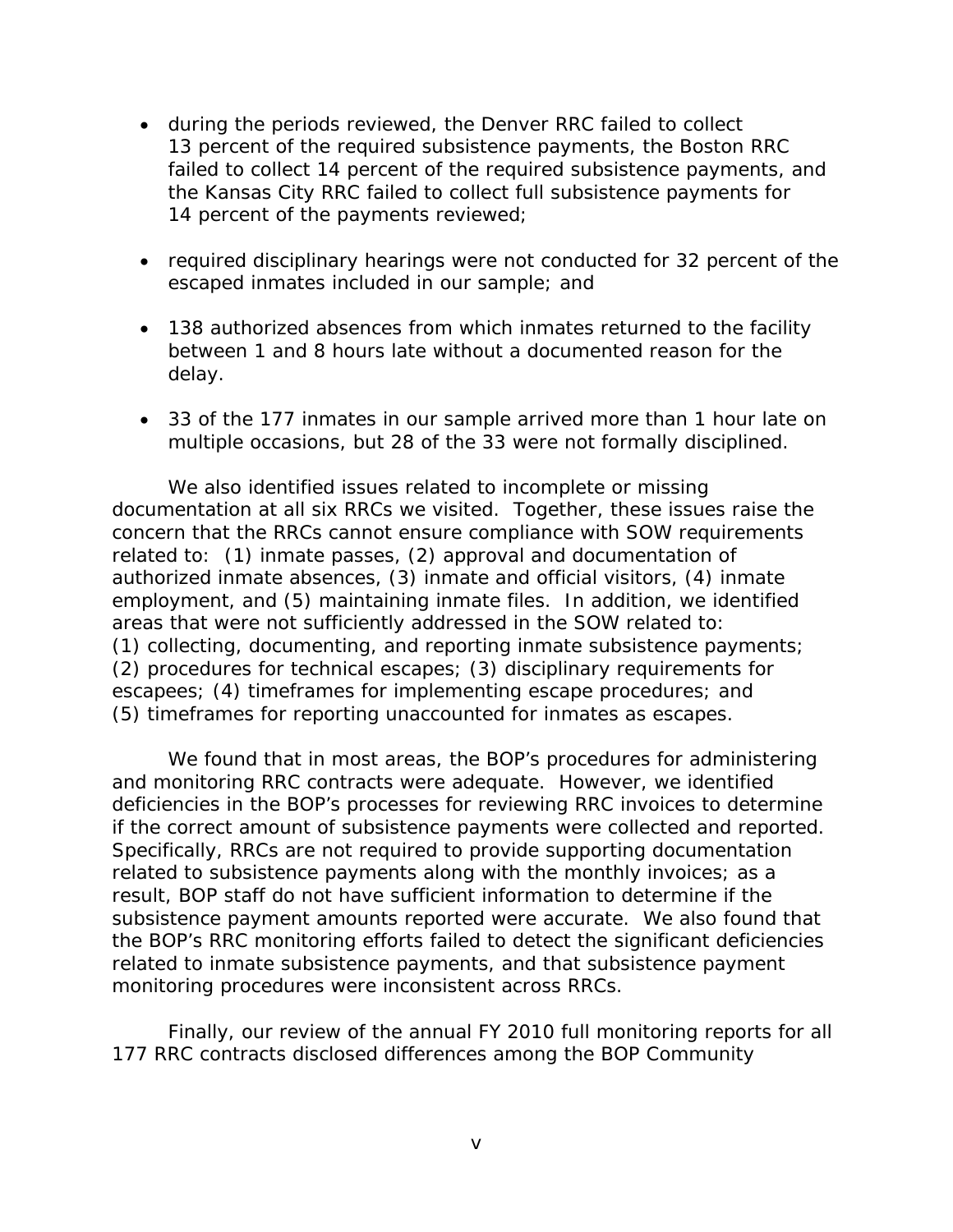Corrections Management (CCM) offices in the way issues are reported.<sup>8</sup> In some reports we found issues that were reported as a "significant deficiency" for which the RRC was required to implement a formal corrective action plan, while in other reports similar issues were reported as an "area of concern" for which the RRC is not required to implement a formal corrective action plan.

In this report, we make 10 recommendations to assist the BOP in strengthening the operation, administration, and monitoring of the RRC program.

Our report contains detailed information on the full results of our review of the BOP's RRC program. The remaining sections of this Executive Summary summarize in more detail our audit findings.

#### **Substance Abuse Testing**

 $\overline{a}$ 

Each RRC must randomly test at least 5 percent of all inmates for drugs and alcohol monthly, with a minimum of one inmate tested per month, in order to deter and detect the illegal introduction of drugs and alcohol into the facility. Further, inmates with a history of drug abuse, or who are suspected of illegal drug use, are required to be tested for illegal substances no less than 4 times a month. In addition, RRCs must administer breathalyzer tests for alcohol every time an inmate returns to the facility from unsupervised activities.

From our sample of 177 inmates, we indentified 123 inmates who were required to be given drug tests at least 4 times per month because the inmates had prior histories of substance abuse. We found at 5 of the 6 RRCs a total of 37 of the inmates identified from our sample (30 percent) were not given all four required drug tests during one of the 1-month periods. We did not find any instances of inmates missing more than one drug test during a 1-month period or any instances of inmates missing a drug test in more than 1 month. Additionally, we found that the Denver RRC selectively administered breathalyzer tests to a sample of inmates returning to the facility from unsupervised activities, rather than administering breathalyzer tests to all such inmates as required by the SOW. The missing drug testing and the Denver RRC's failure to conduct all required alcohol testing could result in the RRCs and BOP not identifying inmates who have relapsed and not addressing substance abuse problems in a timely manner.

<sup>&</sup>lt;sup>8</sup> BOP CCM offices are responsible for all functions, programs, and services related to RRCs, including monitoring the RRCs for compliance with the SOW.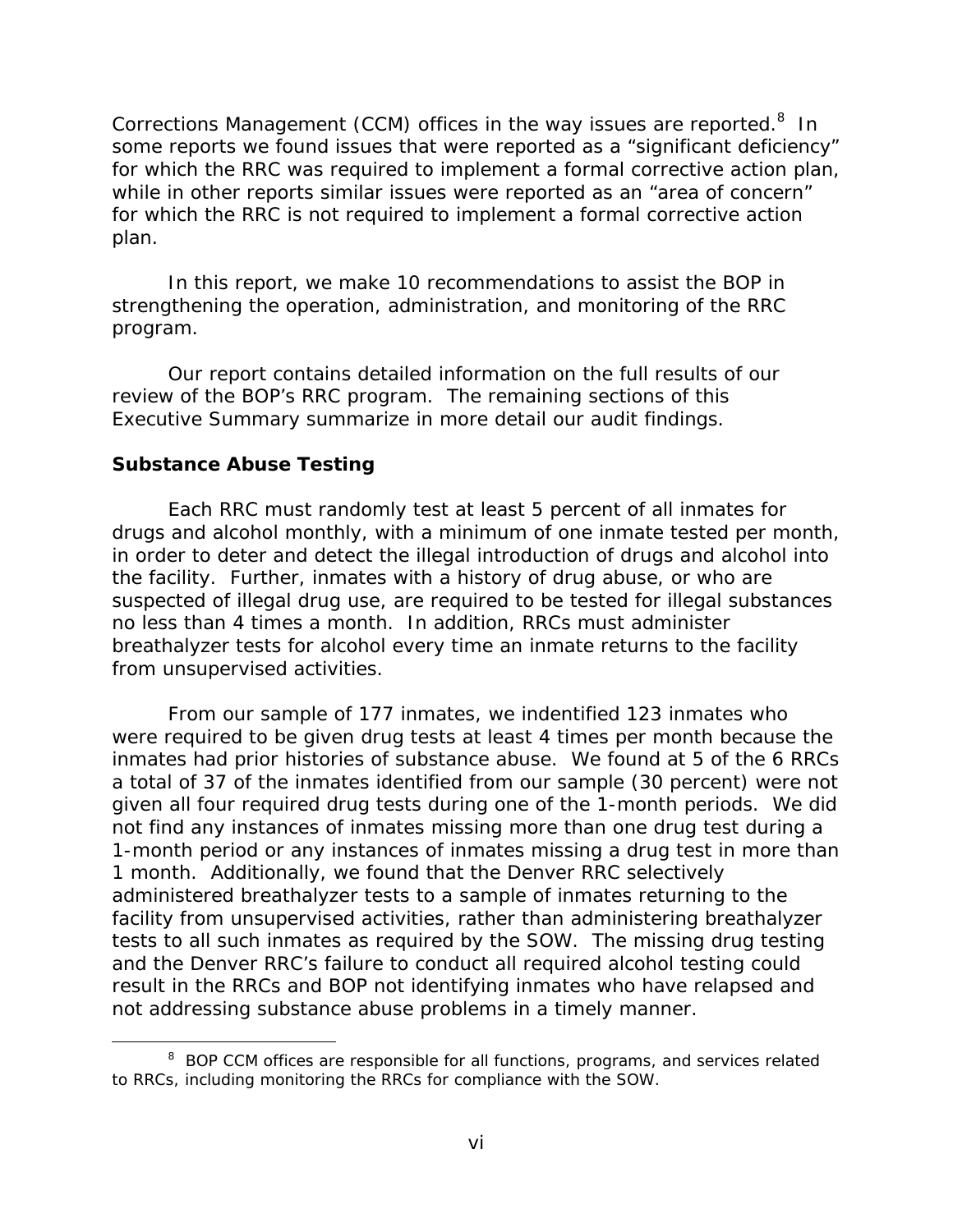#### **Inmate Subsistence Payments**

 $\overline{a}$ 

To promote financial responsibility the BOP requires inmates to make subsistence payments to RRCs each payday. Subsistence payments are generally 25 percent of the inmates' gross income, although waivers may be granted. RRCs are responsible for collecting the full subsistence payment amount due and providing inmates with receipts for all subsistence payments collected. The RRCs are also required to reduce the monthly BOP invoices by the amount of subsistence payments collected, thus decreasing the BOP's RRC program costs.

We found that three of the six RRCs reviewed—the Denver, Boston, and Kansas City RRCs—substantially failed to comply with subsistence payments collection, documentation, and reporting requirements. Specifically, we identified the following concerns related to subsistence payments at these three RRCs.

- costs totaling  $$80,255.<sup>9</sup>$  The Denver RRC failed to collect 13 percent of the total required subsistence payments for the period reviewed, resulting in questioned
- The Boston RRC failed to collect 85 subsistence payments, equal to 14 percent of the total required subsistence payments for the period reviewed.<sup>10</sup> However, we were unable to calculate the amount of subsistence payments that was not collected because this RRC did not maintain sufficient documentation. In addition, we noted five instances for which the Boston RRC did not collect the full amount of subsistence payments owed, resulting in questioned costs totaling \$1,046, \$830 of which the BOP subsequently remedied, resulting in \$216 remaining questioned costs.
- The Kansas City RRC failed to collect the full amount owed for 14 percent of the subsistence payments reviewed for June through

<sup>&</sup>lt;sup>9</sup> At the Denver RRC we analyzed all subsistence payments for FYs 2008 through 2010.

<sup>&</sup>lt;sup>10</sup> At the Boston RRC we analyzed subsistence payments for July 2008, March 2009, and August 2010. We did not review all subsistence payments at the Boston RRC for FYs 2008 through 2010 because the lack of adequate documentation and poor record keeping prevented us from calculating the actual amounts of subsistence that were not collected.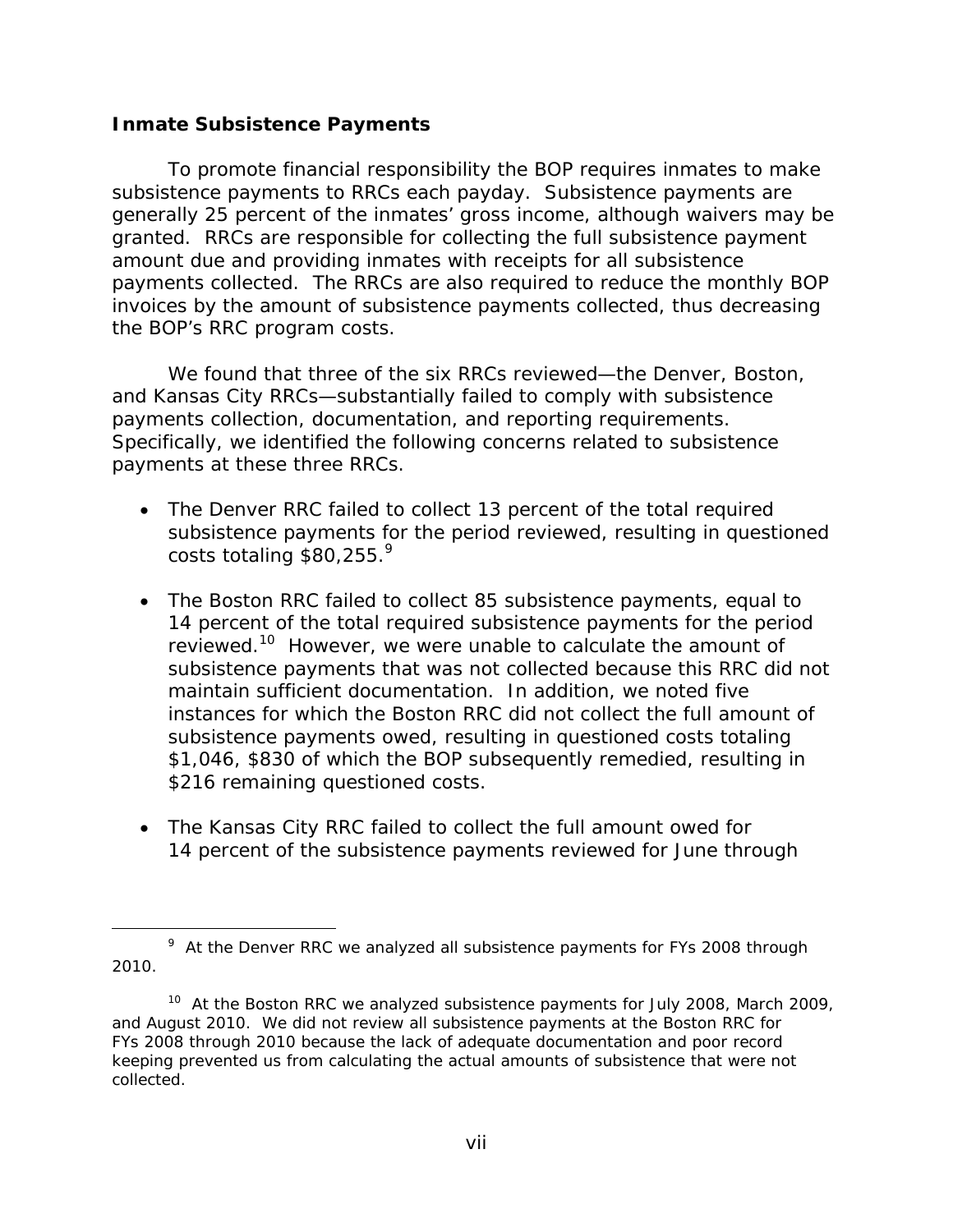that same period, resulting in net questioned costs totaling \$1,824. $12$ November 2008.<sup>11</sup> However, the Kansas City RRC collected excess subsistence payments for 12 percent of the payments reviewed during We also found 10 instances (9 percent) where the Kansas City RRC did not collect full subsistence payments from the 26 inmates included in our sample, resulting in additional questioned costs totaling \$258.

 The Denver, Boston, and Kansas City RRCs failed to report all subsistence payments collected on the invoices submitted to the BOP, as required by the SOW, resulting in questioned costs totaling \$4,756.

In total we identified \$87,309 in questioned costs related to subsistence payments that were not collected or were not reported to the BOP on the monthly billings and deducted from the total invoice amount. These funds should have been used to reduce the BOP's RRC program costs. However, this amount does not accurately reflect the total questioned costs related to subsistence payments at these RRCs because the Boston and Kansas City RRCs did not maintain sufficient documentation to calculate the amounts that were not collected or reported. We were also unable to accurately project the total questioned costs related to the RRC program as a whole because the lack of documentation did not allow for a statistically valid sample.

We also noted multiple deficiencies at the Denver, Boston, and Kansas City RRCs related to subsistence payments procedures. We found that the Denver RRC allowed inmates to maintain a running balance of subsistence payments owed. The Boston RRC only collected subsistence payments 1 day per week and if an inmate did not make the subsistence payment on the required day for any reason, the inmate was instructed to wait until the following designated subsistence payments collection day to pay the past due amount, decreasing the probability that the inmate would have sufficient funds. The Boston RRC also rejected inmate's attempts to

 $\overline{a}$ 

 $11$  At the Kansas City RRC we analyzed subsistence payments for June through November 2008, as well as all subsistence payments made from 2008 through 2010 for the 26 inmates required to pay subsistence that were included in our sample. We did not review all subsistence payments at the Kansas City RRC for November 2007 (when the facility opened) through May 2008, and for FYs 2009 through 2010 because the RRC did not maintain sufficient documentation for us to calculate the amounts of subsistence payments not collected.

 $12$  Due to the poor recordkeeping at the Kansas City RRC, we were unable to determine whether the overpayments were an attempt to collect past due subsistence or if the RRC actually collected subsistence payments in excess of the amount due from the inmate. As a result, we netted the overpayments and underpayments to determine the total questioned costs.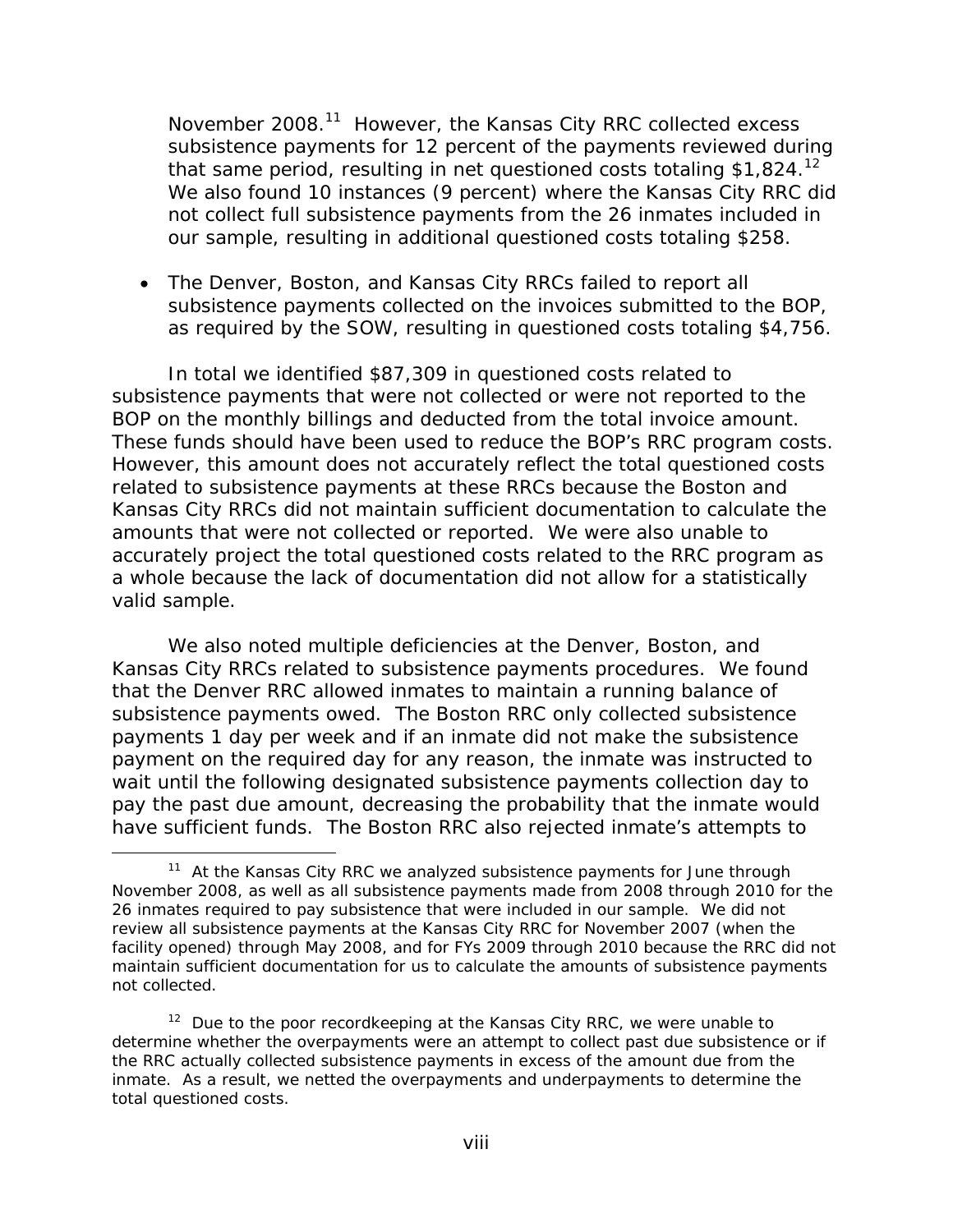make subsistence payments if the inmate's money order was for the incorrect amount or included change, since subsistence payments are supposed to be rounded down to the nearest dollar. In addition, the Boston RRC did not maintain a record of the amount of subsistence payments that was not collected. Finally, we found that the Kansas City RRC allowed inmates to make partial subsistence payments and did not track or collect the full amount of subsistence payments that should have been made.

In our judgment, not consistently enforcing the subsistence payment requirements risks undermining the goal of teaching the inmates financial responsibility, which is a critical skill necessary for the inmates to successfully transition back into the community. In addition, the RRCs' deficiencies with respect to subsistence payments increased the net cost of the RRC program to the BOP, as the BOP's net costs are directly increased by any amounts of subsistence payments that are not collected or not reported by the RRCs.

#### **Inmate Accountability**

Approved inmate absences are an integral part of the RRC program. However, RRCs must be able to locate and verify the whereabouts of inmates at all times. The SOW states that when an inmate fails to return to the facility at the required time, the RRC officials should initiate escape procedures, and that these procedures should ordinarily take no longer than 20 minutes to complete. However, the SOW does not specify a timeframe for when RRC's should initiate escape procedures, if an inmate fails to return at the required time. Escape procedures include searching the facility, and contacting individuals and places where the inmate may be located (such as family, work, police stations, and hospitals). If the inmate has still not been located after the RRC has completed the required escape procedures the RRC is required to notify the BOP, who in turn notifies the U.S. Marshals Service (USMS) of the escape. The USMS is then responsible for attempting to locate the escaped inmate.

#### *Escapes*

When an RRC cannot locate and verify the whereabouts of an inmate, or the inmate is arrested during an approved absence, BOP considers the inmate to have "escaped." The BOP tracks three categories of "escapes" from RRCs: (1) regular escapes – when an inmate leaves the facility without approval, fails to return to the facility at the scheduled time, or fails to arrive or remain at an approved outside activity; (2) technical new escapes – when an inmate is arrested for a new crime during an approved outside activity;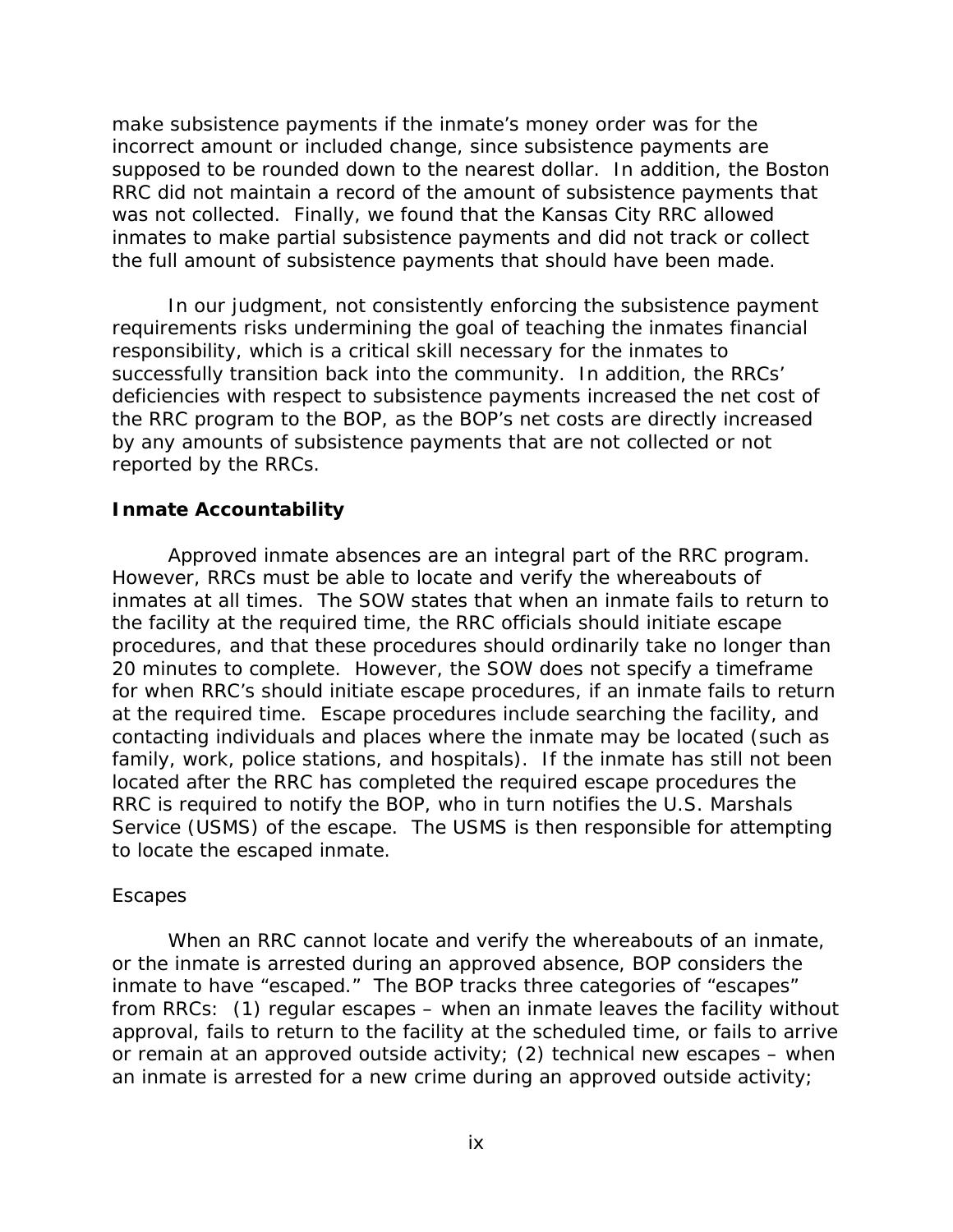and (3) technical old escapes – when an inmate is arrested on an outstanding warrant.

From our sample of 177 inmates at the 6 RRCs, we identified 88 inmates who had escaped from the RRCs. $13$  The length of escape before an inmate was apprehended ranged from 1 day to 901 days, and 53 percent of the inmates were not apprehended until more than 10 days after the escape was reported. As of December 2011, 3 of the 88 escaped inmates were still on escape status, all of whom had been reported to the USMS. For 28 of the 88 escaped inmates (32 percent), we found that the RRC did not conduct the required inmate disciplinary hearings related to the escape.<sup>14</sup>

In addition to the 88 escapes that were in our sample of 177 selected case files at the 6 RRCs we visited, we also reviewed the escape reports for the entire universe of escapes (299) from those 6 RRCs to verify that the RRCs notified the BOP. We found that the BOP did not have escape reports for 57 escapes (19 percent). Without escape reports, the BOP is missing key information related to inmate statistics that may be used in determining whether RRC inmate accountability procedures are adequate.

In addition, we found that although the SOW does not distinguish between regular and technical escapes, it is a common practice for the BOP and the RRCs to treat the multiple categories of escapes differently. For example, the BOP explained that escape reports were not provided for 42 of the 57 escapes that were missing reports because they were technical escapes, that is, the inmates were already in police custody by the time the escape report was required. However, in our judgment, the BOP should ensure that reports are provided for all escapes, including technical escapes so that it has an accurate record of the types of escapes that are occurring.

Finally, for the six RRCs we reviewed, we found that the average amount of time BOP officials took to report escaped inmates to the USMS was 15.25 hours; ranging from 3 minutes to 4.17 days. We also found that

 $\overline{a}$ 

 $13$  The 88 escapes included in our sample consisted of 70 regular escapes (79 percent), 12 technical new escapes (14 percent), and 6 technical old escapes (7 percent). As previously stated, our sample intentionally included a disproportionally higher number of escaped inmates than the 3 percent average number of escapes from all RRCs during the period reviewed.

<sup>&</sup>lt;sup>14</sup> As of December 2011, 3 of the 28 escaped inmates for which the RRC had not conducted the required disciplinary hearing were still on escape status. However, to meet the requirements of the SOW, the RRCs should have held the disciplinary hearing in absentia. The inmates' presence is not required for the disciplinary hearing in the event that the inmate has not yet been apprehended.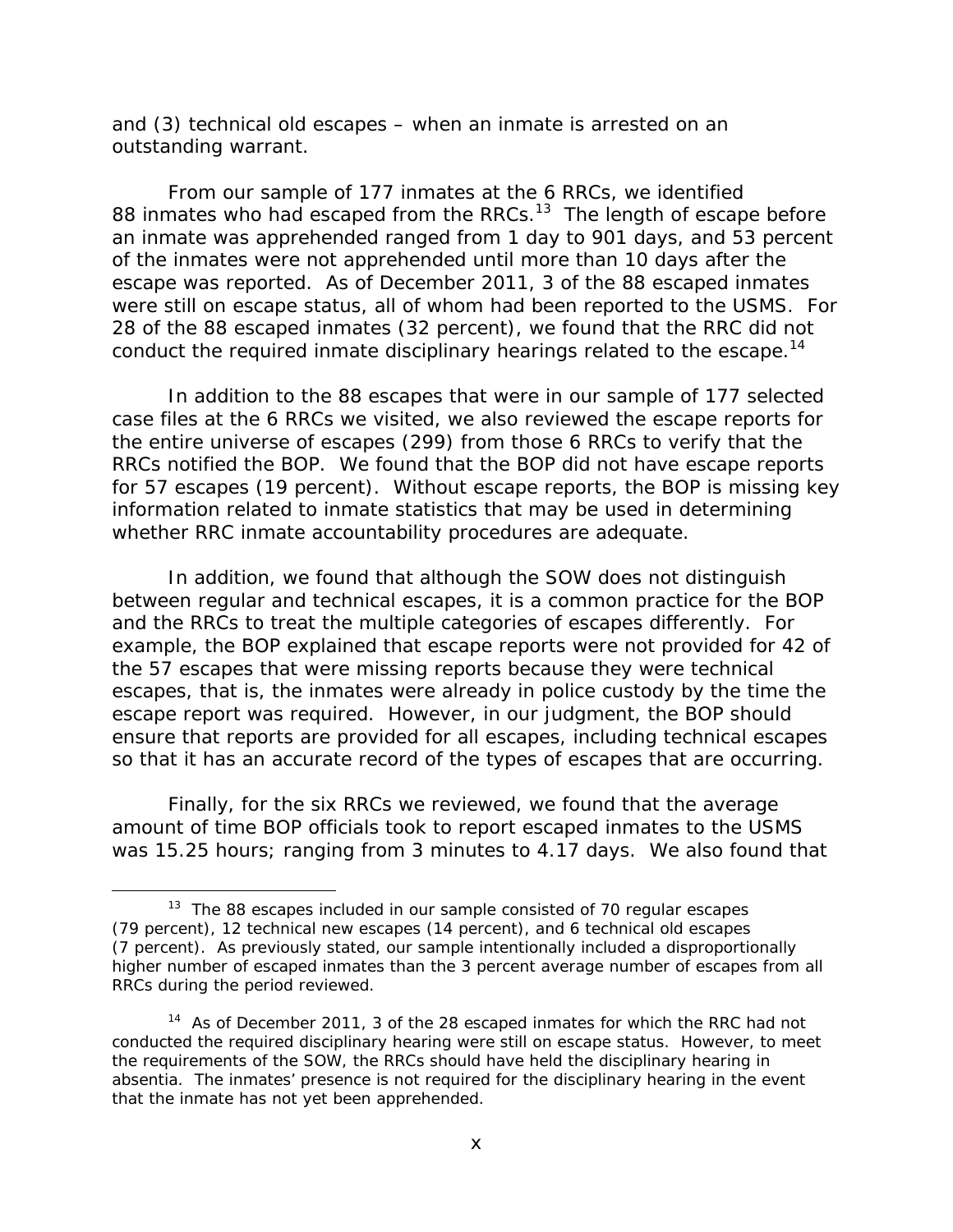the BOP is not following its established procedures and timeframes for reporting escapes to the USMS immediately in the case of regular (nontechnical) escapes. The BOP's delay in reporting escaped inmates at the six RRCs to the USMS in turn delays the USMS's search, and thus results in an increased risk that the escapees will not be apprehended in a timely manner.

#### *Authorized Inmate Absences*

 $\overline{a}$ 

Authorized absences are a necessary part of the RRC program, in order to achieve specific programming objectives including seeking employment, strengthening family ties, engaging in religious activities, education, recreation, and counseling. Inmate absences for approved program activities are authorized by the RRCs through sign-out procedures.

We examined all of the approved absences, as well as all passes, for the 177 inmates included in our sample.<sup>15</sup> In total, we found that for 434 authorized absences, related to 92 of the 177 inmates in our sample (52 percent), the inmate returned to the RRCs more than 1 hour after the approved return time. We also found that disciplinary actions were not taken or not documented for 65 of the 71 inmates (92 percent) that arrived more that 1 hour late without a documented reason for the delay. In addition, we found that 33 of the 71 inmates (46 percent) had multiple incidents of returning from authorized absences more than 1 hour without a documented explanation. Nonetheless, 28 of the 33 inmates (85 percent) were never formally disciplined.

We also found that the SOW does not provide adequate guidance to the RRCs about how long to wait before initiating escape procedures. The SOW states that when an inmate fails to return to the facility at the required time, the RRC officials should initiate escape procedures, and that these procedures should ordinarily take no longer than 20 minutes to complete. However, the SOW does not specify how long the RRC should wait before implementing escape procedures or reporting inmates as escaped. In addition, RRC officials stated that they typically allow up to 2 hours before reporting inmate escapes, because the RRCs generally allow some time for the inmate to return to the facility before initiating escape procedures. In our judgment, the BOP should modify the SOW to provide guidance on how

achieving their program plan goals and obtaining gainful employment.<br>xi  $15$  Passes are used by RRCs for approved inmate absences overnight and on weekends, ordinarily to the inmate's release residence. Overnight or weekend absences are limited to the local community, up to a 100-mile radius. A pass may be approved by the RRC for inmates who are successfully completing their programming, which includes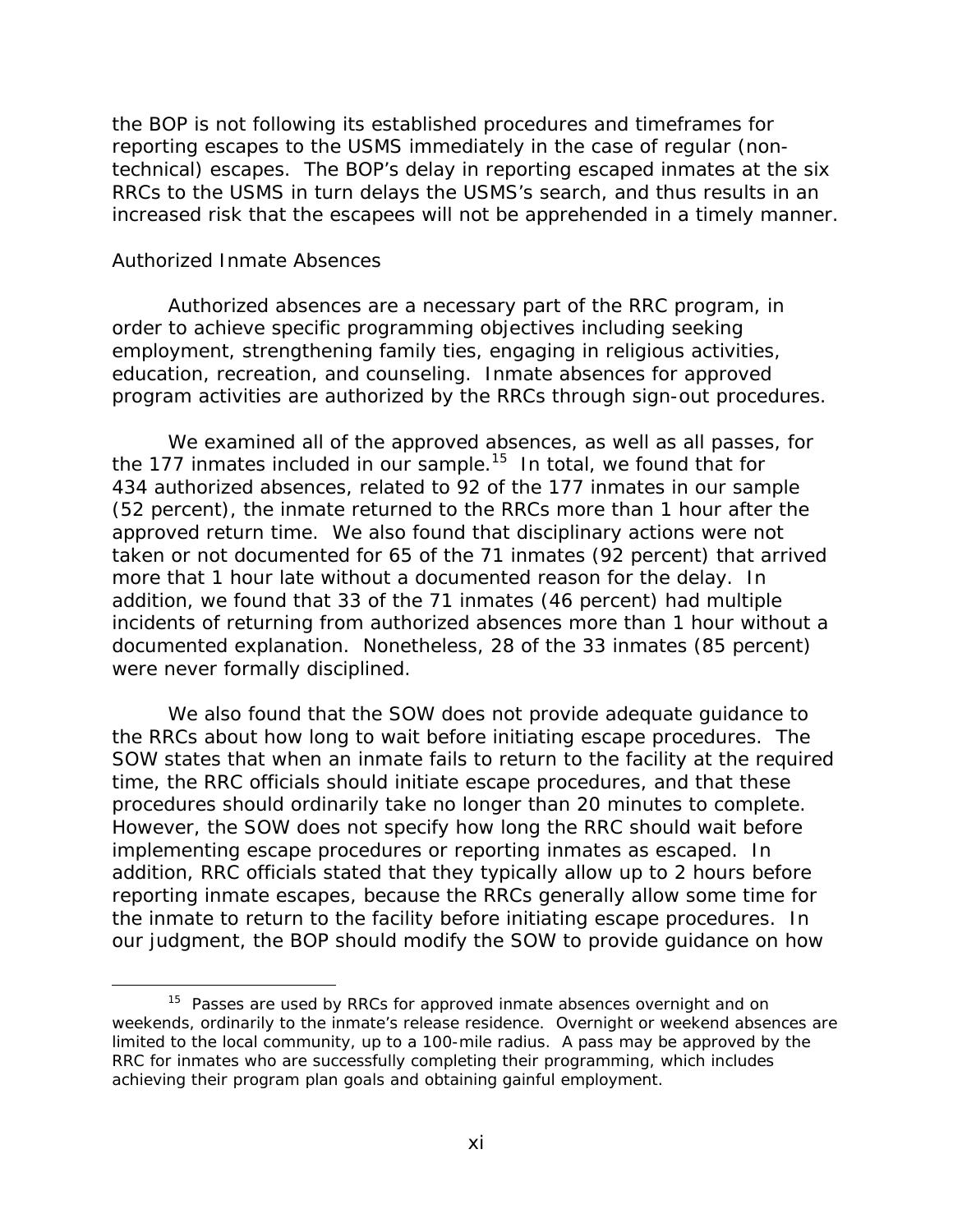long the RRCs should wait for late inmates to return to the facility before initiating escape procedures.

## **Missing or Incomplete Documents**

The SOW requires that "all records related to contract performance will be retained in a retrievable format for the duration of the contract." The SOW also requires that the RRC "will document that all requirements of [the SOW] are being met." During our review of the six RRCs included in the audit, we identified additional deficiencies related to the RRC's compliance with these documentation requirements. Specifically, we found that:

- for 24 of 112 (21 percent) inmate passes reviewed, the RRC failed to make the required twice daily checks;
- the sign-out and sign-in logs for the 14,483 authorized absences reviewed were missing a total of 3,739 required entries including inmate signatures, employee initials approving inmates to leave the RRC, inmate register numbers, purpose, approved and actual return times, departure times, and destinations;
- the sign-in and sign-out logs for the 3,158 authorized visitors reviewed were missing a total of 1,005 required entries including arrival and departure times, purpose, organization, and name; and
- for the 95 employed inmates reviewed, 17 (18 percent) of the required employment verifications were not conducted during the inmate's first week of employment, 20 (21 percent) of the subsequent monthly employment verifications were not conducted, and 4 (4 percent) of the written approvals for employment were not found in the inmates' case files.

Together, these deficiencies raise a concern that the BOP lacks documentation of the RRC's operations sufficient to ensure that the RRCs are fully meeting their requirements under the SOW.

## **BOP Monitoring Procedures**

The BOP is required to conduct regular monitoring of all RRCs to ensure compliance with applicable laws, regulations, policies, and contract requirements, and to ensure that fraud, waste, abuse, mismanagement, and illegal acts are prevented, detected, and reported. We found that the BOP's monitoring procedures were sufficient to identify most RRC deficiencies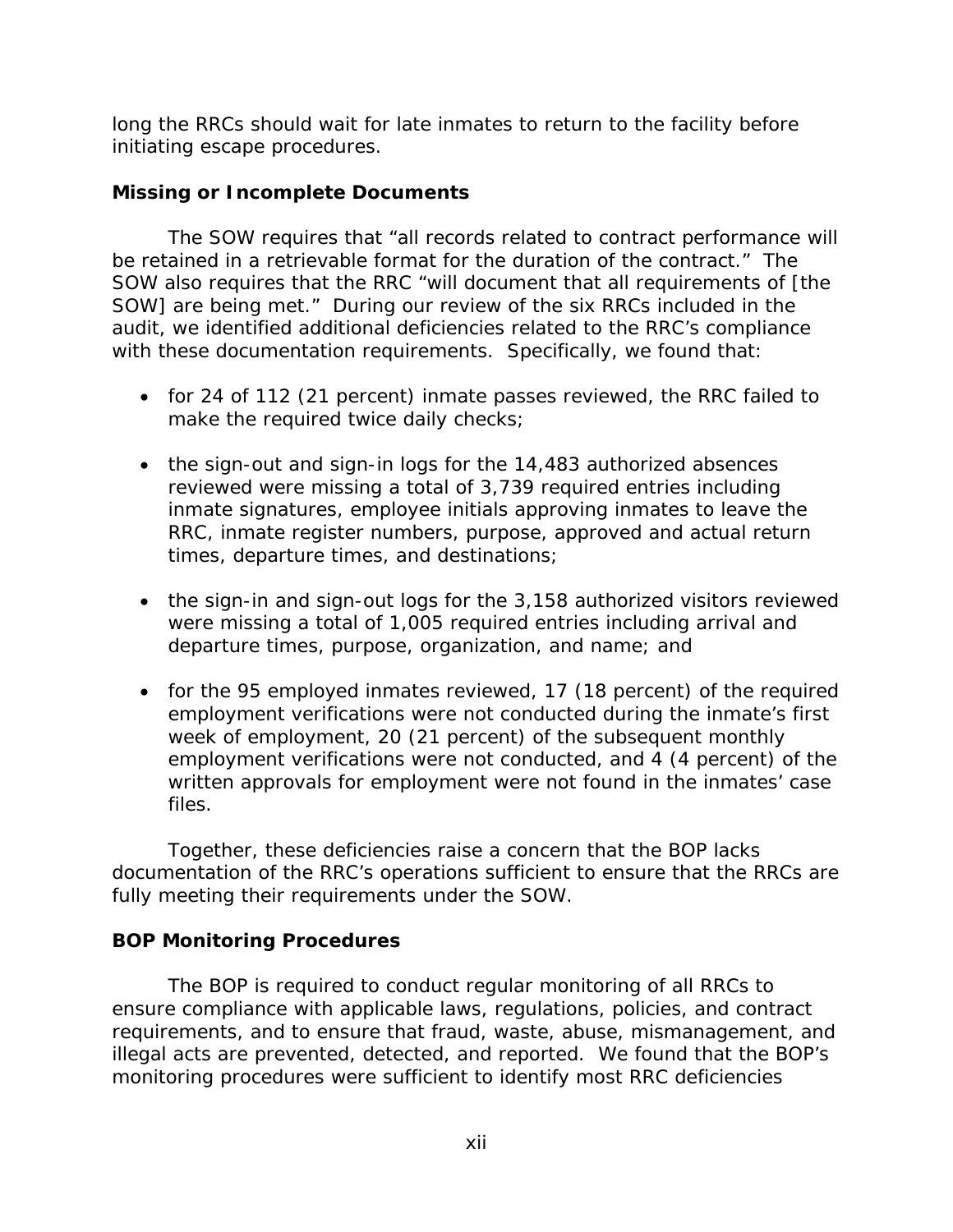related to compliance with the SOW and that corrective actions were implemented, with the exception of inmate subsistence payments. In addition, the BOP needs to ensure that its monitoring and reporting processes are consistent.

We found that the BOP's controls over the collection and reporting of subsistence payments were inadequate. The BOP officials responsible for approving the monthly RRC invoices could not review the invoices to determine if the correct amount of subsistence payments were collected and reported because RRCs are not required to report the inmates' gross income in addition to subsistence payments collected on the monthly invoices. In addition, RRCs are not required to submit documentation supporting the subsistence payments reported. The lack of oversight and controls related to subsistence payments puts the BOP at risk for overpaying RRCs with funds that could have been used for other purposes.

We also found that the BOP's monitoring process failed to identify the significant deficiencies related to the collection, documentation, and reporting of subsistence payments at three of the six RRCs included in our audit. In addition, there were no standardized procedures for monitoring subsistence payment collection, documentation, and reporting. For example, one Contract Oversight Specialist (COS) stated that the RRCs were required to submit all subsistence payment documentation monthly. The COS also stated that all monthly subsistence payments were reviewed at the BOP CCM office, but the COS did not retain the subsistence payment documentation after the review was completed. Conversely, a second COS stated that random checks of subsistence payments were conducted on-site at the RRCs.

Finally, during our review of the FY 2010 full monitoring report for all 177 RRC contracts, we noted differences in the way the deficiencies identified during the monitoring were reported. We identified 100 reports that had issues reported as a "significant deficiency" for which the RRC was required to implement a formal corrective action plan, while in 37 reports a similar issue was reported as an "area of concern" for which the RRC is not required to implement a formal corrective action plan. These deficiencies included: (1) incomplete inmate sign-out and sign-in logs, (2) accountability checks that were not conducted for inmates away on passes and home confinement, and (3) problems with the inmates' individualized reentry programs. The monitoring reports did not contain sufficient detailed information to support the classification of the issues reported as a "significant deficiency" as compared to the similar issues that were reported as an "area of concern." As a result, we were unable to determine if the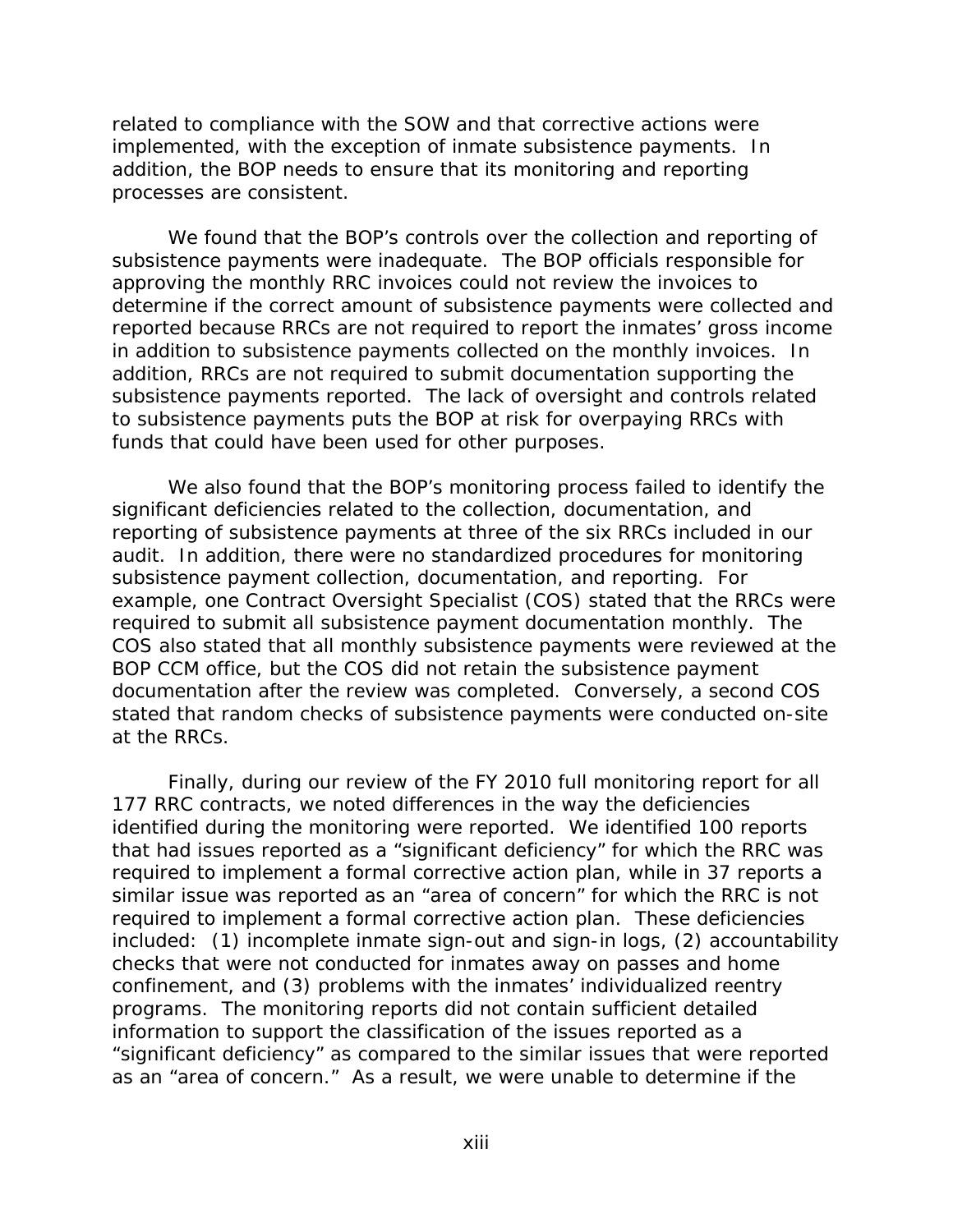similar issues were reported differently because of the severity of the issue or because of inconsistencies in full monitoring reporting process. In our judgment, the BOP should develop guidelines for determining the materiality of issues identified during its monitoring in order to ensure that deficiencies are reported consistently. In addition, the BOP should modify its monitoring reports to describe incidents in enough detail that "significant deficiencies" are clearly distinguished from "areas of concern."

#### **Conclusion and Recommendation**

We found that the six RRCs we reviewed substantially complied with SOW requirements. However, we found that the RRCs need to improve performance related to: (1) performing required breathalyzer tests; (2) collection, documentation, and reporting of inmate subsistence payments; (3) inmate escape procedures and reporting; (4) inmate accountability and discipline; and (5) documentation. Additionally, we found that the BOP needs to improve its procedures for monitoring inmate subsistence payments and reporting concerns identified through its monitoring process.

Our audit work and findings resulted in 10 recommendations to strengthen the BOP's operation, administration, and monitoring of the RRC program.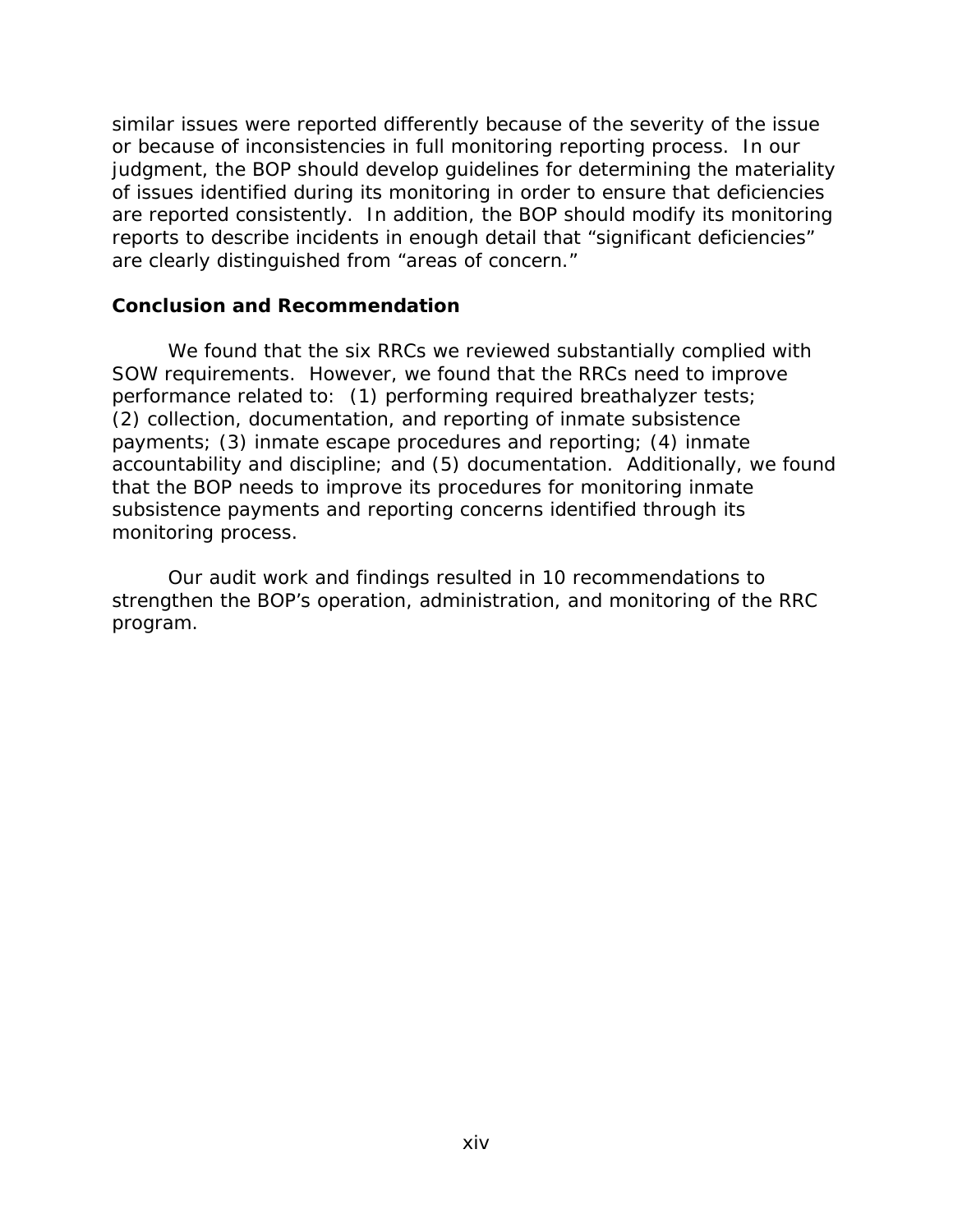# **AUDIT OF THE FEDERAL BUREAU OF PRISONS' CONTRACTING FOR AND MANAGEMENT OF RESIDENTIAL REENTRY CENTERS**

# **TABLE OF CONTENTS**

| <b>Additional Concerns Regarding Missing or Incomplete</b>     |
|----------------------------------------------------------------|
|                                                                |
|                                                                |
|                                                                |
|                                                                |
| <b>Inadequate Subsistence Payment Monitoring and Reporting</b> |
|                                                                |
|                                                                |
|                                                                |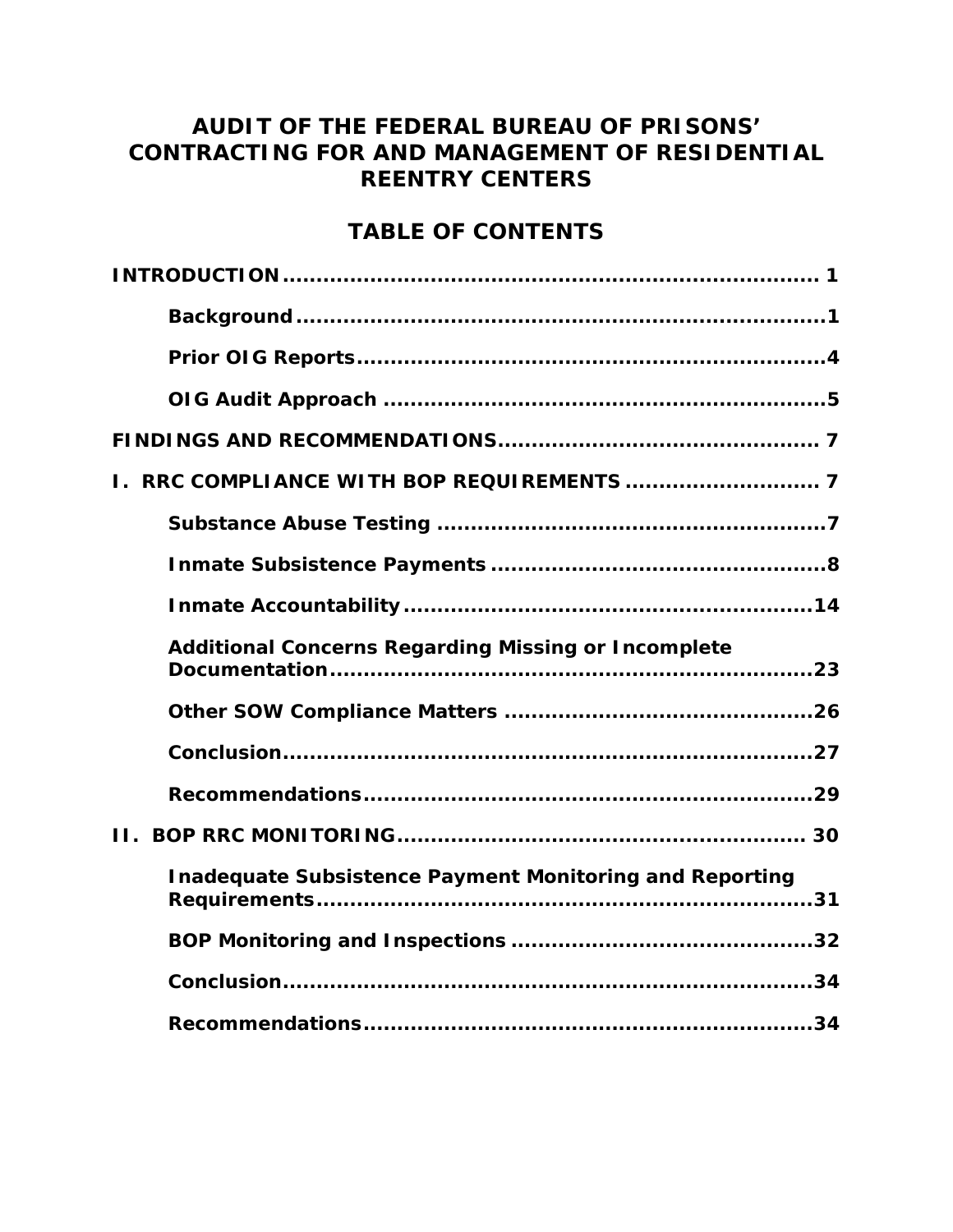| APPENDIX I - OBJECTIVES, SCOPE, AND METHODOLOGY  37                                                    |  |
|--------------------------------------------------------------------------------------------------------|--|
| APPENDIX II - SCHEDULE OF DOLLAR-RELATED FINDINGS 41                                                   |  |
| APPENDIX III - LIST OF RRC CONTRACTS, PER DIEM RATES,                                                  |  |
| APPENDIX IV - FEDERAL BUREAU OF PRISONS' RESPONSE TO                                                   |  |
| APPENDIX V - OFFICE OF THE INSPECTOR GENERAL ANALYSIS<br>AND SUMMARY OF ACTIONS NECESSARY TO CLOSE THE |  |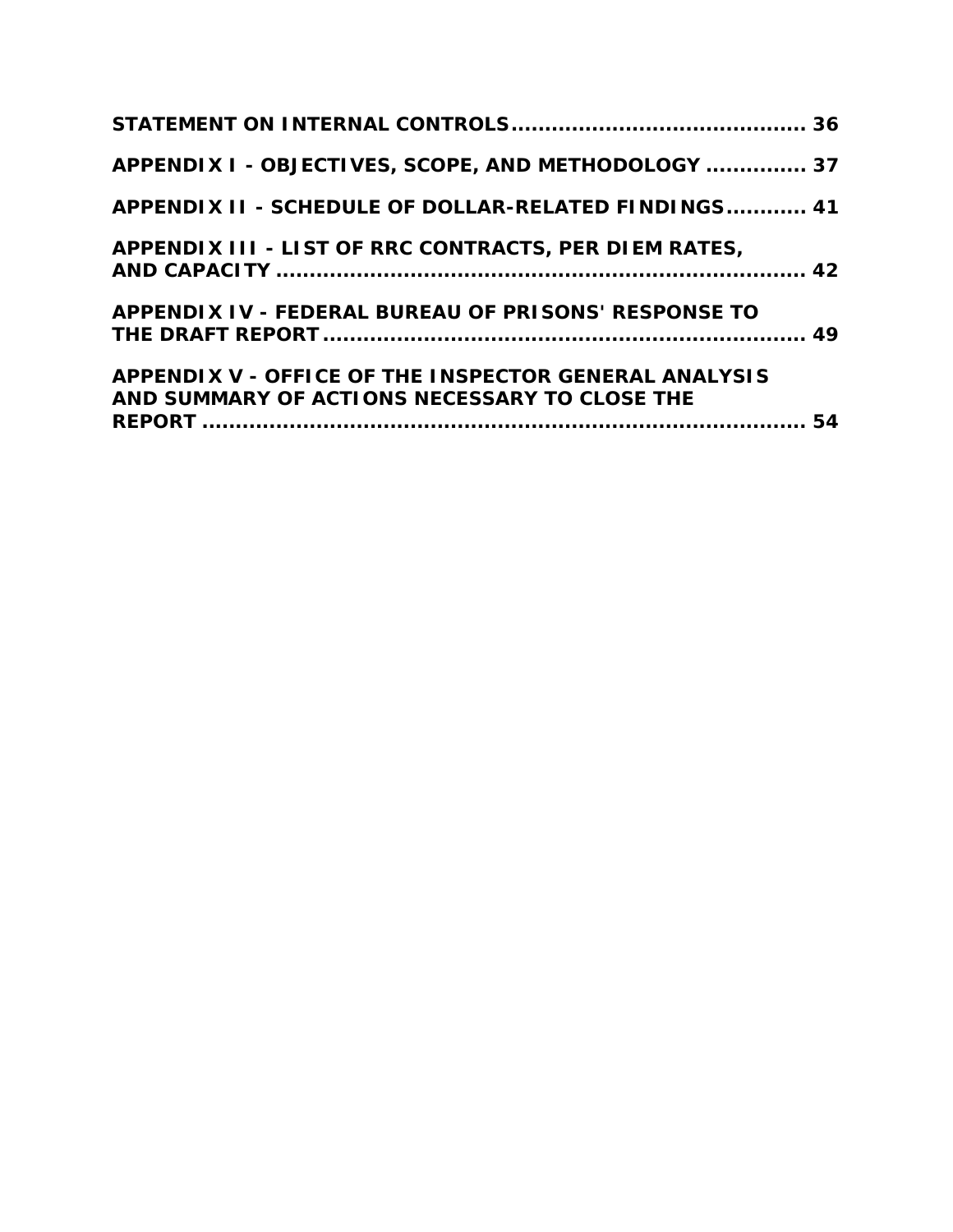# **INTRODUCTION**

The Federal Bureau of Prisons (BOP) utilizes Residential Reentry Centers (RRCs), commonly known as halfway houses, to transition inmates into communities prior to their release from incarceration. Inmates participating in release programming at RRCs remain in federal custody while serving the remainder of their sentences. At the same time, the inmates are allowed to work, visit with family members, and engage in a limited range of activities. According to the BOP, RRCs provide a structured, supervised environment, along with support in job placement, counseling, and other services to facilitate successful reentry into the community after incarceration. RRCs also make it possible for RRC staff and U.S. Probation Officers to supervise inmate activities during this important readjustment phase.

## **Background**

#### *The Second Chance Act*

The Second Chance Act, enacted in April 2008, required the BOP to expand and report on its use of RRCs, as well as other reentry programs.<sup>1</sup> Specifically, the Second Chance Act requires the BOP to ensure, to the extent practicable, that "a prisoner serving a term of imprisonment spends a portion of the final months of that term (not to exceed 12 months), under conditions that will afford that prisoner a reasonable opportunity to adjust to and prepare for the reentry of that prisoner into the community." According to the Act, such conditions may include community correctional facilities (RRCs are considered community correctional facilities). In addition, the Second Chance Act requires the BOP to report annually the number and percentage of inmates placed in RRCs during the preceding year, the average length of such placements, trends in such utilization, the reasons some prisoners are not placed in RRCs, and any other information that may be useful in determining if the BOP is utilizing RRCs in an effective manner.

During fiscal years (FY) 2008 through 2010, the BOP utilized 177 RRC contracts throughout the United States, as shown in Exhibit 1.

 $\overline{a}$ 

 $1$  18 U.S.C. §3624 (2011).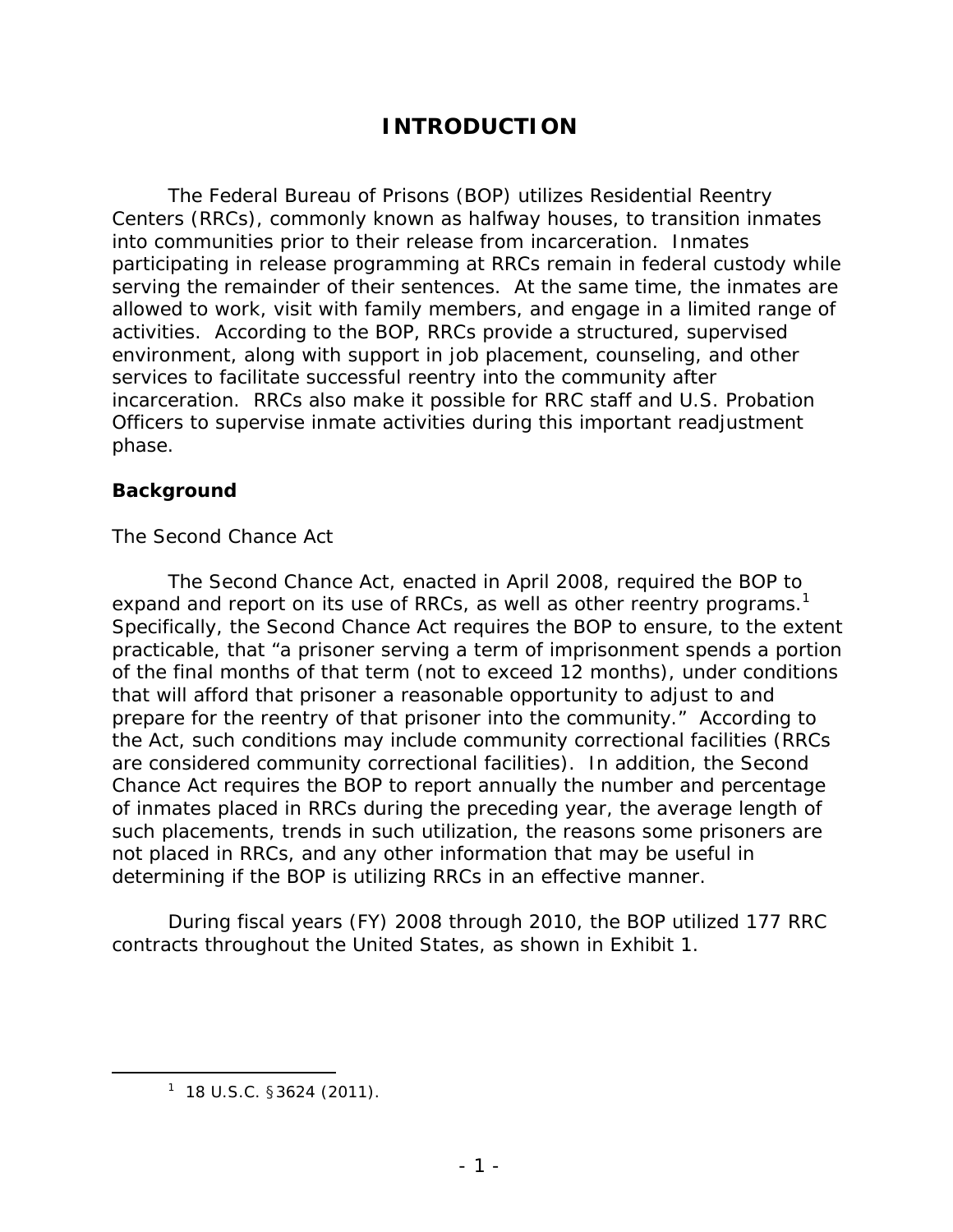

Each RRC is operated by one of 92 contractors to the BOP. The contractors are paid based on a negotiated daily per diem rate for each inmate housed at the facility. $^2$  Appendix III provides more detailed information on the RRC contracts and per diem rates. From FYs 2008 through 2010, the BOP transitioned almost 90,000 inmates into RRCs prior to release from incarceration at a cost of about \$777.8 million, as shown in Exhibit 2.

 $\overline{a}$ 

<sup>&</sup>lt;sup>2</sup> The RRCs receive 50 percent of the daily per diem rate for inmates placed in home confinement.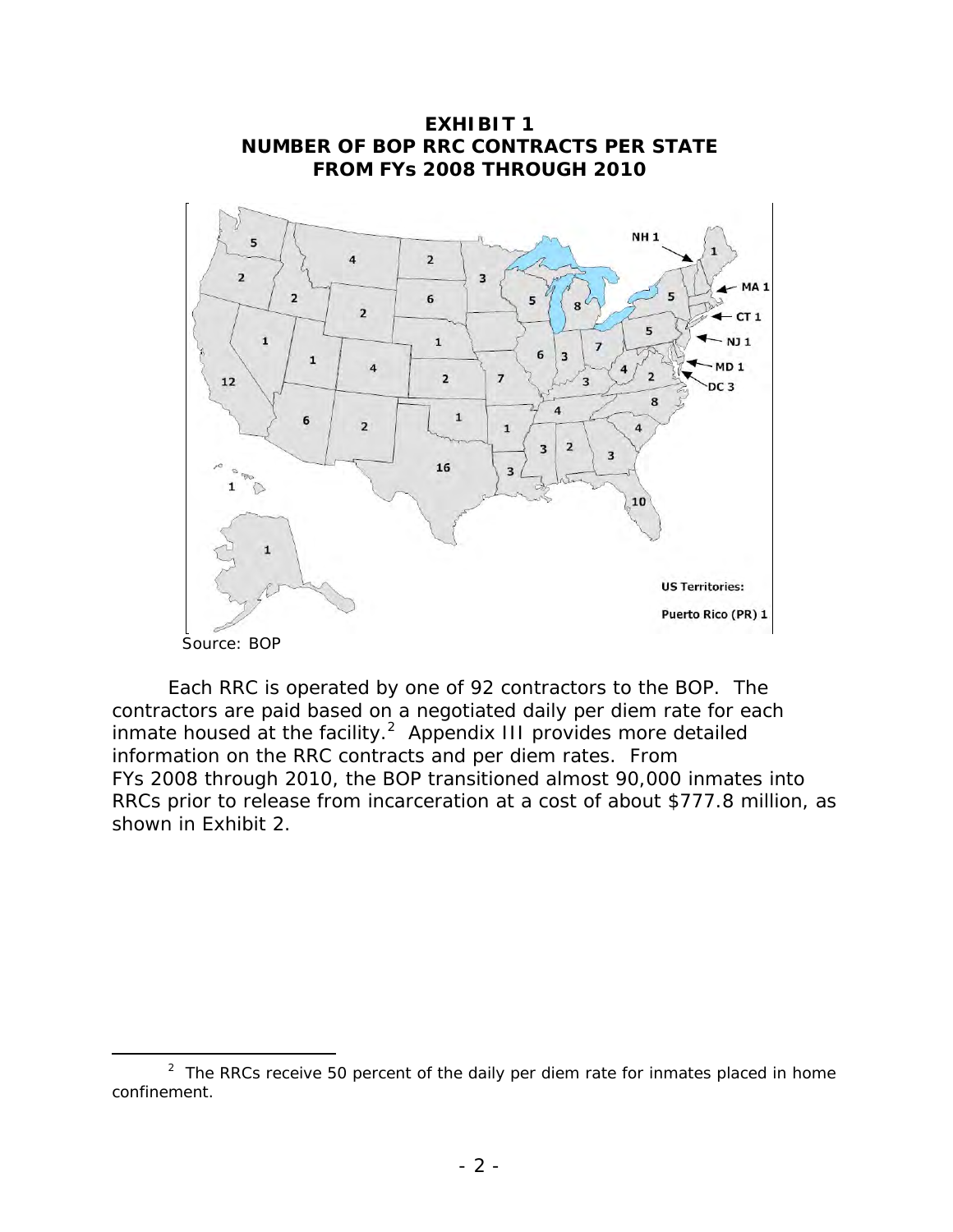## **EXHIBIT 2 RESIDENTIAL REENTRY CENTER FUNDING FROM FYs 2008 THROUGH 2010 (DOLLARS IN MILLIONS)<sup>3</sup>**

| <b>FISCAL</b><br><b>YEAR</b> | No. OF<br><b>INMATES</b><br><b>TRANSFERRED</b> | <b>DIRECT</b><br><b>COSTS</b> | <b>SUPPORT</b><br>$\text{COSTS}^4$ | <b>TOTAL</b> |
|------------------------------|------------------------------------------------|-------------------------------|------------------------------------|--------------|
| 2008                         | 29,690                                         | \$214.0                       | \$18.2                             | \$232.2      |
| 2009                         | 29,572                                         | 244.3                         | 18.2                               | 262.4        |
| 2010                         | 30,305                                         | 260.6                         | 22.5                               | 283.1        |
| <b>Total</b>                 | 89,567                                         | \$718.9                       | \$58.9                             | \$777.8      |

Source: BOP

 $\overline{a}$ 

#### *Contract Requirements*

The Statement of Work for Residential Reentry Centers (SOW), updated May 2010, is the primary document that outlines all of the BOP's requirements for contractors operating RRCs.<sup>5</sup> The SOW requires RRCs to develop individualized program plans for each inmate that focus on, when applicable, reestablishing relationships with family, obtaining and maintaining employment, obtaining drug and alcohol abuse treatment, and finding housing. At the same time each RRC must: (1) be able to locate and verify the whereabouts of inmates at all times; (2) establish a surveillance program to deter and detect the illegal introduction of drugs and alcohol into the facility; (3) effectively discipline inmates; and (4) prepare and maintain required documentation. Inmates who fail to follow RRC rules may be returned to a BOP institution. This audit focused on the SOW requirements related to: (1) inmate programming, (2) inmate accountability, (3) inmate

 $3$  Throughout this report, differences in the total amounts are due to rounding.

<sup>&</sup>lt;sup>4</sup> Support costs are the costs associated with the BOP Community Corrections staff that provide direct oversight and administration of the RRC program. This includes contract monitors, contract oversight specialists, and administrative staff. This also includes the BOP Community Corrections staff administrative expenses, such as travel to BOP Community Corrections Management (CCM) offices, mandatory trainings, and office supplies.

<sup>&</sup>lt;sup>5</sup> During the period included in our audit, the BOP utilized 13 performance-based contracts awarded to 8 contractors. The performance-based contracts are not governed by the SOW; however, many of the SOW requirements are included in the performance-based contracts. Throughout this report, requirements described as contained in the SOW are also contained in the 13 performance-based contracts.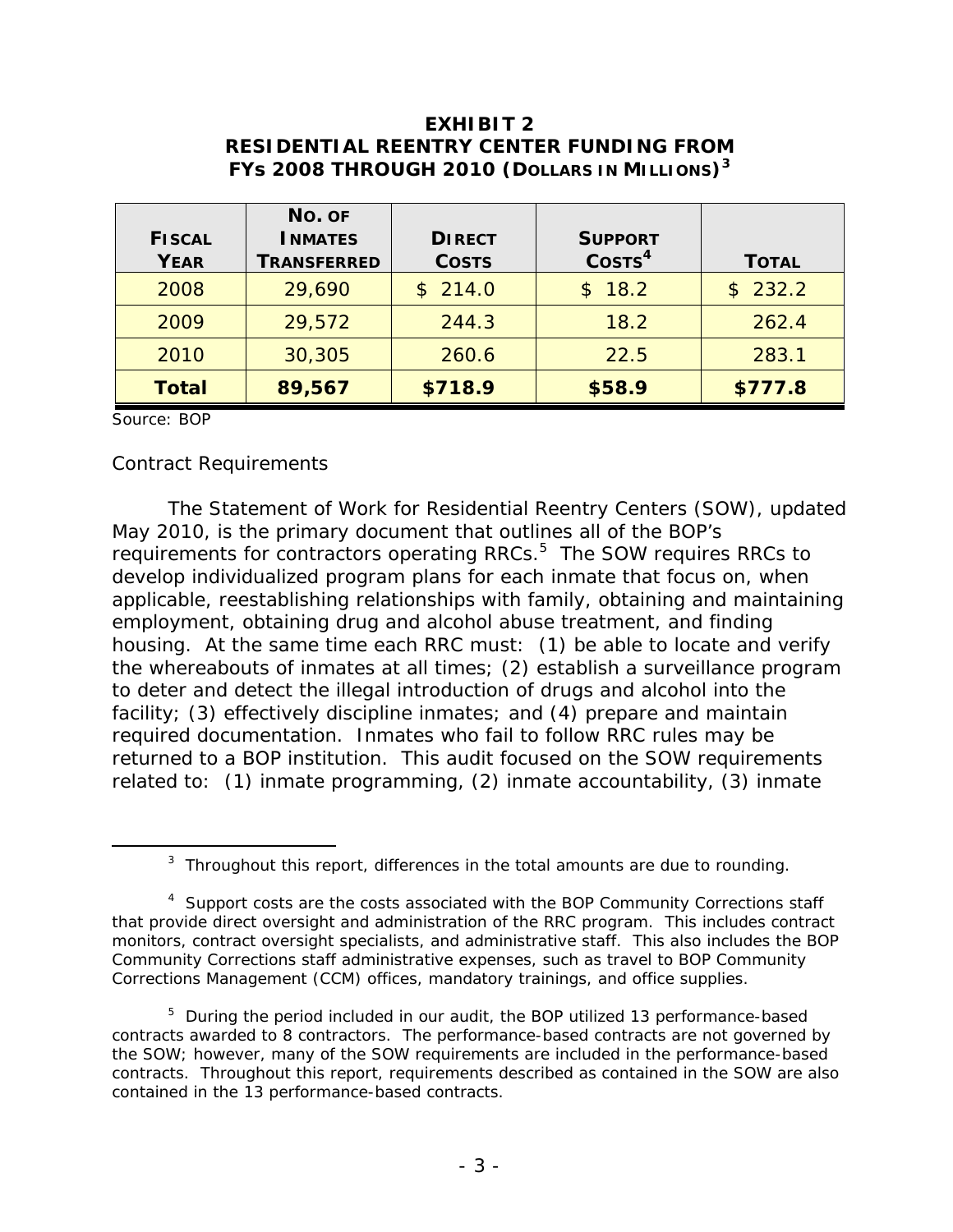discipline, (4) records and reports, (5) inmate escape procedures, and (6) cost reimbursement.

#### **Prior OIG Reports**

 $\overline{a}$ 

 reduce recidivism. According to the report, prior studies had found that RRC In March 2004, the OIG issued an audit report on the BOP Inmate Release Preparation and Transitional Reentry Programs.<sup>6</sup> The audit concentrated on whether the BOP ensured that federal inmates received the maximum benefit from its programs designed to prepare inmates for successful reentry into society. The audit concluded that each BOP institution offered similar types of reentry programs that are generally recognized to placement increases the chances of inmates' successful transition into society. However, the audit found that during FYs 2000 through 2002, between 28 and 54 percent of the institutions reviewed failed to meet their RRC utilization targets. As a result, the audit concluded that the BOP was not ensuring that all eligible inmates were provided the opportunity to transition through an RRC to help prepare them for reentry into society.

In September 2010, the OIG issued an audit report on the BOP's Furlough Program.<sup>7</sup> From FYs 2007 through 2009, a total of 85,453 inmates were furloughed to RRCs. The audit found that the BOP could not readily provide data associated with furlough-related escapes or information about crimes committed by furloughed inmates. The audit also found more than 2,600 instances where inmates were released to RRCs with more than 1 year remaining on their sentence. Additionally, the audit identified 339 inmates who were released to RRCs with more than 5 years remaining on their sentences. However, the majority of these instances were caused by data entry errors in the BOP's inmate database (SENTRY).<sup>8</sup> The audit also identified issues with tracking furlough-related escape information and updating SENTRY on inmates' status, and it recommended implementation of technological solutions to enhance the accuracy and usefulness of SENTRY.

<sup>6</sup> U.S. Department of Justice Office of the Inspector General, *The Federal Bureau of Prisons Inmate Release Preparation and Transitional Reentry Programs*, Audit Report 04-16 (March 2004).

<sup>7</sup> U.S. Department of Justice Office of the Inspector General, *Audit of the Federal Bureau of Prisons' Furlough Program*, Audit Report 10-44 (September 2010).

 maintain, and report all inmate information that is critical to the safe and orderly operation <sup>8</sup> Developed in-house beginning in the mid-1970s, SENTRY is used to collect, of the BOP facilities.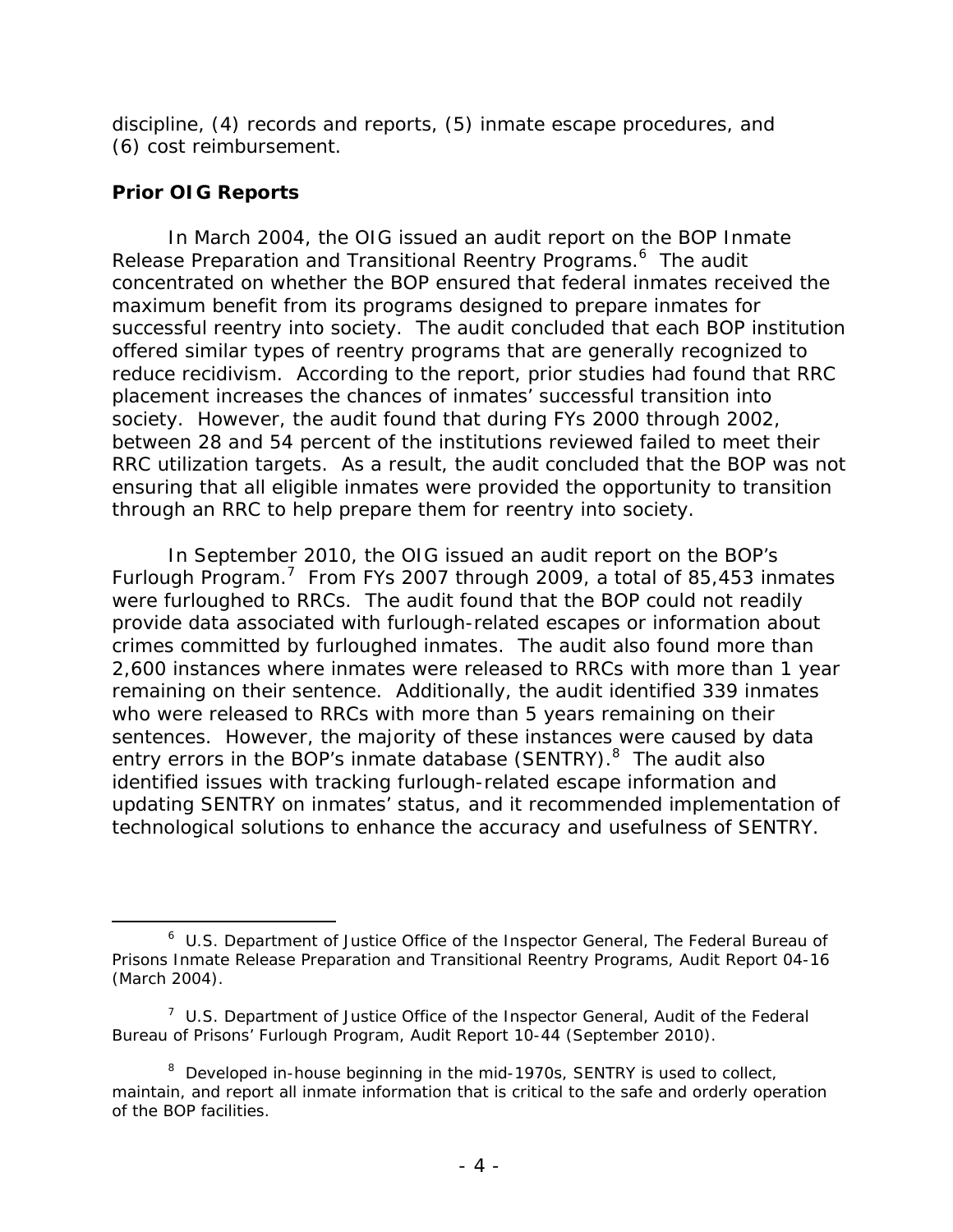## **OIG Audit Approach**

The objectives of the audit were to determine whether: (1) RRC operations are conducted in compliance with BOP requirements and (2) the BOP effectively administers and monitors its RRC contracts. The scope of the audit was FYs 2008 through 2010.

We conducted audit work at six RRCs in Denver, Colorado (Denver RRC); Leavenworth, Kansas (Leavenworth RRC); El Paso, Texas (El Paso RRC); Boston, Massachusetts (Boston RRC); Kansas City, Missouri (Kansas City RRC); and Washington, D.C. (Washington RRC). We also interviewed officials at BOP Headquarters responsible for the contract solicitation and award, and the operation of the RRC program. In addition, we interviewed officials at the BOP Regional Office in Kansas City, Kansas; and BOP Contract Oversight Specialists (COS) responsible for monitoring RRCs and RRC billings in Denver, Colorado; Kansas City, Kansas; and El Paso, Texas. For comparison purposes, throughout this audit, it should be noted that the six RRCs reviewed varied in size. The bed capacities for each of the six RRCs are shown in Exhibit 3.

| <b>FACILITY</b>        | <b>BED CAPACITY</b> |  |
|------------------------|---------------------|--|
| <b>Denver RRC</b>      | 85                  |  |
| <b>Leavenworth RRC</b> | 55                  |  |
| El Paso RRC            | 132                 |  |
| <b>Boston RRC</b>      | 88                  |  |
| <b>Washington RRC</b>  | 140                 |  |
| <b>Kansas City RRC</b> | 90                  |  |
| Total                  | <i>590</i>          |  |

#### **BED CAPACITIES FOR THE SIX RRCS AUDITED9 EXHIBIT 3**

Source: BOP

-

<sup>&</sup>lt;sup>9</sup> The audited Washington RRC operated under two contracts. The BOP needed to expand the bed capacity in Washington, D.C. and chose to award a second contract rather than amending the original contract. The audited Washington RRC corresponds to the two Washington RRCs listed in Appendix III with bed capacities of 75 and 65. Although the audited Washington RRC operated under two contracts, it was managed as one facility with one facility director.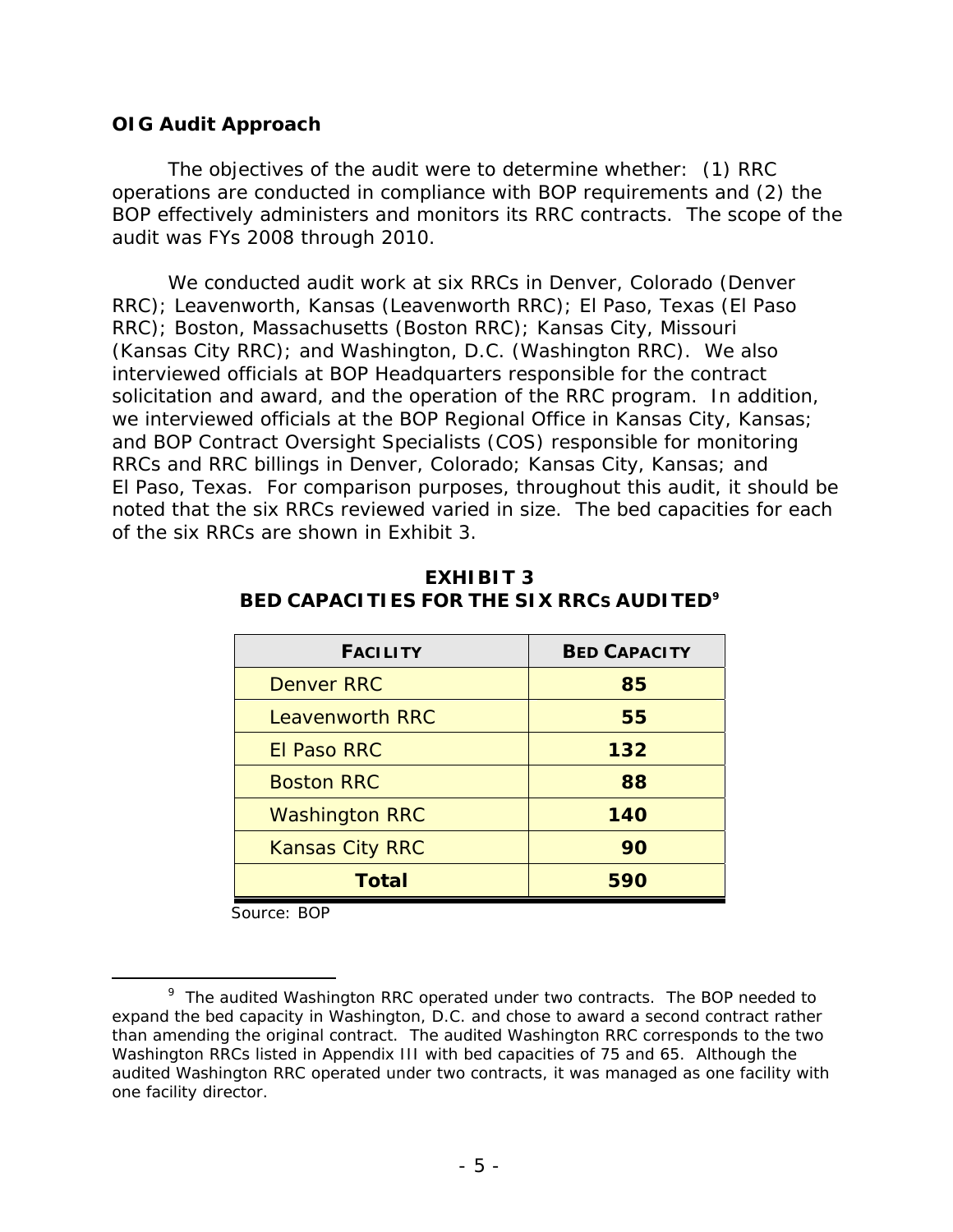To determine whether RRCs are operating in compliance with BOP requirements, we selected a judgmental sample of 177 inmates out of the 8,736 inmates who were transferred to the 6 RRCs reviewed, from FYs 2008 through 2010, and reviewed all related documentation.<sup>10</sup> We also reviewed at least 3 months of RRC billings submitted to the BOP for each of the six RRCs.

Finally, to determine whether the BOP ensures the RRCs are operating in compliance with BOP requirements, we reviewed the BOP's FY 2010 full monitoring reports for all 177 RRC contracts and all BOP monitoring reports from FYs 2008 through 2010 for the 6 RRCs reviewed.<sup>11</sup> Appendix I contains a more detailed description of our audit objectives, scope, and methodology.

 $\overline{a}$  $10$  Generally, 50 percent of our sample included escaped inmates and the remaining 50 percent was selected randomly from the remaining inmates included in the scope of our audit. However, in some instances there were not enough escaped inmates during the period to make up 50 percent of the sample, in which case we randomly selected additional inmates from the remaining non-escapees. As a result, our sample intentionally included a disproportionally higher number of escaped inmates than the 3 percent average number of escapes from all RRCs during the period reviewed.

 $11$  A full monitoring report is a comprehensive review by the BOP of all aspects of an RRC's operation and facility.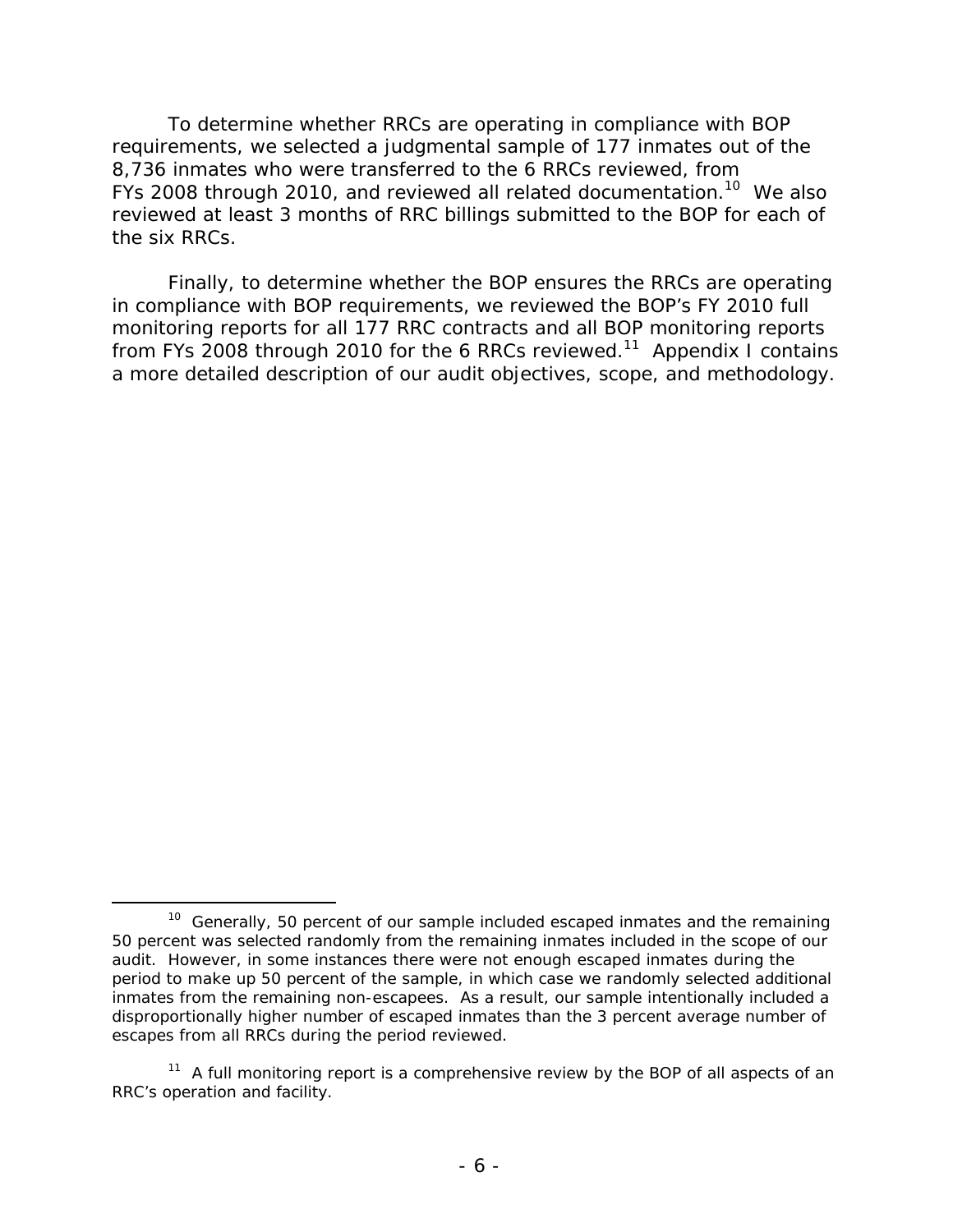# **FINDINGS AND RECOMMENDATIONS**

# **I. RRC COMPLIANCE WITH BOP REQUIREMENTS**

The RRCs are required to assist inmates in successfully transitioning back into society through program planning, accountability procedures, and effective inmate discipline. While the six RRCs we reviewed adequately met most of the SOW requirements, we found that all six RRCs did not fully comply with the SOW or the purpose of the RRC program related to substance abuse testing, inmate subsistence payments, escapes, and authorized inmate absences. These conditions risk undermining important goals of the RRC and thus increase the probability that inmates will not successfully transition back into society. We also identified issues related to incomplete or missing documentation that we believe as a whole represent a concern that the six RRCs cannot always ensure that SOW requirements are being met related to: (1) inmate passes, (2) approval and documentation of authorized inmate absences, (3) inmate and official visitors, (4) inmate employment, and (5) maintaining inmate files. In addition, we identified areas that were not sufficiently addressed in the SOW related to collecting, documenting, and reporting inmate subsistence payments; procedures for technical escapes; disciplinary requirements for escapes; timeframes for implementing escape procedures; and timeframes for reporting unaccounted for inmates as escaped.

The findings related to the collection, reporting and documentation of subsistence payments were limited to the Denver, Boston, and Kansas City RRCs because of poor internal controls related to inmate subsistence payments. In addition, we did not identify any deficiencies related to substance abuse testing at the El Paso RRC and we did not identify any deficiencies related to escapes at the Washington RRC.<sup>12</sup>

## **Substance Abuse Testing**

In order to deter and detect the illegal introduction of drugs and alcohol into the facility, RRCs must randomly test at least 5 percent of all inmates for drugs and alcohol monthly, with a minimum of one inmate tested per month.

 $\overline{a}$  $12$  It should be noted that, the current Boston and Kansas City RRC facility directors explained that the majority of findings attributed to their facilities were a result of the previous RRC staff, who were replaced in February 2011 and November 2009, respectively.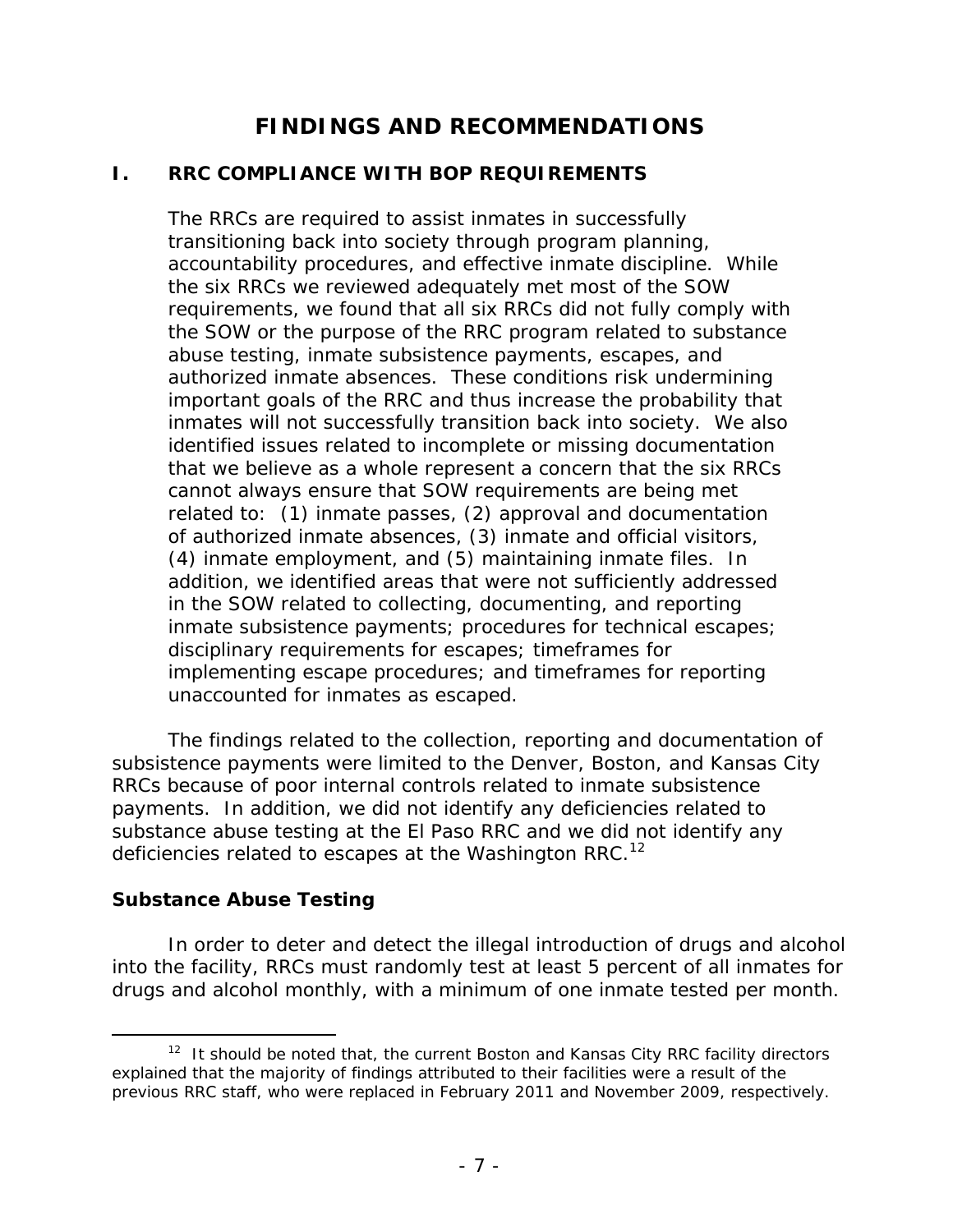An inmate known to have a history of drug abuse, or who is suspected of illegal drug use, must be tested no less than 4 times per month. RRCs must also give inmates breathalyzer tests every time they return to the facility from an unsupervised activity.

During our review of 177 inmate files, we identified 123 inmates who had histories of substance abuse and were required to be given drug tests at least 4 times per month. We found that for 37 of these inmates (30 percent), the RRCs did not have documentation showing that the inmates were given one of the four required monthly drug tests. However, we did not find any instances of inmates missing more than one drug test during a 1-month period or any instances of inmates missing a drug test in more than 1 month.

We also found that the Denver RRC did not administer breathalyzer tests to all inmates returning to the facility from unsupervised activities. Instead, the RRC selectively administered the breathalyzer tests to a sample of inmates. The Denver RRC facility director believed that it would be problematic for them to administer the required breathalyzer test on every returning inmate due to the high volume of traffic from departing and returning inmates. However, this policy is in violation of the SOW requirements.

The missing drug testing and the Denver RRC's failure to conduct all required alcohol testing could result in the RRCs and BOP not identifying inmates who have relapsed and not addressing substance abuse problems in a timely manner. As a result, we recommend that the BOP enhance its monitoring procedures to ensure that the RRCs perform all required drug and breathalyzer tests.

## **Inmate Subsistence Payments**

 $\overline{a}$ 

(CCM) office to waive or modify an inmate's required subsistence payments.<sup>13</sup> To promote financial responsibility the BOP requires inmates to make subsistence payments to RRCs each payday to help defray the cost of their confinement. Most inmates are required to pay 25 percent of their gross income, not to exceed the per diem rate for the contract. Inmates who have other means of financial support (sale of property, Veteran's Administration benefits, worker's compensation, retirement income, or Social Security) must also contribute 25 percent of their determined weekly income. In cases of hardship, an RRC may request the BOP Community Corrections Management

<sup>&</sup>lt;sup>13</sup> BOP CCMs are responsible for all functions, programs, and services related to RRCs, including monitoring the RRCs for compliance with the SOW.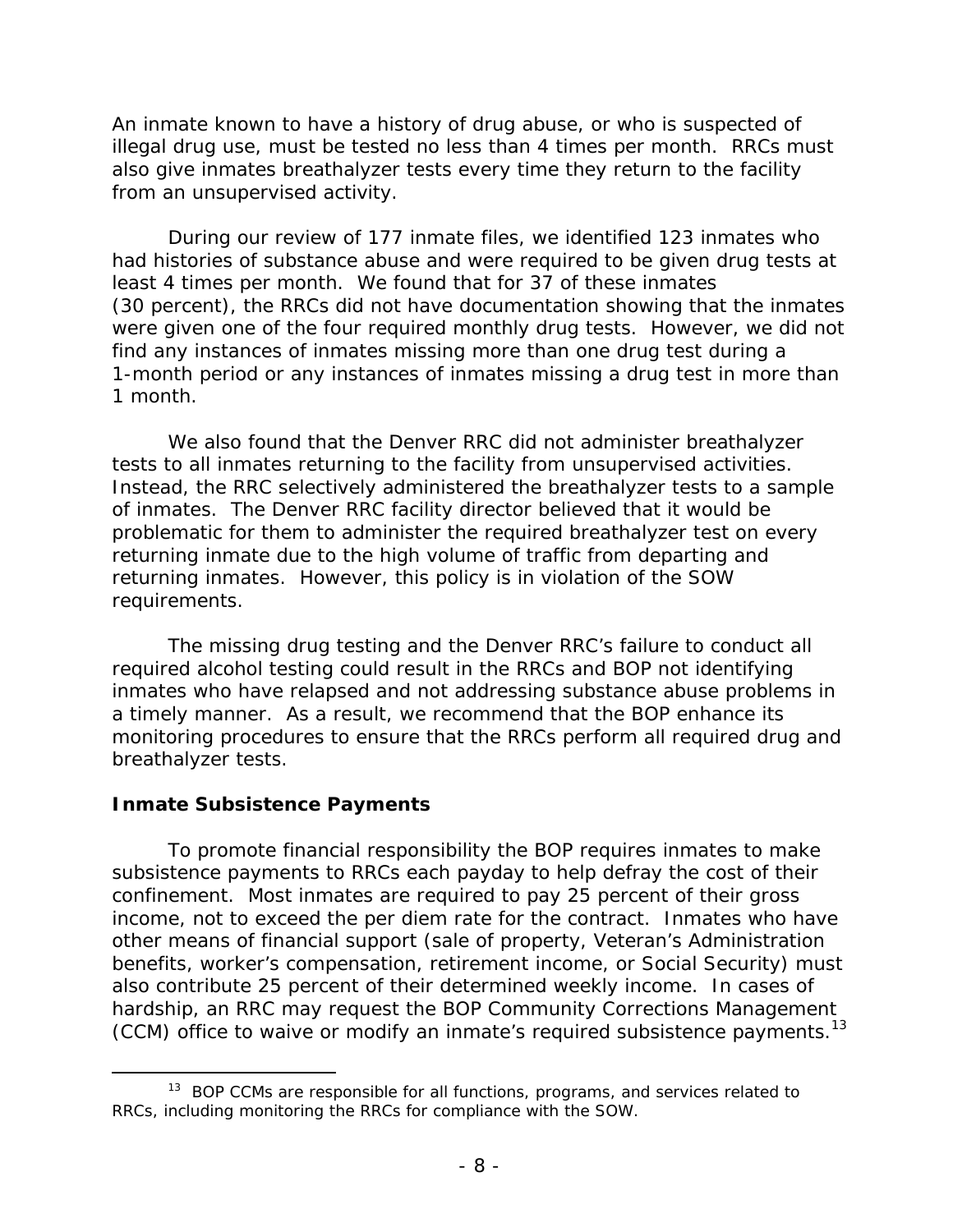An inmate is not released from the subsistence payment responsibilities for being away on passes, furlough, or home confinement. RRCs are responsible for collecting the full subsistence payments due and providing the inmate with receipts for all subsistence payments collected. The receipt must indicate the amount collected, gross income, and time period covered. In addition, the RRCs are required to reduce monthly billings by the amount of subsistence payments collected, thus reducing the BOP's cost for the RRC program.

As discussed in the following sections, we found that the Denver, Boston, and Kansas City RRCs (half of the RRCs included in our audit) substantially failed to comply with subsistence payment collection, documentation, and reporting requirements of the SOW.

## *Inmate Subsistence Not Collected*

 $\overline{a}$ 

At the Denver RRC we analyzed all subsistence payments for FYs 2008 through 2010. We found that the Denver RRC failed to collect \$80,255 (13 percent) of the \$604,512 required subsistence payments for the period reviewed. Instead, and in violation of the SOW, the Denver RRC allowed inmates to maintain a running balance of subsistence payments owed and required inmates to sign promissory notes for uncollected subsistence payments when the inmate was released from the facility. Our testing indicated that during FYs 2008 through 2010, the Denver RRC initially failed to collect subsistence payments totaling \$86,656, but subsequently collected \$6,401 on the promissory notes from inmates released from the RRC, resulting questioned costs of \$80,255 related to subsistence payments not collected from inmates. Denver RRC officials stated that the main reason full subsistence payments were not collected from inmates was that inmates did not have enough money in their savings to cover the subsistence payments owed. However, subsequent to our fieldwork, the Denver RRC revised its policy related to subsistence payments as of January 1, 2011. According to its new policy, inmates are now required to make full subsistence payments when they are due.

At the Boston RRC we analyzed subsistence payments for the 3 months included in our sample.<sup>14</sup> We found that the Boston RRC failed to collect 85 subsistence payments, which equates to 14 percent of the subsistence payments reviewed. However, we were unable to calculate the amount of subsistence payments that were not collected because the Boston RRC did

 $14$  We did not review all subsistence payments at the Boston RRC for FYs 2008 through 2010 because inadequate documentation and record keeping prevented us from calculating the actual amounts of subsistence that were not collected.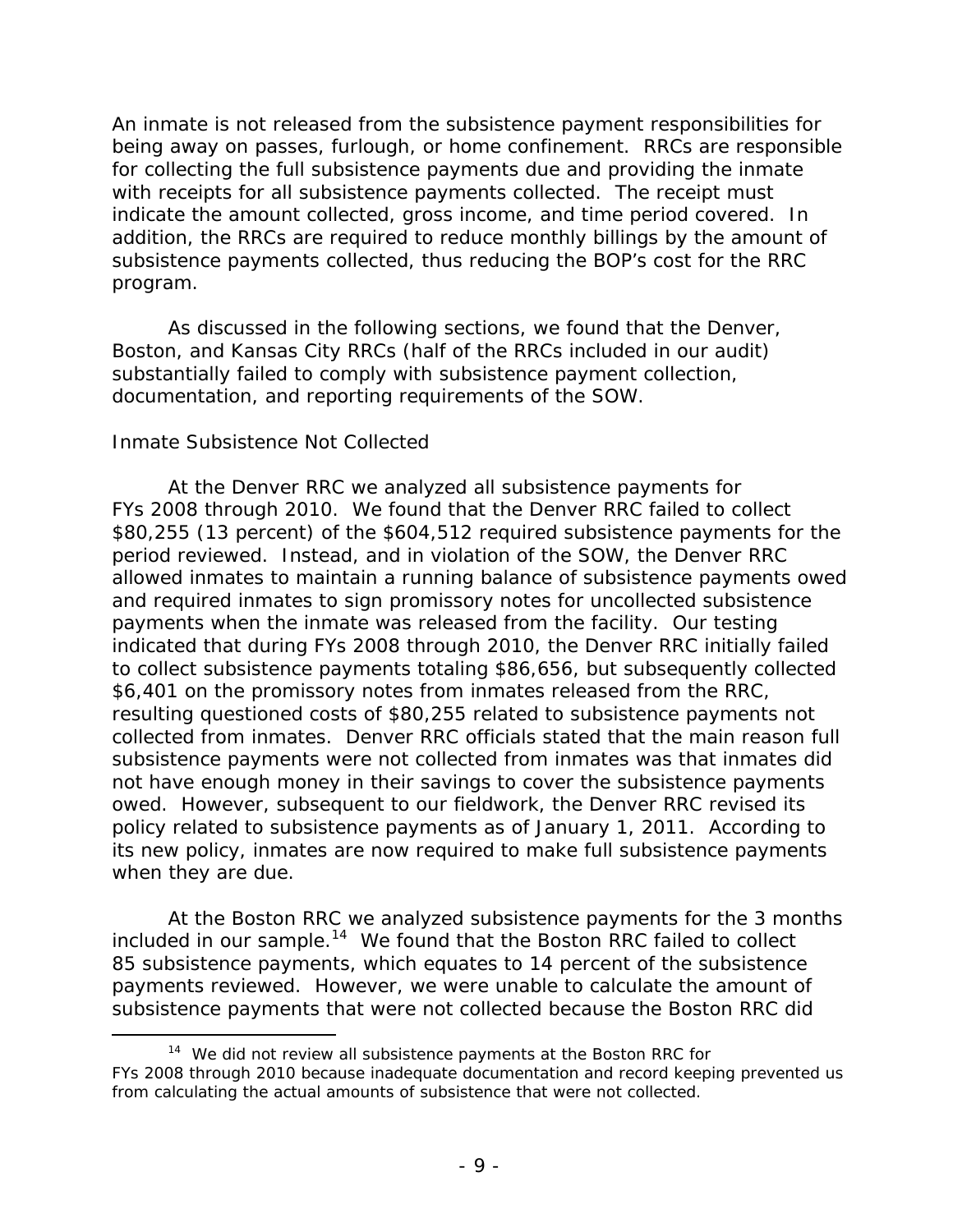May 2011 invoice by \$830, resulting in remaining questioned costs of \$216. not maintain sufficient documentation. We also noted five instances for which the Boston RRC did not collect the full subsistence payments, resulting in questioned costs totaling \$1,046. Subsequent to our fieldwork, the BOP remedied \$830 of these questioned costs by reducing the Boston RRC's The Boston RRC officials attributed the problems related to the collection of subsistence payments to previous management. However, since the change in management occurred only 3 weeks prior to our site work, we were unable to determine if the new management has corrected or will correct the issues related to the collection and reporting of subsistence payments.

At the Kansas City RRC, we analyzed 909 subsistence payments for June through November 2008, as well as 111 subsistence payments for the 26 inmates required to make subsistence payments that were included in our sample.<sup>15</sup> Based on our review of subsistence payment receipts for June through November 2008, we found that full subsistence payments were not collected for 128 (14 percent) of the 909 subsistence payments reviewed from June through November 2008. However, we also found that excess subsistence payments were collected for 110 (12 percent) of the 909 total payments reviewed. As a result, we identified net questioned costs related to subsistence payments that were not collected totaling \$1,824.<sup>16</sup> From the 26 inmates included in our sample, we also identified 10 additional instances (9 percent) out of the 111 subsistence payments reviewed for which the Kansas City RRC did not collect full subsistence payments, resulting in additional questioned costs totaling \$258. The Kansas City RRC attributes this deficiency to bad bookkeeping by an RRC staff member who was replaced in 2008. However, we found that beginning in December 2008, the RRC failed to record the inmates' gross pay on the subsistence payment receipts; as a result, we could not calculate the amount of subsistence payments that should have been made from December 2008 through September 2010.

It is difficult for RRCs to collect previously owed subsistence payments from inmates once they have been released. In recognition of this fact, the BOP requires RRCs to collect full subsistence payments from inmates when

 $\overline{a}$ 

 $15$  We did not review all subsistence payments at the Kansas City RRC for November 2007 (when the facility opened) through May 2008, and for FYs 2009 through 2010 because inadequate documentation prevented us from calculating the actual amounts of subsistence that were not collected.

<sup>&</sup>lt;sup>16</sup> Due to the poor recordkeeping at the Kansas City RRC, we were unable to determine whether the overpayments were an attempt to collect past due subsistence or if the RRC actually collected subsistence payments in excess of the amount due from the inmate. As a result, we netted the overpayments and underpayments to determine the total questioned costs.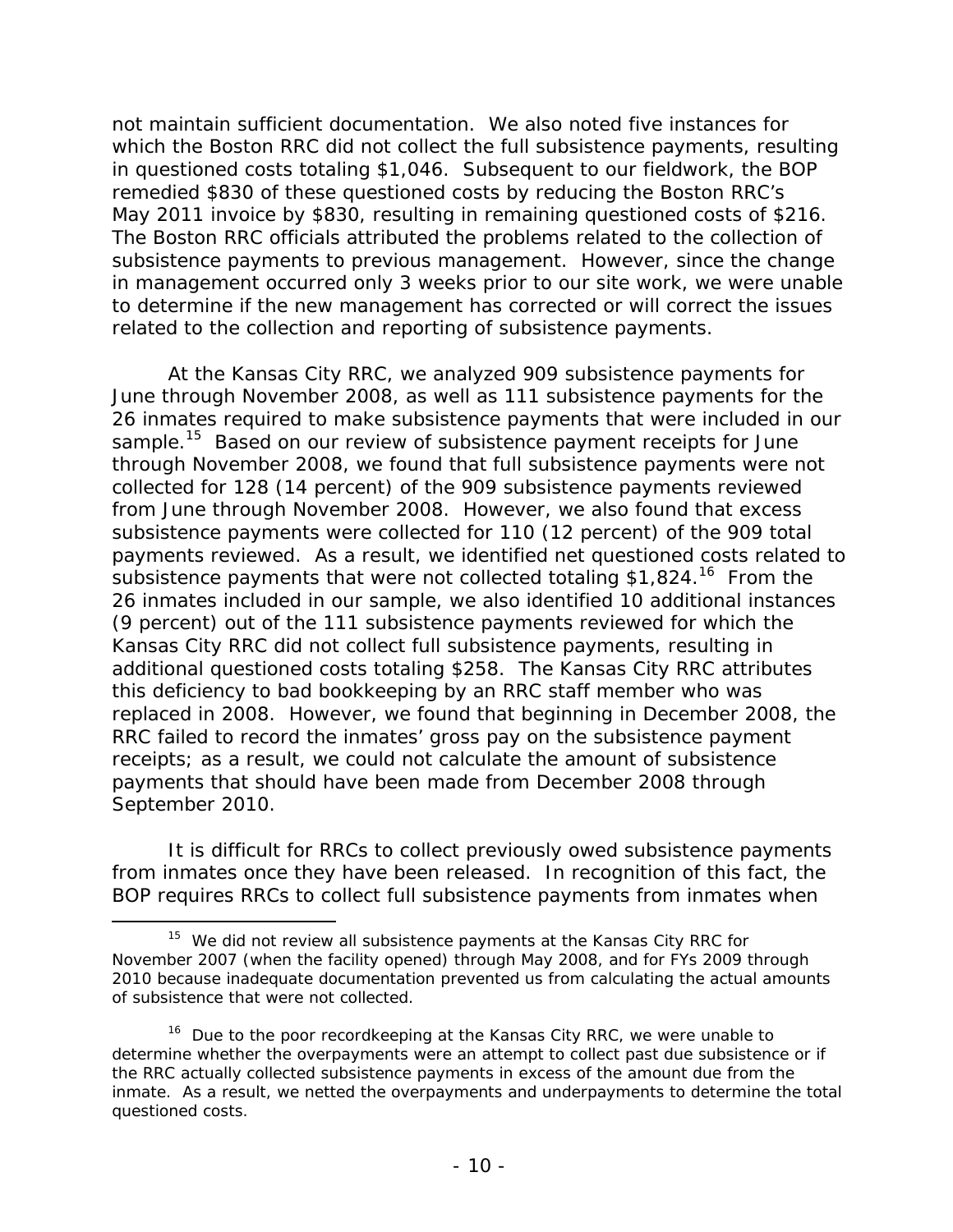they are due, and it subjects inmates who fail to make required subsistence payments to disciplinary action, including being returned to a BOP facility. In light of these requirements, we believe that the RRCs should not have allowed inmates to maintain a running balance of subsistence payments owed to the RRC, but rather the RRCs should have made every effort to collect full subsistence payments when they were due.

# *Not Reporting Collected Subsistence Payments*

We also found that the Denver, Boston, and Kansas City RRCs, failed to report all subsistence payments collected to the BOP. The Denver RRC failed to report \$1,849 of the total subsistence payments collected from inmates after they were released. The Kansas City RRC did not maintain adequate documentation related to subsistence payments collected for November 2007 through May 2008, and for December 2008 through September 2010. However, based on a reconciliation conducted by the Kansas City RRC for FY 2008, we found that the Kansas City RRC failed to report \$2,851 of the total subsistence payments collected during that period. We also identified one instance of the Boston RRC collecting \$56 in subsistence payments from an inmate that was not reported to the BOP. In total, this resulted in the RRCs being double paid for the amounts collected that were not reported, resulting in questioned costs of \$4,756.

## *Inadequate Subsistence Payment Procedures and Documentation*

In addition to the subsistence payments that were not collected or not reported to the BOP, we found that the Denver, Boston, and Kansas City RRCs did not have adequate procedures for collecting required subsistence payments from the inmates. As stated previously, at the Denver RRC we found that inmates were allowed to maintain a running balance of subsistence payments owed and that the Denver RRC required inmates to sign promissory notes for uncollected subsistence payments when the inmate was released from the facility.

At the Boston RRC, we found that subsistence payments were only collected 1 day per week, and that each inmate was only required to make subsistence payments on the designated day that corresponded with the inmate's pay period. For example, if an inmate was paid biweekly, the inmate was only required to report on the designated subsistence payments collection day every other week corresponding with the inmate's pay period. Following this practice, it is possible that inmates were not required to make subsistence payments for up to 6 days after receiving a paycheck, increasing the possibility that the inmate had already spent his or her income before the RRC attempted to collect subsistence payments. In addition, if an inmate did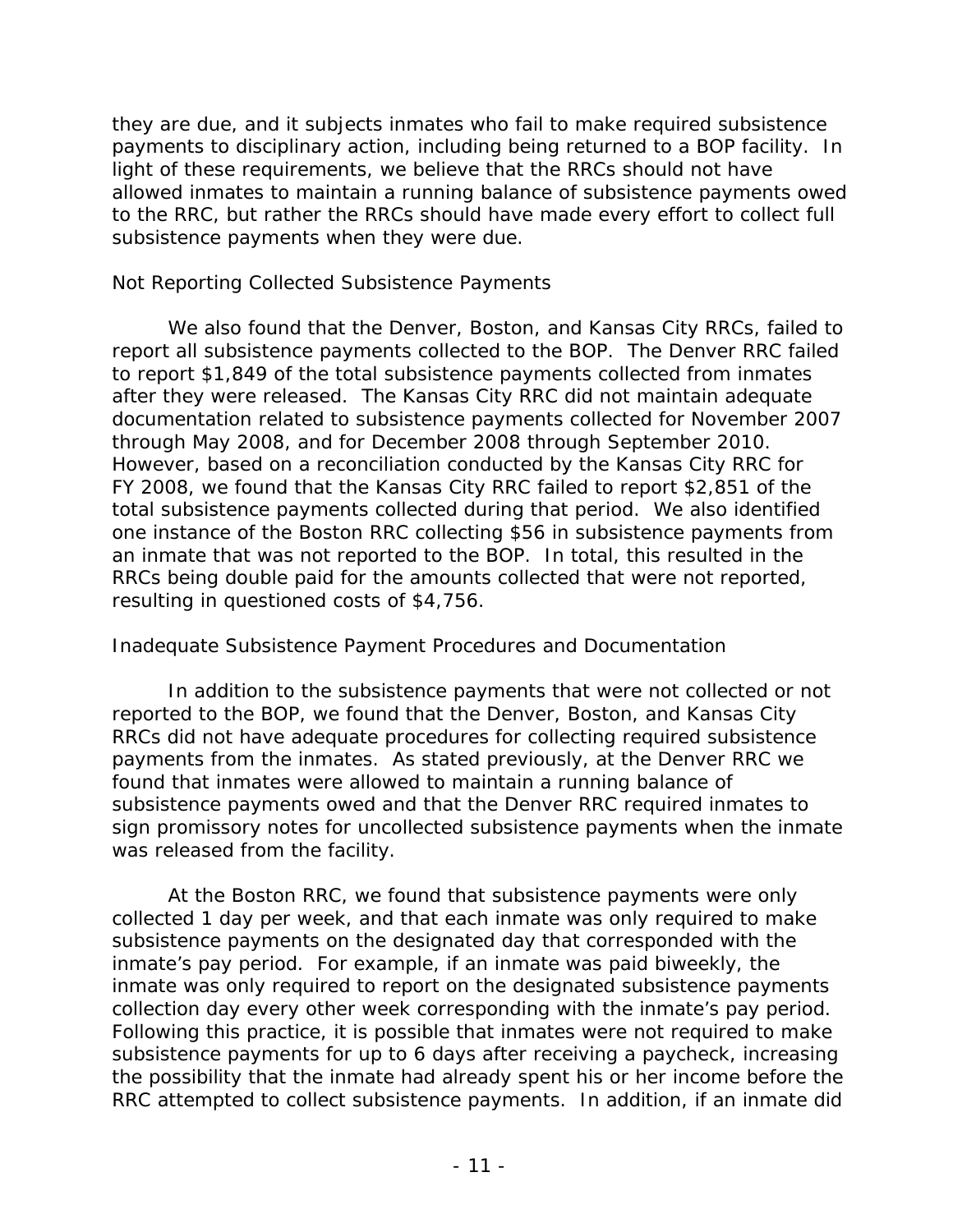not make the required amount of subsistence payments on the designated collection day, the inmate was instructed to wait until the following designated subsistence payments collection day to pay the past due amount. In this situation, the RRC noted that the inmate did not make a subsistence payment; however, it did not track the subsistence payment that should have been made or maintain a copy of the inmate's pay stub. Further, if the inmate made subsistence payments on the next designated day for the current pay period but not the previous pay period, no further actions were taken to collect the previously unpaid subsistence payment.

We also found that the Boston RRC rejected an inmate's attempt to make subsistence payments if the inmate's money order was for an incorrect amount or included change, since subsistence payments are supposed to be rounded down to the nearest dollar amount. Again, if the inmate's attempted subsistence payment was rejected, the inmate was instructed to pay the correct amount on the next designated subsistence payments collection day and no record was maintained to document how much past due subsistence payments were owed by the inmate. This practice resulted in inmates spending money that should have been used to make subsistence payments, rather than making the required subsistence payment on the next scheduled subsistence payment collection day. Boston RRC officials stated that this practice was a result of its corporate policy. In our judgment, RRCs should not refuse money from inmates for subsistence payments when it is owed, even when the amount proffered is less than the total owed, because refusing a payment increases the probability that the inmate will spend the money rather than make the required subsistence payment at a later date.

We also identified nine instances prior to June 2010 when the Boston RRC collected excess prorated assistance prior to inmates leaving the facility. The SOW requires RRCs to collect an inmate's last week of subsistence payment in advance of the inmate's departure from the facility. The Boston RRC was collecting advanced subsistence payments for 20 to 32 days prior to the inmate leaving the facility. According to Boston RRC officials, the BOP identified this issue during one of its monitoring reviews and verbally informed the Boston RRC of the deficiency. However, this deficiency was not mentioned in any BOP monitoring report for the facility. In response to the deficiency, the Boston RRC stopped collecting prorated subsistence payments from inmates prior to their departures from the facility in June 2010, which resulted in the BOP being overbilled by the amount of subsistence payments not collected. Because of the Boston RRC's inadequate records related to subsistence payments, we were unable to determine the amount of prorated subsistence payments that were not collected.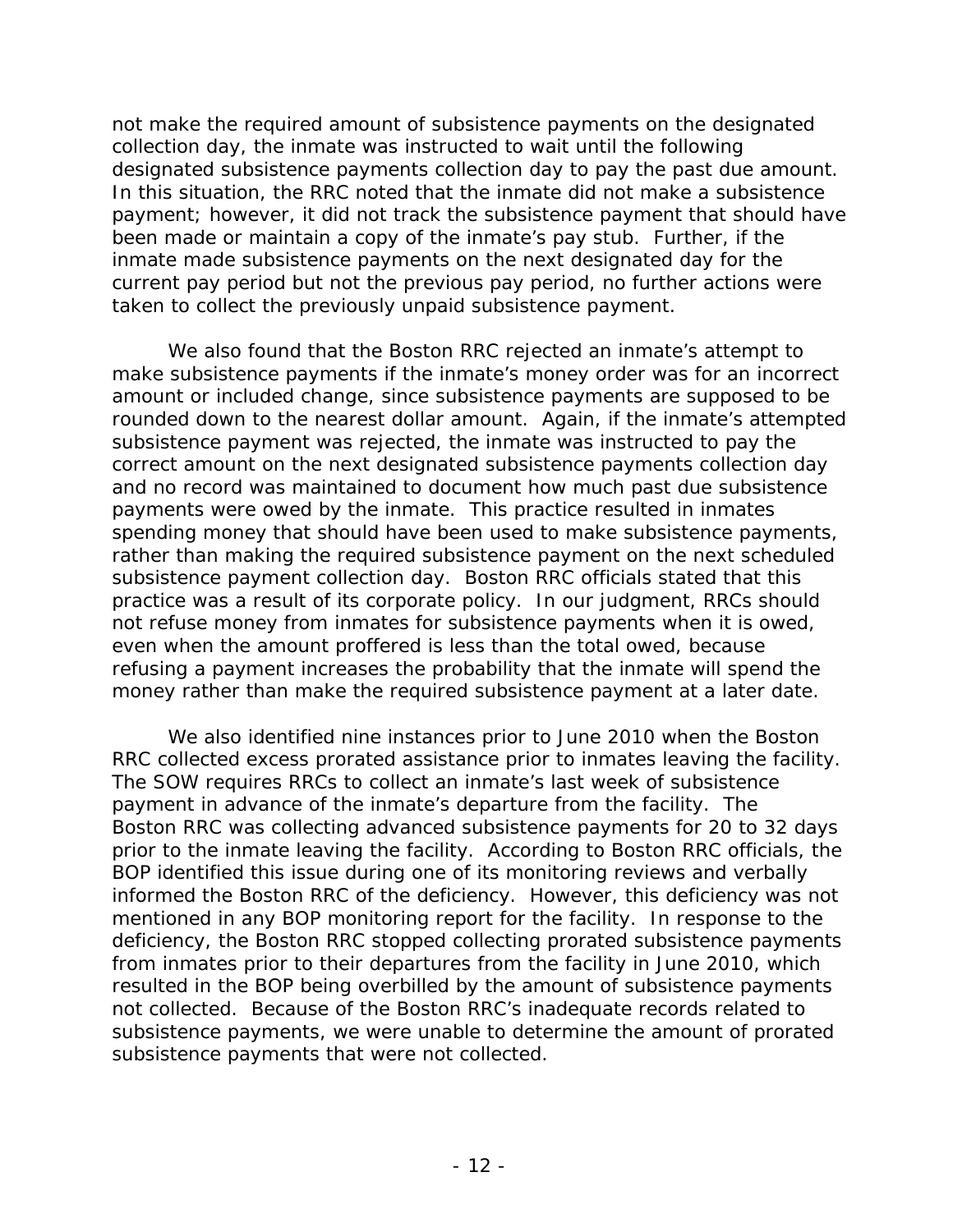At the Kansas City RRC, we found that inmates were allowed to make subsistence payments for multiple paychecks, rather than collecting subsistence payments immediately after the inmate was paid. Like the Denver RRC's policy of allowing running balances and the Boston RRC's policy of refusing payments in the wrong amount, this policy increases the probability that the inmate will spend the money owed before the subsistence payment is collected. In addition, although the Kansas City RRC accepted partial subsistence, rather than refusing payments for incorrect amounts like the Boston RRC, Kansas City RRC personnel stated that when partial subsistence payments were made, inmates were required to pay the remaining balance within 24 hours. However, our audit found that the Kansas City RRC failed to follow its own policy of collecting the remaining subsistence payment balance within 24 hours, for all 10 instances we reviewed where inmate's made partial payments.

For all three RRCs, we identified a total of \$87,309 in questioned costs which should have been used to reduce the BOP's RRC program costs. These questioned costs related to subsistence payments that were not collected or were not reported to the BOP on the monthly billings and deducted from the total invoice amount. However, this amount does not accurately reflect the total questioned costs related to subsistence payments at the three RRCs because the Boston and Kansas City RRCs generally did not maintain sufficient documentation for us to calculate the amounts that were not collected or reported. In addition, we were unable to accurately project the total questioned costs related to the RRC program as a whole because of the lack of documentation prevented a statistically valid sample. The three RRCs' failure to collect and report the required subsistence payments resulted in increased costs for the BOP's RRC program since subsistence payments are used to reduce the amount of per diem paid to the RRC contractors. As a result, we recommend that the BOP remedy the \$87,309 questioned costs related to subsistence payments.

We also noted multiple deficiencies at the Denver, Boston, and Kansas City RRCs related to the collection, documentation, and reporting of subsistence payments. The primary mission of the RRC program is to enable inmates to obtain the skills necessary to transition into society. In our judgment, not consistently enforcing the subsistence payment requirements risks undermining the goal of teaching the inmates financial responsibility, which is a critical skill necessary for the inmates' to successfully transition back into the community. In addition, the RRCs' deficiencies with respect to subsistence payments increased the cost of the RRC program to the BOP, as the BOP's costs are directly increased by any amounts of subsistence payments that are not collected or not reported by the RRCs.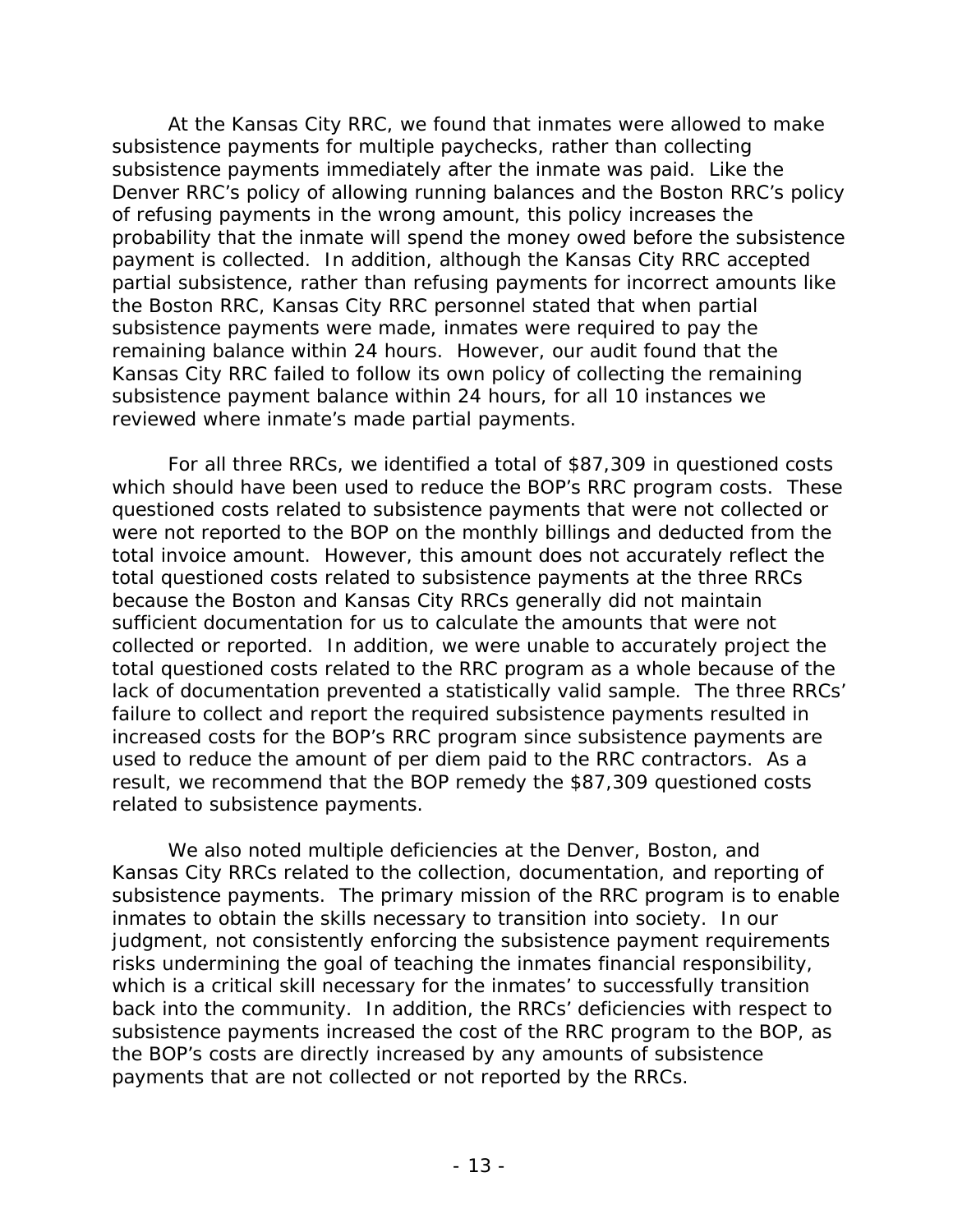We therefore recommend that the BOP modify the SOW to provide detailed procedures for collecting, reporting, and documenting subsistence payments. These procedures should include guidance about the circumstances under which overpayments may be accepted and requirements that RRCs: (1) collect full subsistence payments immediately after the inmate is paid, (2) not refuse money from inmates for subsistence payments when it is owed, even when the amount proffered is less than the total owed, (3) establish a process for accurately tracking subsistence payments owed and timeframes for obtaining full subsistence payments if a partial payment is provided, and (4) report inmates to the BOP who have not made subsistence payments or the full subsistence payments within the established timeframes.

# **Inmate Accountability**

RRCs must be able to locate and verify the whereabouts of inmates at all times. Written procedures must be established by the RRC to guide its staff in meeting this requirement. RRCs must contact the inmate either by telephone or in-person at random times at work, at home, or at authorized destinations to maintain accountability. The RRC must conduct these checks at a frequency that ensures accountability and commensurate with the accountability risks of each individual inmate. If an inmate cannot be located, the RRCs are required to implement escape procedures, which include searching the facility, and contacting individuals and places where the inmate may be located (such as family, work, police stations, and hospitals). If the inmate has still not been found, the RRC is required to notify the BOP, who in turn notifies the USMS of the escape. The USMS is then responsible for attempting to locate the escaped inmate.

## *Escapes*

There are three categories of escapes from RRCs: (1) regular escapes, (2) technical new escapes, and (3) technical old escapes. A regular escape is when an inmate fails to remain in the custody of an RRC by:

- not reporting to the facility for admission at the scheduled time;
- not remaining at the approved place of employment, training, or treatment during the hours specified by the terms of the employment, training, or treatment program;
- not returning to the facility at the time prescribed;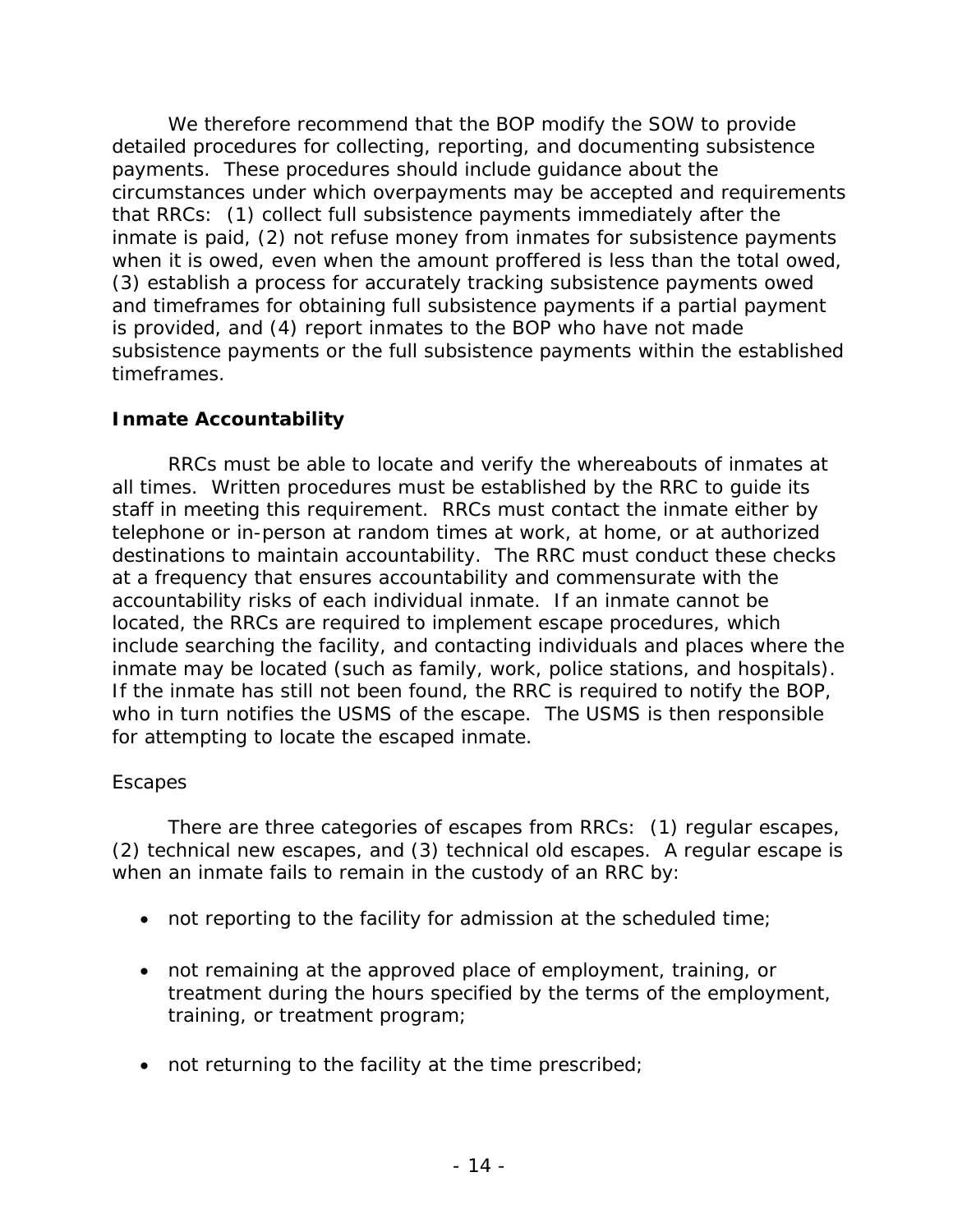- not returning from an authorized furlough or pass at the time and place stipulated;
- not abiding by conditions of employment, or curfew conditions of home confinement; or
- leaving the facility without permission from RRC staff.

A technical new escape is when an inmate fails to remain in the custody of an RRC by being arrested on a new charge. One example of a technical new escape is when an inmate, residing at an RRC, is arrested for shoplifting during their lunch break at work.

A technical old escape is when an inmate fails to remain in the custody of an RRC by being arrested on an outstanding warrant while residing at an RRC. Normally regulations require that an inmate with outstanding warrants be transferred to the authorities within the jurisdiction where the inmate has an outstanding warrant after the inmate's completion of their sentence at a BOP institution. Low level crimes, however, are often not reported to the BOP. The most common example of inmates being arrested for outstanding warrants occurs when the inmate goes to obtain a new driver's license, and the inmate is then arrested on an outstanding traffic violation.

For FYs 2008 through 2010, 2,303 inmates escaped from RRCs, which is approximately 3 percent of the 89,567 inmates transferred to RRCs during the same period. The 2,303 escapes from RRC during FYs 2008 through 2010, included 1,735 regular escapes (75 percent), 293 technical new escapes (13 percent), and 275 technical old escapes (12 percent).

The SOW states that when an inmate fails to return to the facility at the required time, the RRC officials should initiate escape procedures, and that these procedures should ordinarily take no longer than 20 minutes to complete. However, the SOW does not specify a timeframe for when RRCs' should initiate escape procedures, if an inmate fails to return at the required time. If all efforts to locate the inmate fail, the inmate is considered an escapee and the RRC facility director must immediately notify the BOP CCM office. RRC officials stated that they typically allow up to 2 hours before reporting inmate escapes, because the RRCs generally allow some time for the inmate to return to the facility before initiating escape procedures. Once an inmate is placed on escape status, the RRC must prepare an incident report and conduct a disciplinary hearing.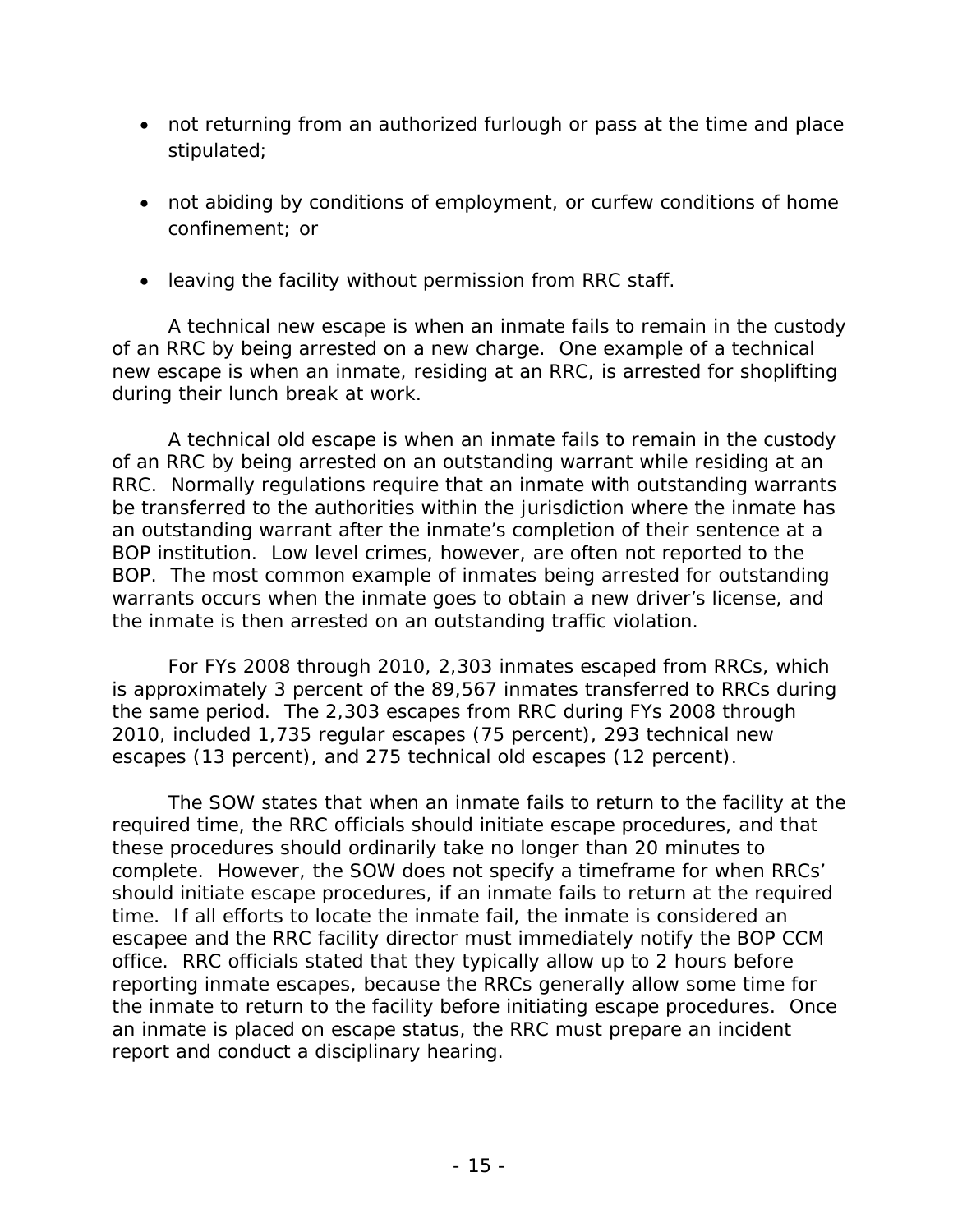Of the 177 inmate files we reviewed at the 6 RRCs, 88 were related to escapes. The 88 escapes included in our sample consisted of 70 regular escapes (79 percent), 12 technical new escapes (14 percent), and 6 technical obstapes  $(7 \text{ percent})$ .<sup>17</sup> The length of escape before the inmate was apprehended ranged from 1 day to 901 days, and 53 percent of the inmates were not apprehended until more than 10 days after the escape was reported. As of December 2011, 3 of the 88 escaped inmates were still on escape status, all of whom had been reported to the USMS. We found that 28 of the 88 escaped inmates (32 percent) were not given the required disciplinary hearings for the escape, as shown in Exhibit  $4.^{18}$ 



**EXHIBIT 4 ESCAPES WITHOUT DISCIPLINARY HEARINGS**

Source: Data collected from fieldwork at RRCs

 $\overline{a}$ <sup>17</sup> Our sample purposely included a higher percentage of regular escapes and technical new escapes, and a lower percentage of technical old escapes than the averages for all RRCs during FYs 2008 through 2010 because technical old escapes are related to inmates arrested on a prior outstanding warrant while residing at an RRC. Therefore, technical old escapes are not related to the inmates' actions while residing at the RRC.

 absentia. The inmate's presence is not required for the disciplinary hearing in the event that  $18$  This includes 18 regular escapes, 7 technical new escapes, and 3 technical old escapes. In addition, as of December 2011, 3 of the 28 escaped inmates for which the RRC had not conducted the required disciplinary hearing were still on escape status. However, to meet the requirements of the SOW, the RRCs should have held the disciplinary hearing in the inmate has not yet been apprehended.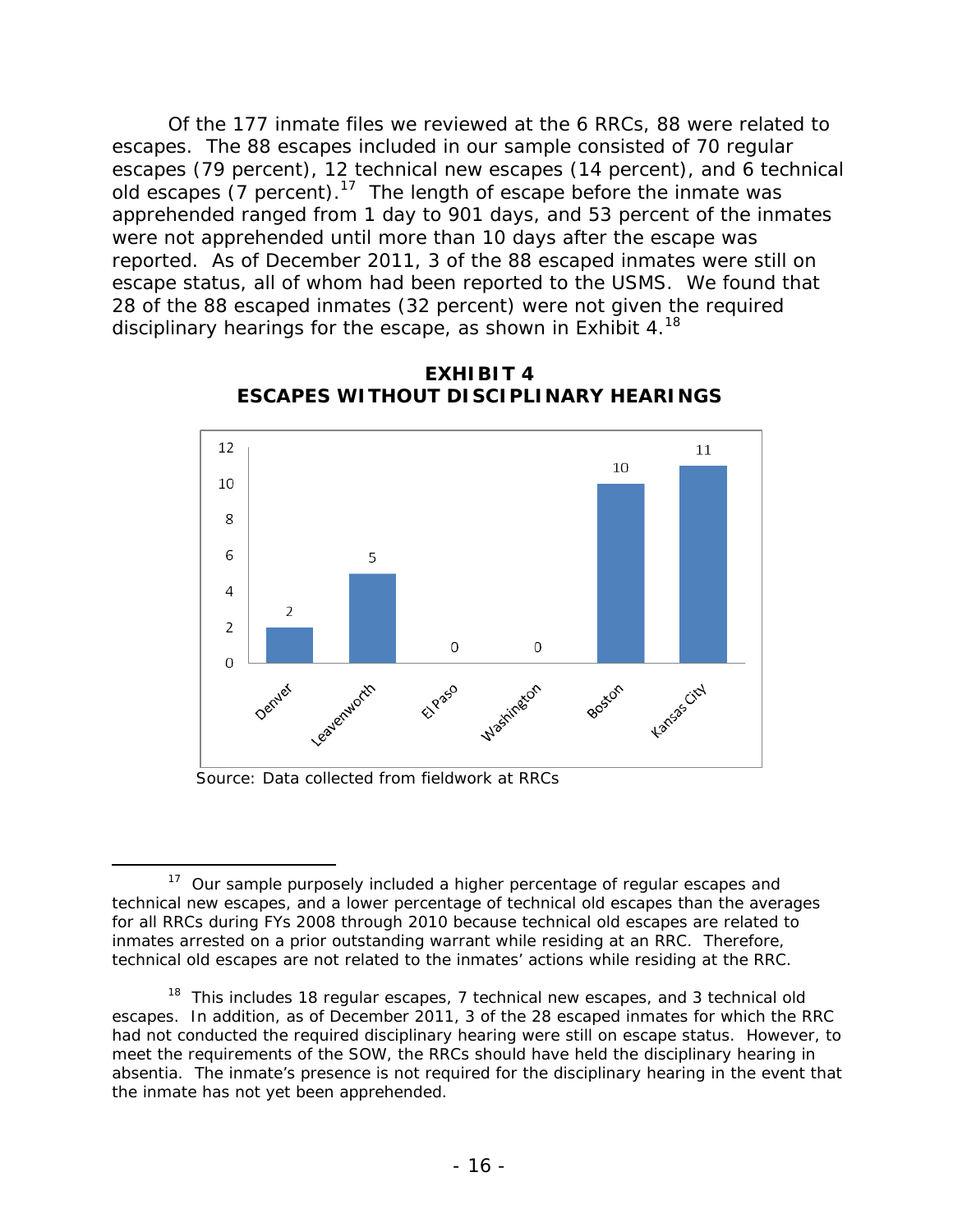The Denver RRC facility director commented that one of its escapes without a disciplinary hearing was because action was taken by the inmate's assigned probation officer, and therefore the RRC chose not to hold a disciplinary hearing. The Denver RRC facility director believes it is possible the second missing escape without a disciplinary hearing was due to the document being stored electronically and corrupted or deleted during a transfer of data. The Leavenworth RRC facility director was unable to provide an explanation for their five escapes without disciplinary hearings. Both the current Boston and Kansas City RRC facility directors explained that the escapes that did not result in a disciplinary hearing were a result of the previous RRC staff, who have since been replaced. As a result, we recommend that the BOP enhance its monitoring procedures to ensure that RRCs hold required disciplinary hearings for escapes.

We also reviewed all 299 escape reports related to inmates who escaped from the six RRCs reviewed during our audit scope, to verify that the RRCs notified the BOP. We found that the BOP did not have escape reports for 57 escapes (19 percent). BOP officials from both regional and CCM offices explained that escape reports were not provided for 42 of these escapes because they were technical escapes, that is, the inmates were already in police custody by the time an escape report was required. For the remaining 15 instances (5 percent), the BOP was unable to provide an explanation for the missing reports. Without escape reports, the BOP is missing key information related to inmate statistics that may be used in determining whether RRC inmate accountability procedures are adequate. As a result, we recommend that the BOP ensure that required escape reports are being filed by BOP CCM offices for all escapes.

In addition, we found that although the SOW does not distinguish between regular, technical new, and technical old escapes, during our review we noted that it is common practice for the BOP and RRCs to treat the different types of escapes differently. For example, we found 42 instances of technical new and technical old escapes not reported as escapes to the BOP because the inmates were already in police custody at the time they were found by the RRC. As mentioned above, the Denver RRC facility director also explained that for one technical escape the RRC took no disciplinary action because the inmate's probation officer disciplined the inmate. However, in our judgment, the BOP should ensure reports are provided for all escapes, including technical escapes, so that it has an accurate record of the types of escapes that are occurring.

Finally, for the six RRCs we reviewed, we found that the average amount of time BOP officials took to report escaped inmates to the USMS was 15.25 hours, ranging from 3 minutes to 4.17 days. We also found that the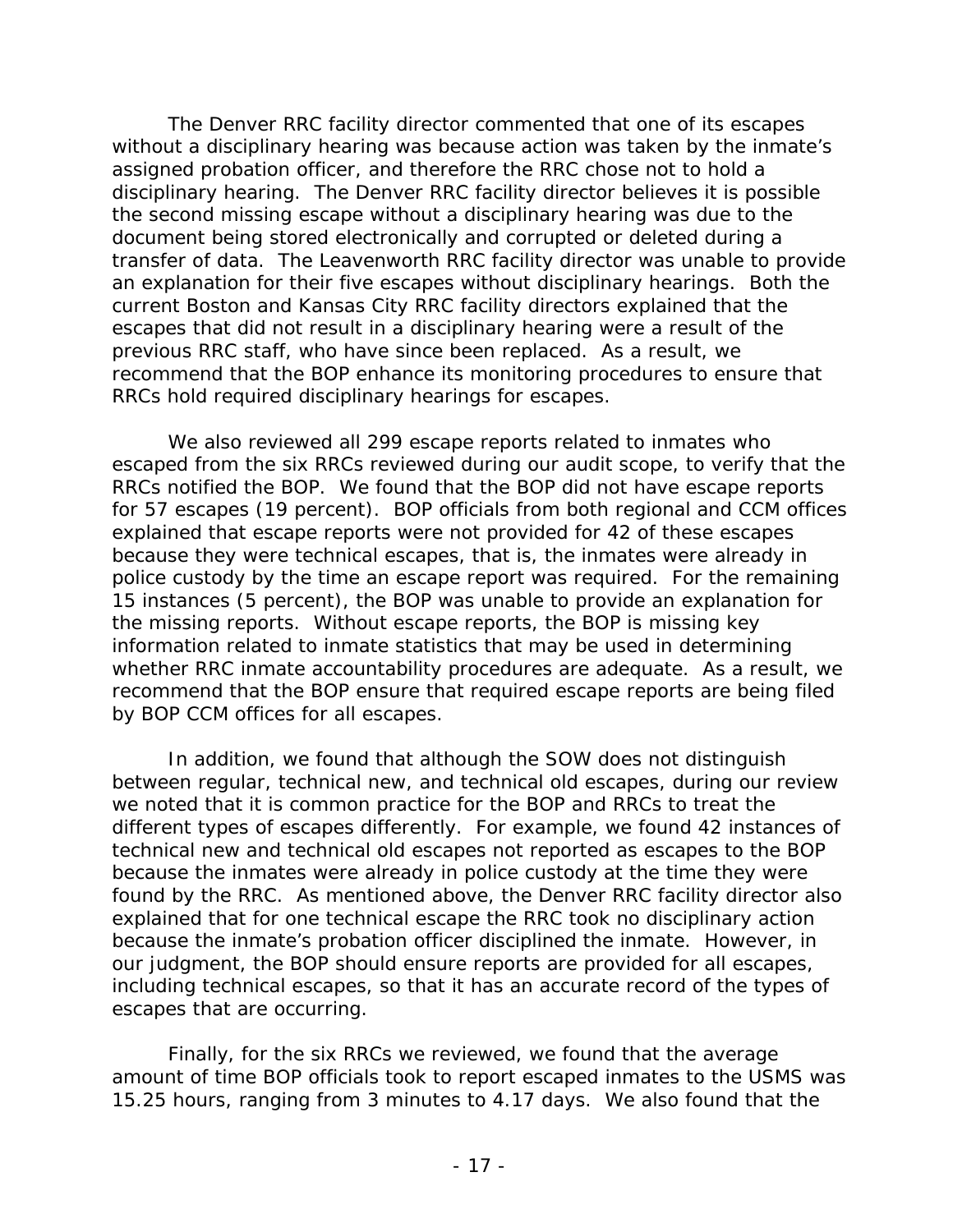BOP is not following its established procedures and timeframes for reporting escapes immediately to the USMS. In our judgment, the BOP's delay in reporting escaped inmates to the USMS can increase the risk that the escapees will not be apprehended. As a result, we recommend that the BOP ensure that its procedures for immediately reporting escapes to the USMS are followed.

We also found that for two inmates who were ultimately reported as escapees, when the inmates failed to return to the El Paso RRC at the approved time, the facility director granted the inmates a 2-hour extension without contacting the inmates to determine if they were late for a valid reason. As stated previously, the SOW stipulates that if an inmate fails to return to an RRC on time, RRC staff must attempt to locate the inmate, which includes searching the RRC, as well as calling local hospitals, police stations, and known friends and family members. Yet the RRC did not start escape procedures until the inmates failed to return to the RRC after the extended 2-hour period of time. This caused a delay of 2 hours in RRC staff attempting to locate the inmates, and a commensurate delay in RRC staff reporting the inmates as escapees to the BOP. Although both inmates were subsequently apprehended and returned to BOP custody, one inmate was on escape status for 53 days and the other was on escape status for 303 days.

## *Authorized Inmate Absences*

RRCs can only authorize an inmate to leave the facility through sign-out procedures and only for an approved program activity. Approved program activities typically include job searches, employment, religious services, and visitations with family and friends. Other than for employment or programming activities, such as drug abuse counseling, an inmate must generally be at the RRC facility from 9:00 p.m. to 6:00 a.m. unless the facility director has granted an exception. However, RRCs can also utilize passes or furloughs to release inmates overnight, or to travel distances of more than 100 miles.

During authorized absences, the RRC is still responsible for inmate accountability. The RRC must have written procedures for inmate accountability that include authorized absences for job searches, work, religious services, programming activities, social passes, furloughs, and placement on home confinement. The SOW stipulates than if an inmate fails to return to an RRC on time, RRC staff must initiate escape procedures. The SOW states this process should ordinarily take no more than 20 minutes.

We examined all authorized absences, as well as all passes, for the 177 inmates included in our sample. We found that for 434 authorized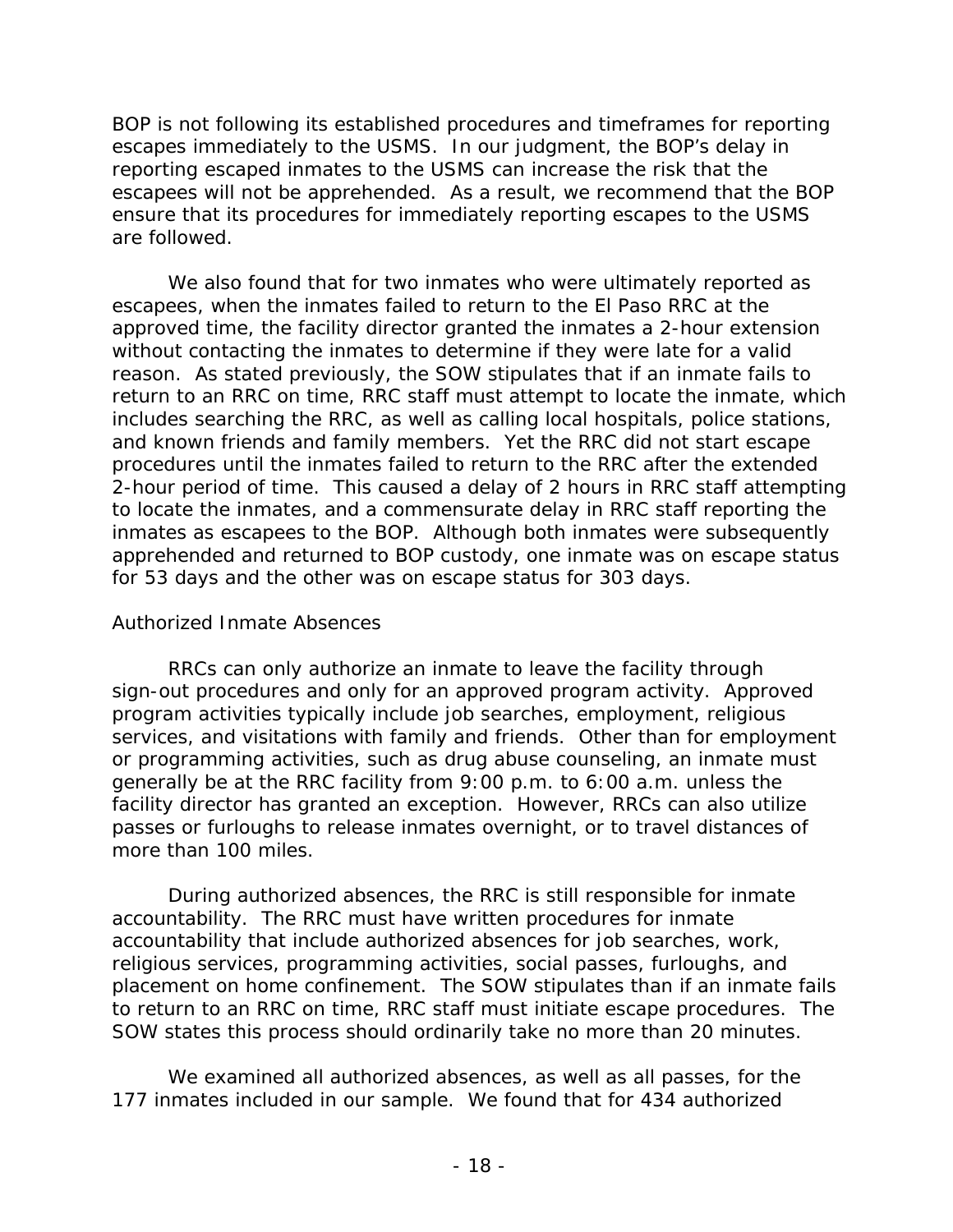absences, related to 92 of the 177 inmates (52 percent), the inmate returned to the RRC more than 1 hour after the approved return time. For 296 of these 434 authorized absences for which the inmate returned more than 1 hour late, a reason, such as a transportation delay, was provided in the log. However, for the remaining 138 instances, related to 71 inmates for which the inmate was more than 1 hour late, no reason for the delay was documented. Exhibit 5 shows a breakdown by RRC of the 138 authorized absences for which the inmate was more than 1 hour late and no reason for the delay was documented.



**EXHIBIT 5 NUMBER OF AUTHORIZED ABSENCES FOR WHICH** 

Source: Data collected from fieldwork at RRCs

We also found that disciplinary actions were not taken or not documented for 65 of the 71 inmates (92 percent) that arrived more than 1 hour late without a documented reason for the delay. In addition, we found that 33 of the 71 inmates (46 percent) had multiple incidents of returning from authorized absences more than 1 hour without a documented explanation. Nonetheless, 28 of the 33 inmates (85 percent) were never formally disciplined. Exhibit 6 shows the distribution of the number of incidents per inmate returning more than 1 hour late from approved absences without a reason for the delay.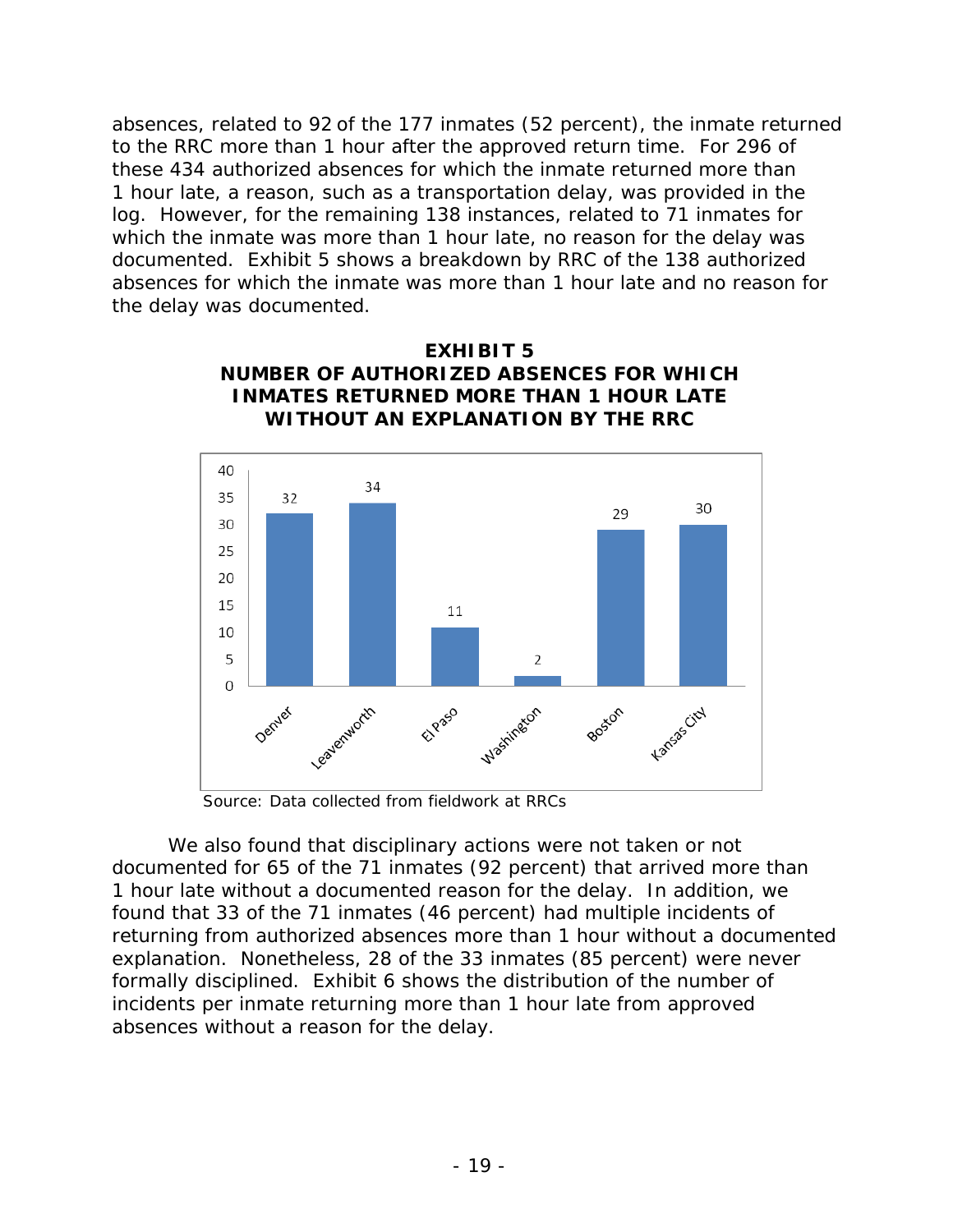### **EXHIBIT 6 FREQUENCY OF INDIVIDUAL INMATES RETURNING FROM AUTHORIZED ABSENCES MORE THAN ONE HOUR LATE WITHOUT AN EXPLANATION**

| <b>NUMBER OF INCIDENTS</b><br><b>RETURNING MORE THAN</b><br><b>1 HOUR LATE</b> | <b>NUMBER OF</b><br><b>INMATES</b> | <b>TOTAL NUMBER INCIDENTS</b><br><b>RETURNING MORE THAN</b><br><b>1 HOUR LATE</b> |
|--------------------------------------------------------------------------------|------------------------------------|-----------------------------------------------------------------------------------|
| h                                                                              |                                    | 6                                                                                 |
| 5                                                                              |                                    | 20                                                                                |
|                                                                                | 3                                  | 12                                                                                |
| 3                                                                              | 12                                 | 36                                                                                |
| $\mathcal{P}$                                                                  | 13                                 | 26                                                                                |
|                                                                                | 38                                 | 38                                                                                |
|                                                                                | 71                                 | 138                                                                               |

Source: Data collected from fieldwork at RRCs

We also found that disciplinary actions were not taken or not documented for 65 of the 71 (92 percent) inmates that arrived more than 1 hour late without a documented reason for the delay, despite the fact that 33 of these 71 inmates (46 percent) had multiple incidents of returning from authorized absences more than 1 hour without a documented explanation. Inmate accountability is vital to the role RRCs play in transitioning inmates into society after their incarceration within a BOP institution. One of the primary reasons that inmates are transitioned through RRCs is to teach the inmates the responsibility necessary to work and function in society, including timeliness. Inmates who demonstrate consistent accountability problems are failing to meet this primary objective of the RRC program. In our judgment, RRCs that allow inmates to return to the facility over 1 hour late without documenting the reason for the delay and initiating disciplinary procedures demonstrate a failure to comply with the SOW accountability requirements related to approved inmate absences.

We also found that the SOW does not adequately address the types of disciplinary action that should be taken when inmates are significantly late returning to the facility without providing a legitimate excuse. Overall, we found that disciplinary action was only formally taken for 6 of the 71 inmates (8 percent) that returned to the RRC more than 1 hour after the approved return time without a documented reason for the delay. The facility directors at the six RRCs we visited emphasized that the disciplinary action given to inmates is uniquely chosen based upon what the RRCs' staff believes would be best to improve an inmate's behavior. While some inmates may only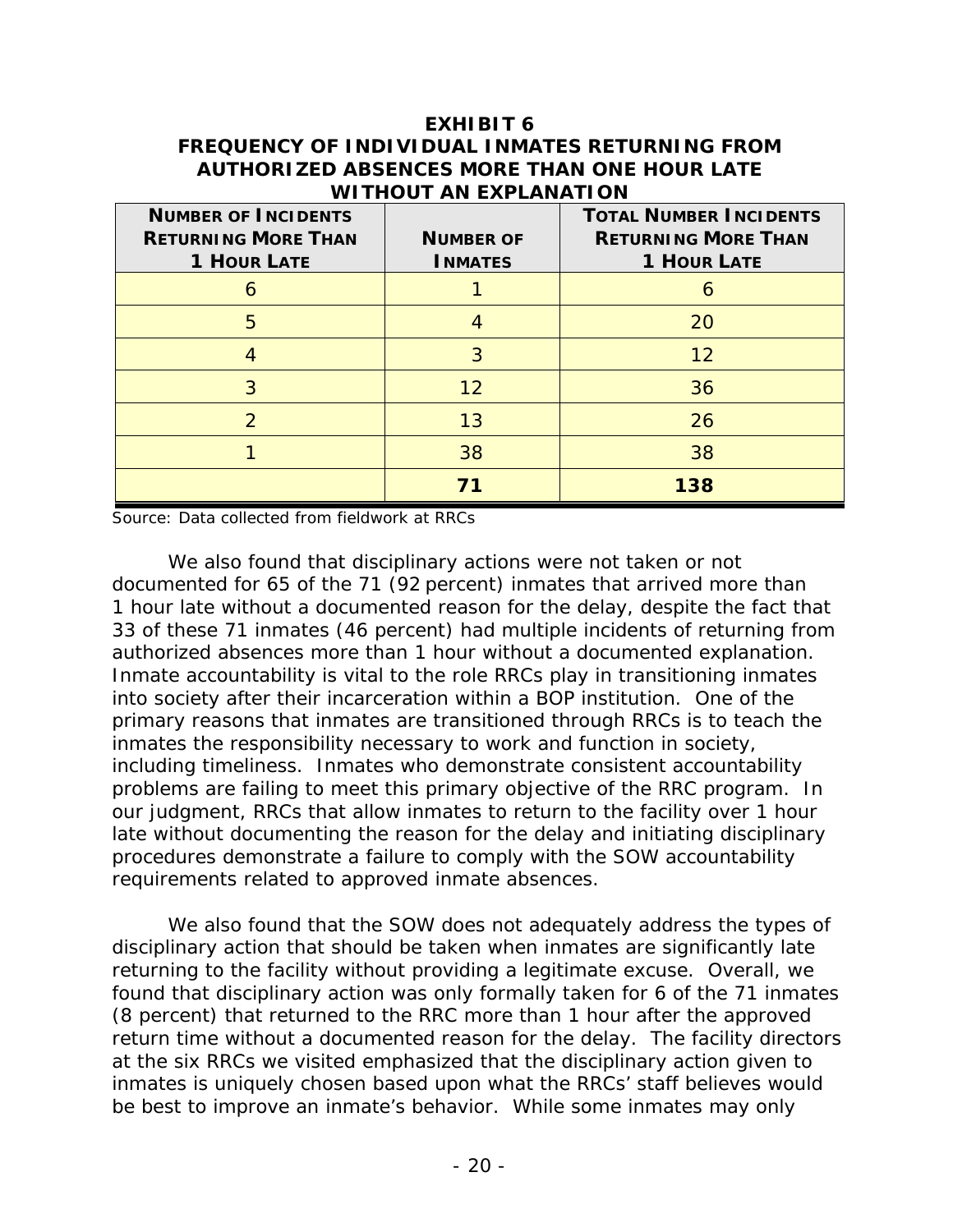respond to formal disciplinary hearings, others may require only informal verbal warnings. However, we believe the lack of uniformity with regard to inmate lateness is an area of concern. The purpose of the RRC program is to teach inmates the skills necessary to successfully transition into society after incarceration and demonstrating responsibility through timeliness is an integral part of the RRC program. For example, in order to successfully maintain employment, it is necessary to arrive for work on time. The RRCs' failures to formally discipline inmates who are significantly late, especially inmates with multiple infractions, could result in the inmates not being taught this vital skill. As a result, we recommend that the BOP create uniform formal disciplinary procedure for inmates who return significantly late to the RRC on multiple occasions without an excuse, such as a late bus, and that the procedure include definitions of what is considered significantly late.

RRC officials stated that they typically allow up to 2 hours before reporting inmate escapes, because the RRCs generally allow some time for the inmate to return to the facility before initiating escape procedures. The SOW does not specify a timeframe for when RRCs should initiate escape procedures, if an inmate fails to return at the required time. Using the longer timeframes estimated by RRC officials, we identified 208 authorized absences, related to 63 of the 177 inmates (36 percent) in our sample, for which the inmate was more than 2 hours late. For 153 of the 208 authorized absences (74 percent), the RRC provided an excuse in its log, such as a transportation delay. However, for the remaining 55 authorized absences related to 36 of the 177 inmates (20 percent), the RRC provided no reason for the delay, and therefore these incidents should have been but were not reported to the BOP as escapes. These 55 authorized absences for which inmates were more than 2 hours late without an explanation from the RRC are shown in Exhibit 7.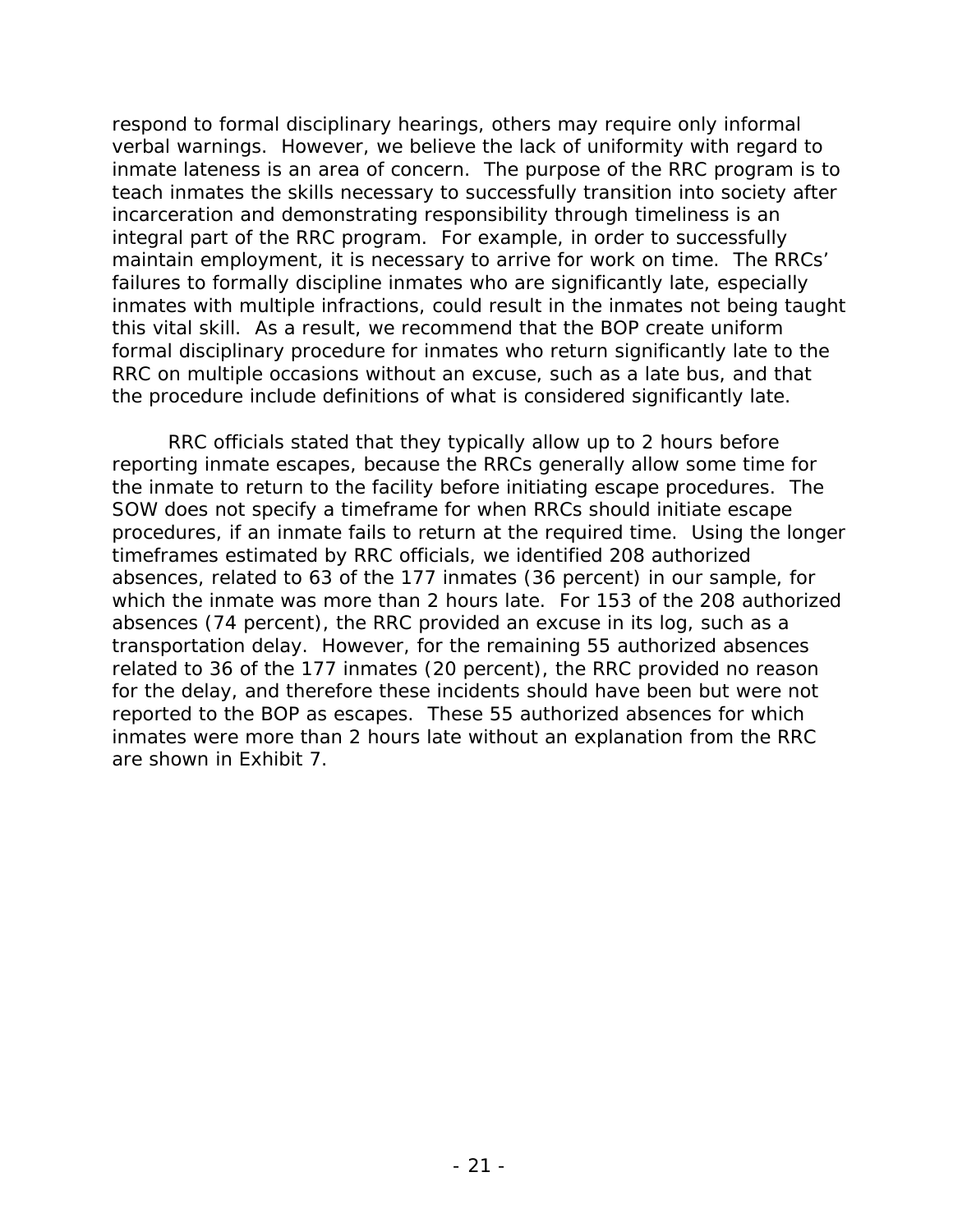## **EXHIBIT 7 NUMBER OF AUTHORIZED ABSENCES FOR WHICH INMATES RETURNED MORE THAN 2 HOURS LATE WITHOUT AN EXPLANATION BY RRC**



Source: Data collected from fieldwork at RRCs

As stated previously, the SOW states that when an inmate fails to return to the facility at the required time, the RRC officials should initiate escape procedures, and that these procedures should ordinarily take no longer than 20 minutes to complete. The SOW further states that, if all efforts to locate the inmate fail, the inmate is considered an escapee and the RRC facility director must immediately notify the BOP CCM office. This criterion appears to imply that escape procedures should be initiated the minute an inmate is late and that after the 20 minutes allotted for completing the escape procedures, the inmate should be reported as an escapee. However, RRC officials stated that they typically allow up to 2 hours before reporting inmate escapes, because the RRCs generally allow some time for the inmate to return to the facility before initiating escape procedures. We found that the SOW does not adequately address how long an RRC should wait before implementing escape procedures or reporting inmates as escapees. As a result, there is an inconsistency among RRCs and even between incidents within an RRC on how these issues are addressed. Therefore, we recommend that the BOP create specific guidelines for determining when to report an inmate as having escaped, including how long RRCs should wait for an inmate to return before implementing escape procedures, and that RRCs should document the reasons for the delay if the inmate subsequently returns to the facility.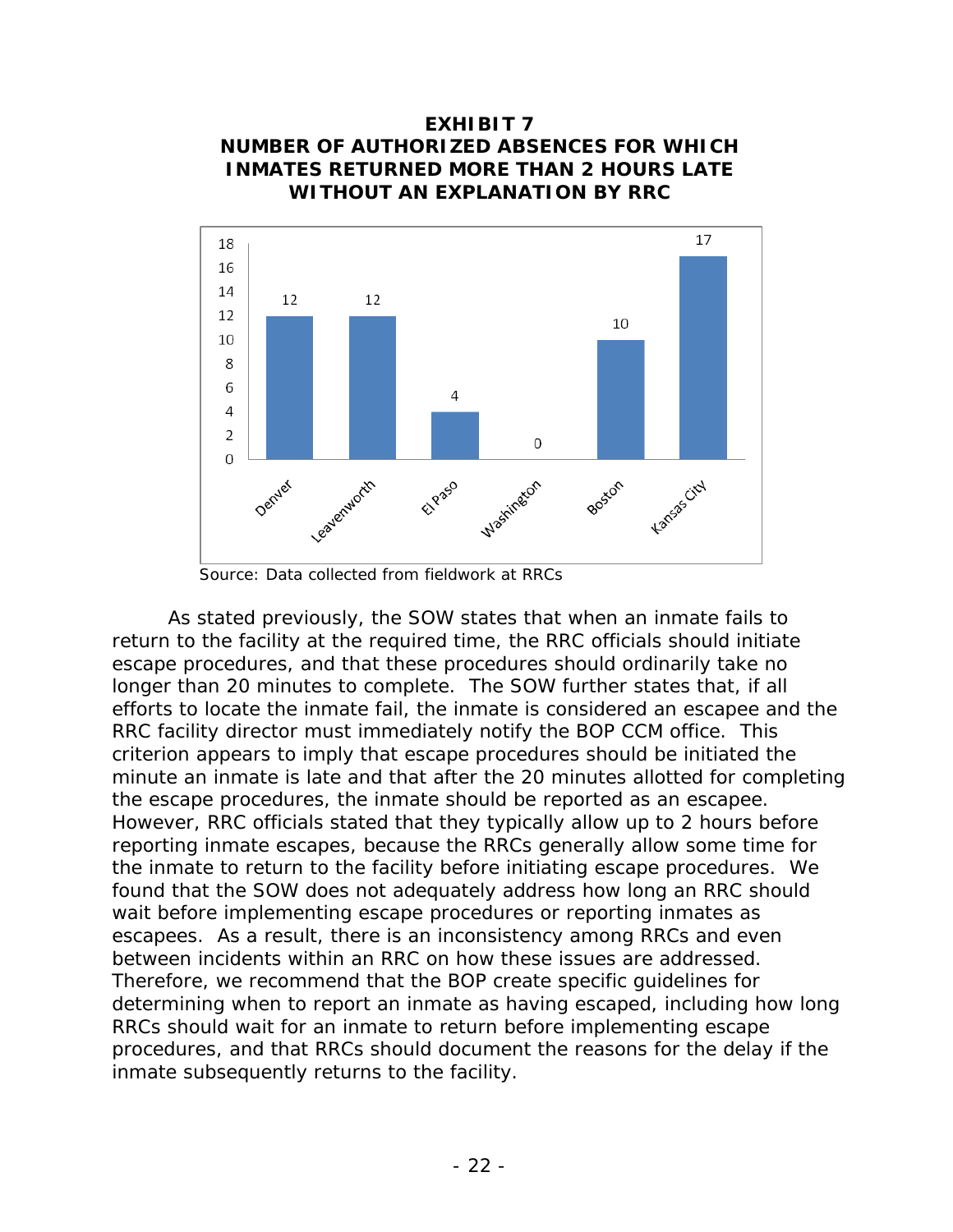## **Additional Concerns Regarding Missing or Incomplete Documentation**

The SOW requires that "[a]ll records related to contract performance will be retained in a retrievable format for the duration of the contract." The SOW also requires that the RRC "will document that all requirements of [the SOW] are being met." During our review of the six RRCs included in the audit, we identified additional concerns related to documenting compliance with the SOW that as a whole raise the concern that the RRCs cannot ensure compliance with SOW requirements related to: (1) inmate passes, (2) inmate sign-out and sign-in logs, (3) visitor sign-in and sign-out logs, (4) inmate employment, and (5) inmate files. As a result, we recommend that the BOP enhance its monitoring procedures to ensure that RRCs maintain complete and accurate documentation related to the performance of SOW requirements.

#### *Inmate Passes*

Pursuant to the SOW, passes may be used by RRCs for approved inmate absences overnight and on weekends, ordinarily to the inmate's release residence. Overnight or weekend absences are limited to the local community, up to a 100-mile radius. A pass may be approved by the RRC if an inmate is successfully completing their programming.

For purposes of accountability, the RRCs perform and document random inmate checks to determine compliance with the conditions of the pass. These checks may be made by telephone or in-person unless otherwise specified by the BOP CCM office. Such checks must occur at least twice a day. The intent is to set a frequency that provides for appropriate inmate accountability.

We reviewed 112 overnight and weekend passes for the inmates included in our sample. We found for 24 of the inmate passes reviewed (21 percent) the RRC failed to make or failed to document the required twice daily checks.

#### *Inmates Sign-Out and Sign-In Logs*

Pursuant to the SOW, documentation of an inmate's movement in and out of RRCs must include, at a minimum: inmate's signature and staff initials, the inmate's full name and register number, type of inmate, method of transportation, work contact information, pass site contact information, time out, destination, purpose, authorized return time, time in, and a section for special comments.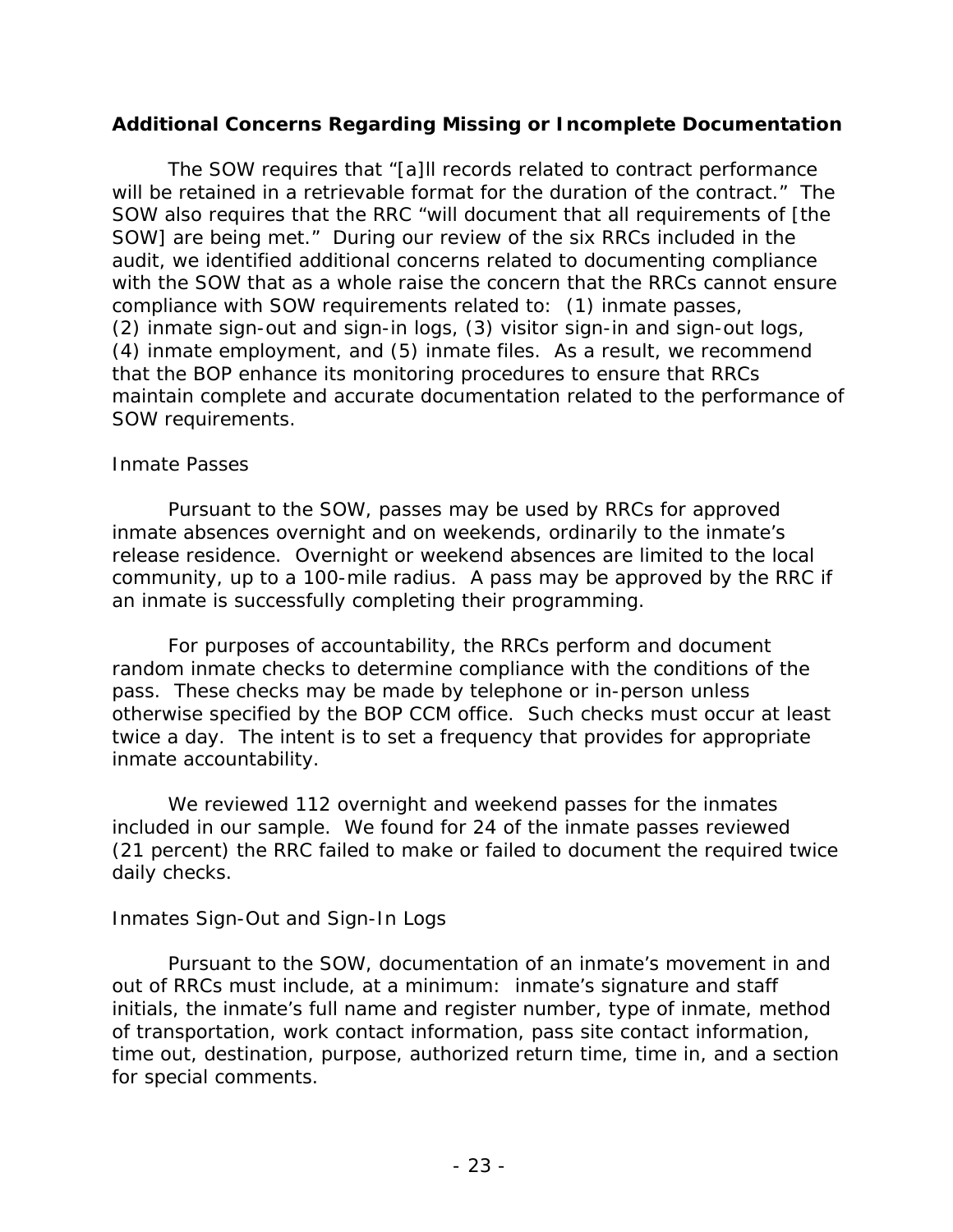During our review of the 14,483 authorized inmate absences for the inmates included in our sample, we found that the sign-out and sign-in logs were missing: <sup>19</sup>

- 1,351 (9 percent) inmate signatures;
- 1,300 (9 percent) employee initials approving inmates to leave the RRC;
- 815 (6 percent) inmate register numbers; and
- a combined total of 273 miscellaneous items, including the purpose, actual return times, stipulated return times, departure times, and destinations.

## *Visitor Sign-In and Sign-Out Logs*

 $\overline{a}$ 

RRCs are required to identify and document all individuals entering or exiting the facility by using a sign-in and sign-out system, including the visitor's name, organization, purpose, and times in and out of the facility.

and sign-out logs for the authorized visitors were missing:  $20$ We examined 3 months of visitor logs for each RRC reviewed, totaling 3,158 authorized visitors, and found that the entries in the visitor sign-in and sign-out logs were frequently incomplete. Specifically, we found that sign-in

- 722 (23 percent) visitor departure times;
- 268 (8 percent) visitor arrival times; and
- a combined total of 15 miscellaneous items, including missing visitor purposes, organizations, and names.

 $19$  In some instances, multiple elements were not documented in the sign-out and sign-in log for a single authorized absence.

 $20$  In some instances, multiple elements were not documented in the sign-out and sign-in log for a single authorized visitor.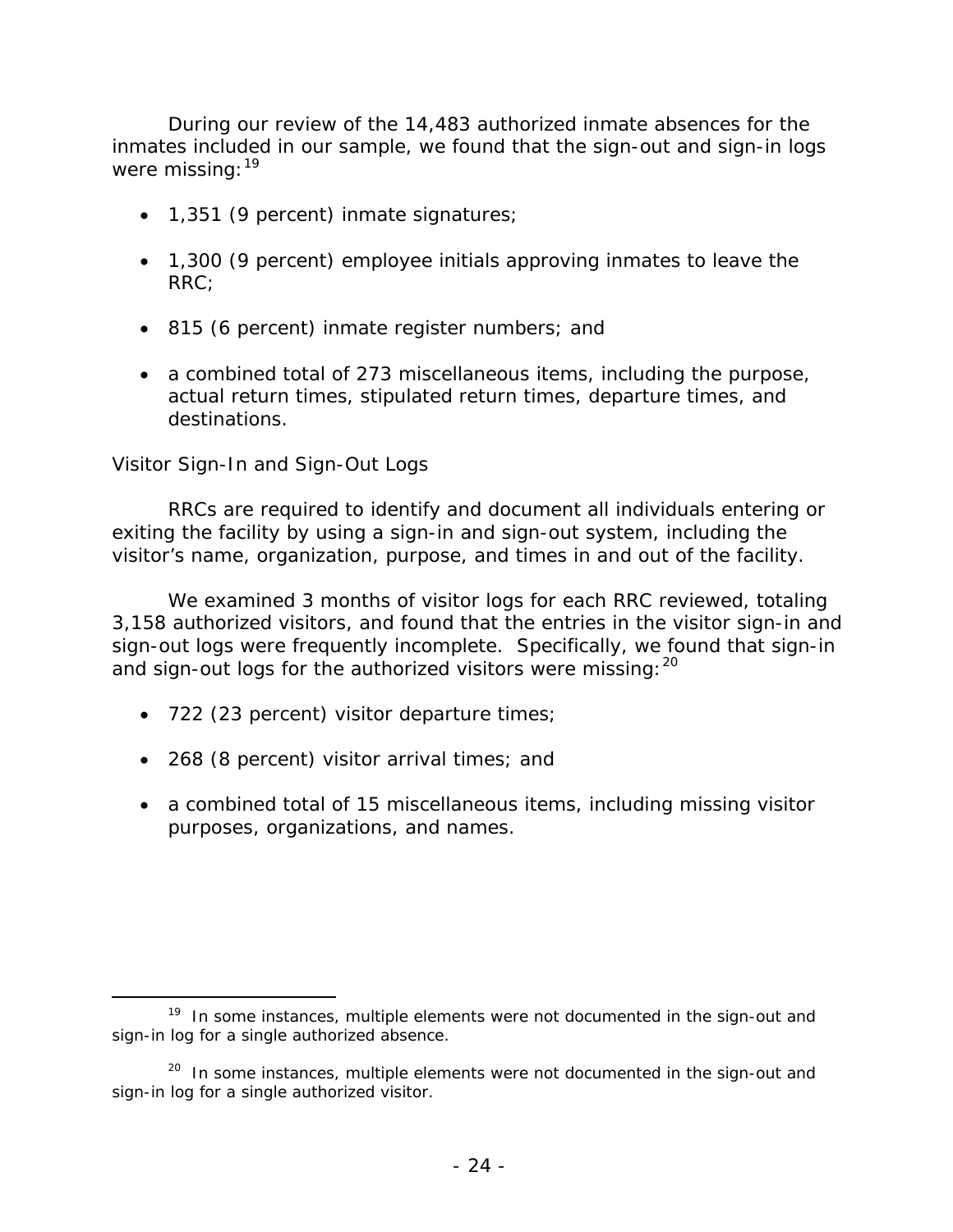#### *Inmate Employment*

 $\overline{a}$ 

Ordinarily, inmates are expected to be employed 40 hours a week within 15 calendar days after their arrival at the RRC.<sup>21</sup> RRCs are required to have staff available to assist inmates in obtaining employment through a network of local employers, employment job fairs, and training classes in resumé writing and interview techniques. For each job an inmate acquires, the RRC must verify employment by an on-site visit during the first 7 calendar days. Thereafter, at least monthly, the RRC is required to contact the inmate's employment supervisor by phone or site visit to substantiate attendance and discuss any problems which may have arisen.

During our review of 177 inmate files, we identified 95 inmates (54 percent) that were employed during their time at an RRC. Of those 95 inmates, we identified 17 inmates (18 percent) for which the RRCs did not conduct the required employment verifications during the inmate's first week of employment and 20 inmates (21 percent) for which the RRC did not always conduct the required monthly employment verifications subsequent to the initial check. The majority of the missing employment verifications (30 of 37) were at the Boston and Kansas City RRCs.

We also identified four inmates (4 percent) for which written RRC approval for employment was not found in the inmates' case files. All four inmates were from the Boston and Kansas City RRCs.<sup>22</sup> As previously stated, the current Boston and Kansas City RRC facility directors explained that the majority of findings attributed to their facilities were a result of the previous RRC staff, who were replaced in February 2011 and November 2009, respectively.

 $21$  The RRC facility directors stated that due to the poor economy it is taking longer for inmates to obtain employment and some inmates are unable to obtain employment while at the RRCs.

 $22$  The Kansas City RRC was responsible for three of the instances, and the Boston RRC was responsible for one of the instances.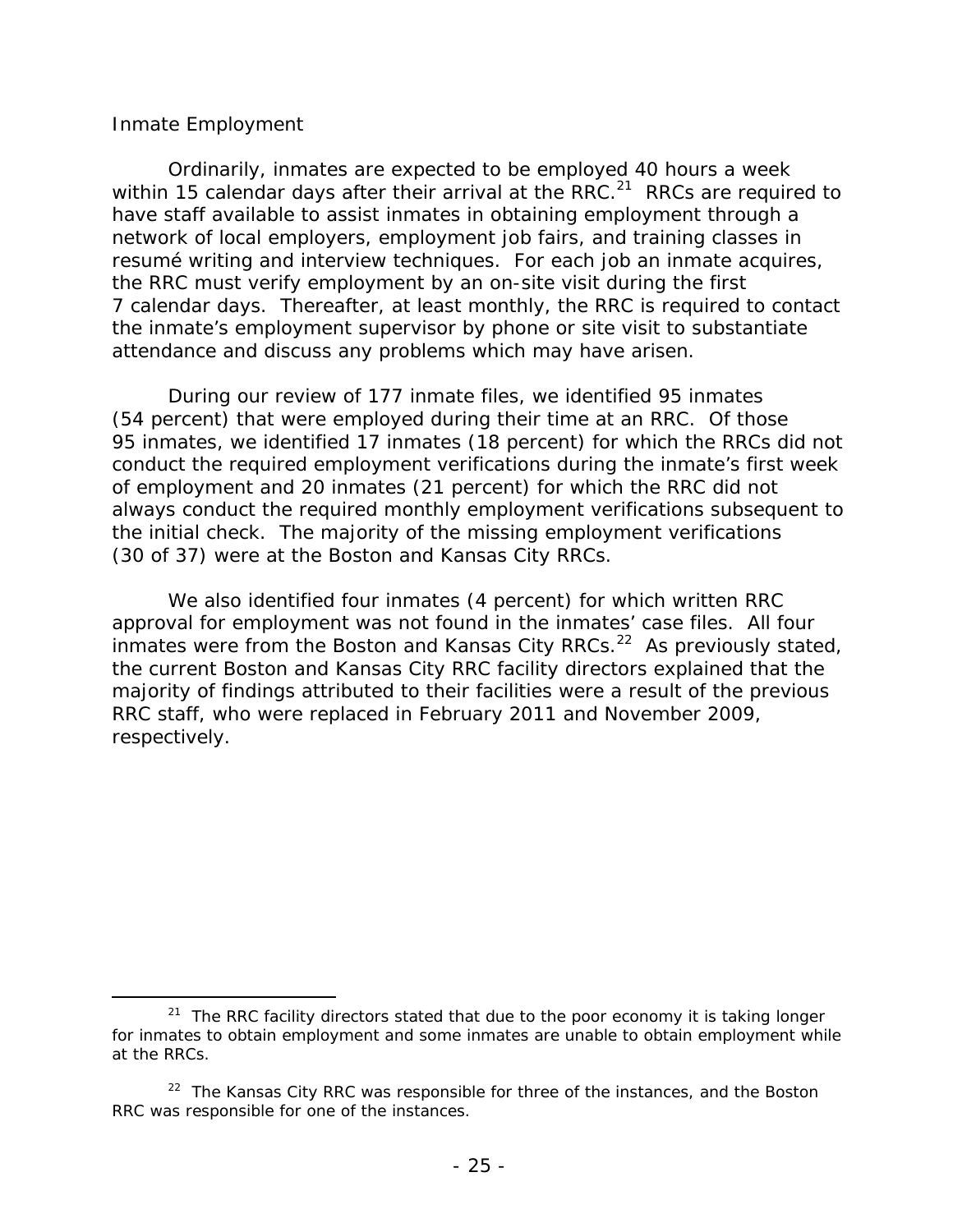## *Inmate Files*

RRCs must maintain a file on each inmate that includes all significant decisions and events relating to the inmate, including: (1) a signed orientation checklist, (2) the initial intake information form, (3) a signed acknowledgment of receipt of RRC rules, (4) a signed acknowledgment of receipt of disciplinary policy, and (5) an individualized reentry plan.

During our review of 177 inmate files, we identified documentation that was missing from the inmates' case files, including:

- 20 terminal reports (11 percent);
- 11 inmate subsistence payment agreement forms (6 percent); and
- 5 orientation checklists signed by the inmate (3 percent).

### **Other SOW Compliance Matters**

In addition to the matters noted above, we found that the RRCs generally complied with requirements related to programming, home confinement, and searches.

## *Programming*

 $\overline{a}$ 

the RRC, staff will complete an individualized reentry plan for each inmate. $^{23}$ RRCs are required to implement a multi-disciplinary Program Review Team to determine inmate program needs for reentry. Such reentry issues include focusing on family, employment, housing, and drug and alcohol treatment issues. Pursuant to the SOW, during the inmate's first 2 weeks at During an inmate's first 6 weeks at an RRC, program planning meetings are conducted weekly, and bi-weekly after the first 6 weeks.

During our review of 177 inmate files, we found that most inmate files 170 of 177 (96 percent) contained the necessary initial individualized reentry plans. However, we identified 7 inmates (4 percent) for whom the inmate file did not contain an initial individualized reentry plan. We also identified

 $23$  The auditors did not evaluate the quality of reentry programming. However, we did assess whether individualized reentry plans were developed for each inmate, and whether the plans contained the necessary elements. In addition, the auditors assessed whether the RRCs regularly met with inmates to discuss reentry planning, monitored the inmate's progress towards achieving the reentry plan, and implemented corrective actions when necessary.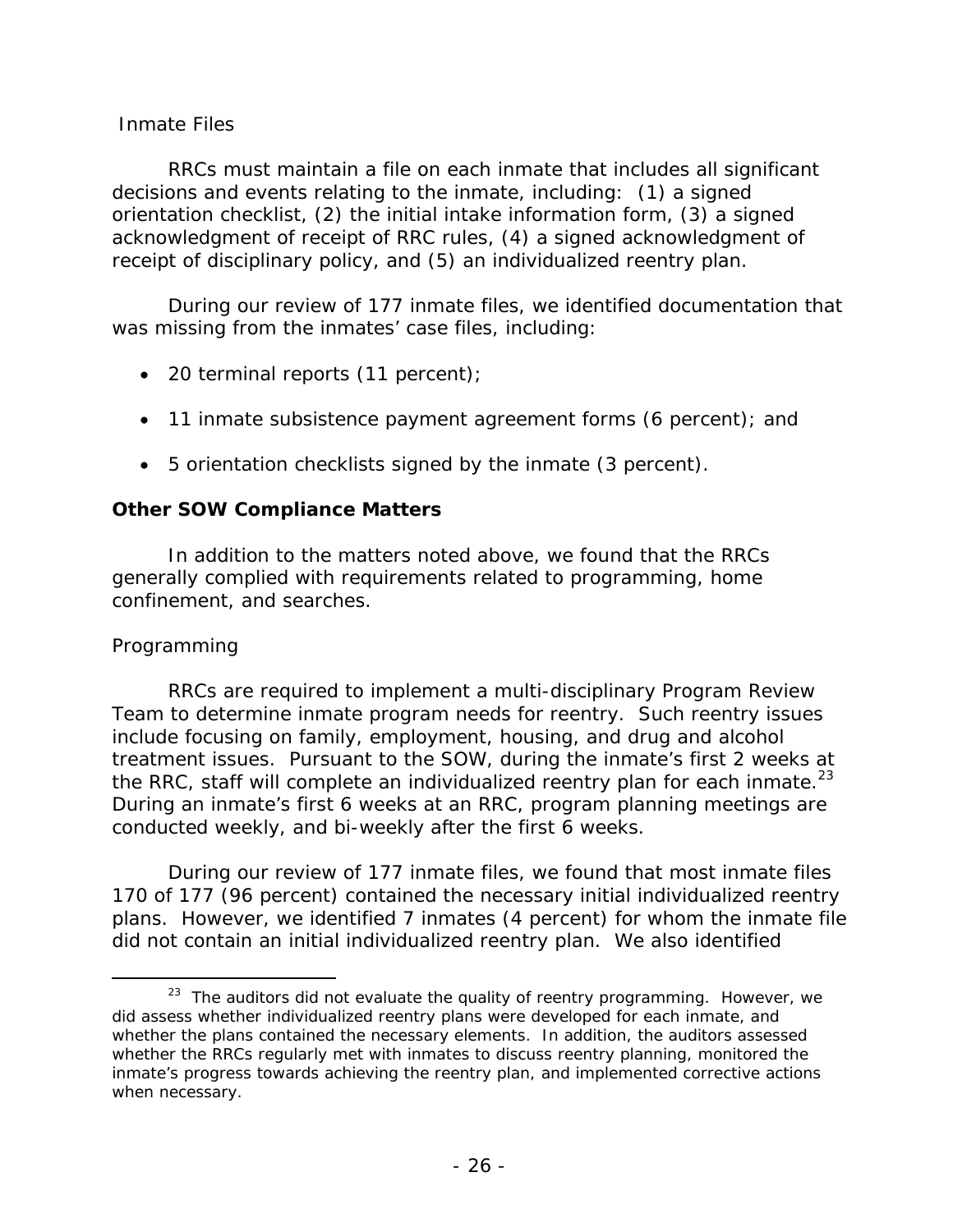which it does not appear that corrective action was taken by the RRC. $^{24}$ 6 inmates (3 percent) whose individualized reentry plans were not updated weekly during the first 6 weeks, and 38 inmates (21 percent) whose individualized reentry plans were not updated bi-weekly after the first 6 weeks. Additionally, we also identified 11 inmates (6 percent) who were not making necessary progress towards their individualized reentry plans for Overall, with the exception of the few instances noted above, the RRCs were adequately planning and monitoring reentry programming.

## *Home Confinement*

Home confinement provides an opportunity for inmates to assume increasing levels of responsibility, while at the same time providing sufficient restrictions to promote community safety and convey the sanctioning value of the sentence. Inmates placed on home confinement are required to remain in their home when not involved in approved activities including employment or programming activities, such as drug abuse counseling. Compliance with home confinement may be monitored by the RRC through telephone, in-person contacts, or electronic monitoring equipment. During our review of 177 inmate files, we found no indication that the RRCs failed to conduct the required home confinement checks.

## *Searches for Contraband*

The SOW requires RRCs to have written policy and procedures for searches to control contraband and its disposition. RRC staff conduct searches of the facility and personal belongings of inmates, including any motor vehicles operated by an inmate, as needed, but at least once per month.<sup>25</sup> RRCs must maintain the documentation of these searches in a log. During our review of the six RRCs included in our audit, we identified no indication that contraband searches were not being conducted as required.

## **Conclusion**

The SOW sets out several requirements the RRCs are required to follow, with the purpose of helping inmates acquire the skills necessary for their reintroduction into society and decreasing recidivism. While the six RRCs we reviewed adequately met the SOW requirements related to

inmate failing to obtain employment.  $24$  One example of an inmate not being on track with their program would be the

not need to be documented.  $125$  RRC staff may also conduct random searches of inmates as necessary, which do not need to be documented.<br>- 27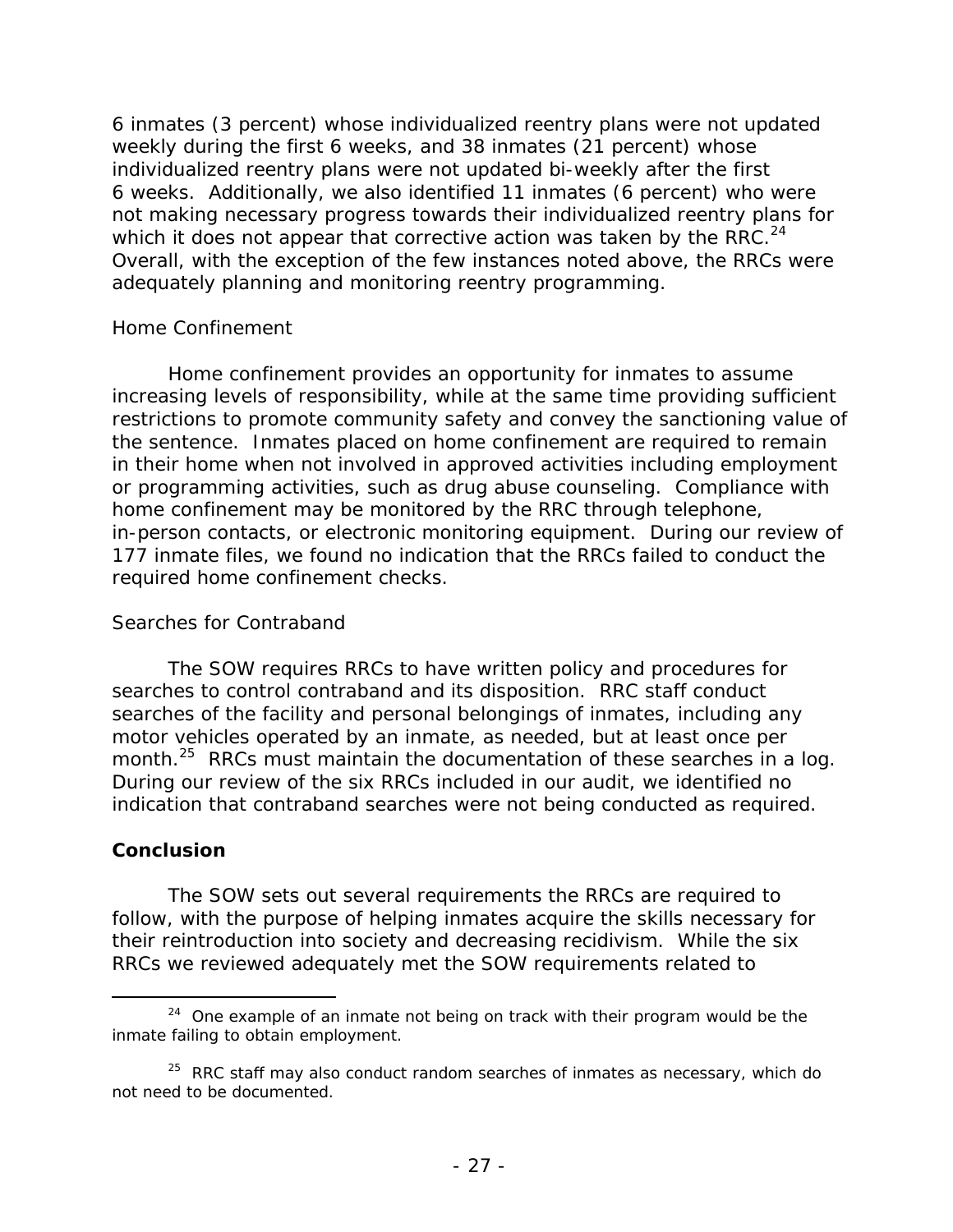programming, home confinement, and searches for contraband, we found that all six RRCs did not fully comply with the SOW or the purpose of the RRC program. We identified deficiencies related to substance abuse testing, inmate subsistence payments, escapes, and authorized inmate absences. These conditions increase the probability that inmates will not benefit from the RRC program, as they will not learn the necessary skills required for a smooth transition into society prior to their eventual release into their communities.

We also identified issues related to incomplete or missing documentation at all 6 RRCs we visited. Together, these issues raise the concern that the RRCs cannot ensure compliance with SOW requirements related to: (1) inmate passes, (2) approval and documentation of authorized inmate absences, (3) inmate and official visitors, (4) inmate employment, and (5) maintaining inmate files. In addition, we identified areas that were not sufficiently addressed in the SOW related to collecting, documenting, and reporting inmate subsistence payments; procedures for technical escapes; disciplinary requirements for escapes; timeframes for implementing escapes procedures; and timeframes for reporting unaccounted for inmates as escapes.

It should be noted that the findings related to the collection, documentation, and reporting of subsistence payments were limited to the Denver, Boston, and Kansas City RRCs because of poor internal controls. In addition, it should be noted that we did not identify any deficiencies related to substance abuse testing at the El Paso RRC, and we did not identify any deficiencies related to escapes at the Washington RRC. Finally, and as previously stated, the current Boston and Kansas City RRC facility directors explained that the majority of findings attributed to their facilities were a result of the previous RRC staff, who were not performing as BOP required and were replaced in February 2011 and November 2009, respectively.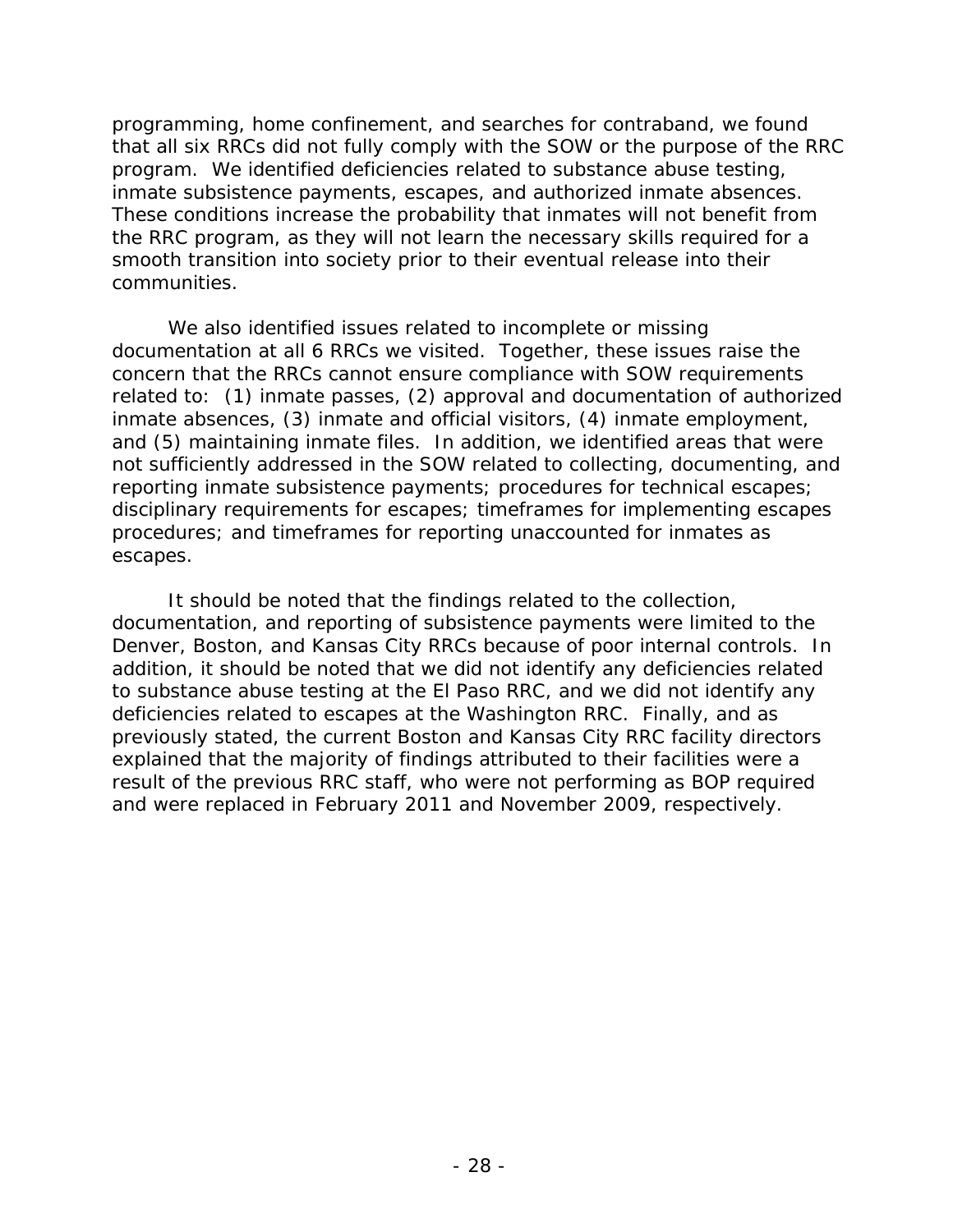## **Recommendations**

We recommend that the BOP:

- 1. Enhance its monitoring procedures to ensure that RRCs: (1) perform all required drug and breathalyzer tests, (2) hold required disciplinary hearings for escapes, and (3) maintain complete and accurate documentation related to the performance of SOW requirements.
- 2. Remedy the \$87,309 in questioned costs related to subsistence payments.
- 3. Modify the SOW to provide detailed procedures for collecting, reporting, and documenting subsistence payments. These procedures should include guidance about the circumstances under which overpayments may be accepted and requirements that RRCs: (1) collect full subsistence payments immediately after the inmate is paid; (2) not refuse money from inmates for subsistence payments when it is owed, even when the amount proffered is less than the total owed; (3) establish a process for accurately tracking subsistence payments owed and timeframes for obtaining full subsistence payments if a partial payment is provided; and (4) report inmates to the BOP who have not made subsistence payments or the full subsistence payment within the established timeframes.
- 4. Ensure that required escape reports are filed by BOP CCM offices for all escapees, including technical escapes, so that it has an accurate record of the types of escapes that are occurring.
- 5. Ensure that its procedures for immediately reporting escapes to the USMS are followed.
- 6. Create uniform formal disciplinary procedure for inmates who return significantly late to the RRC on multiple occasions without an excuse, such as a late bus, including definitions of what is considered significantly late.
- 7. Create specific quidelines for determining when to report an inmate as having escaped, including how long RRCs should wait for an inmate to return before implementing escape procedures, and requiring that RRCs should document the reasons for an inmate's delay if the inmate subsequently returns to the facility.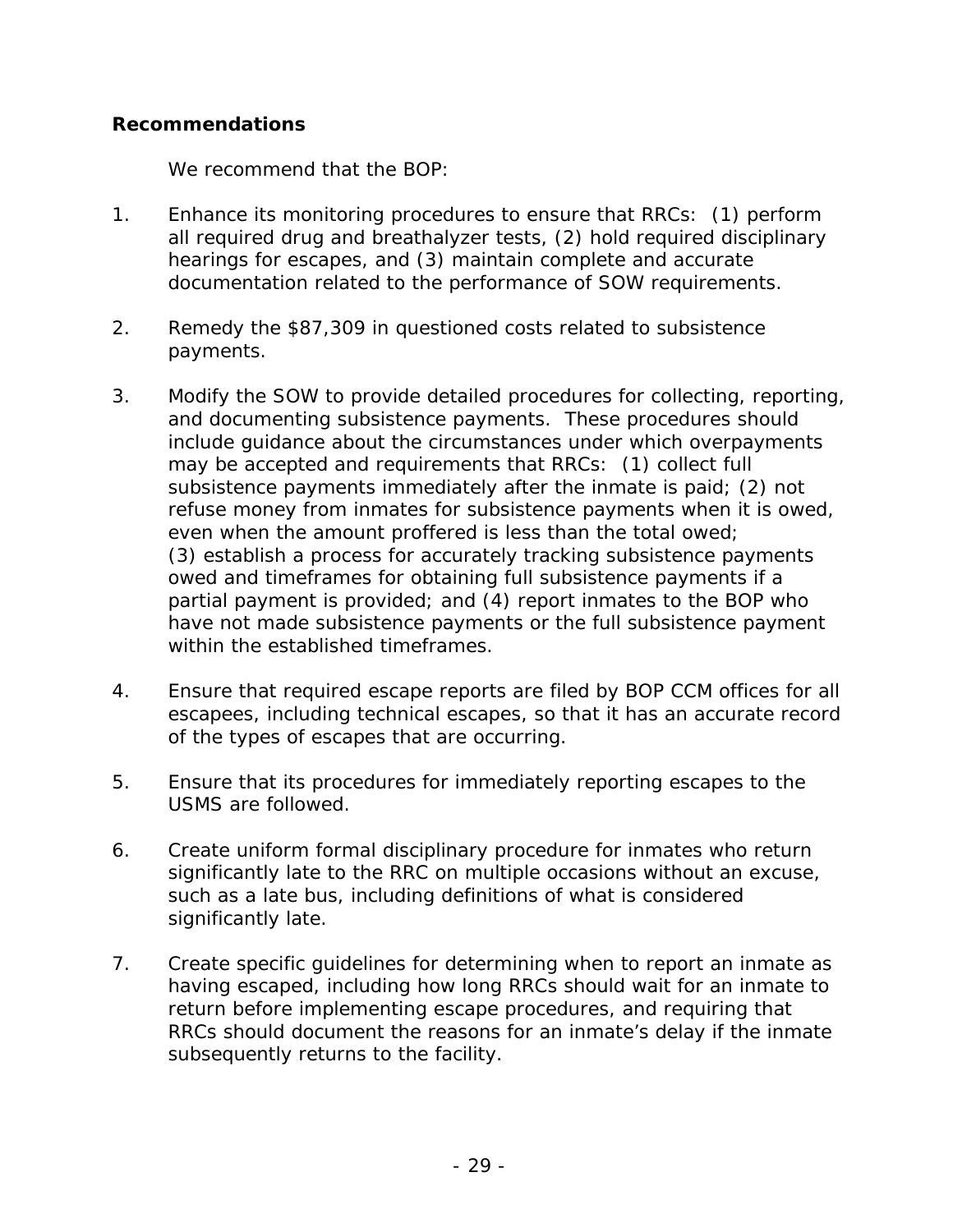## **II. BOP RRC MONITORING**

 $\overline{a}$ 

We found that the BOP's procedures for administering and monitoring the RRC contracts were generally adequate. However, we found that the BOP staff responsible for approving monthly RRC billings could not determine from the invoices whether the correct amount of subsistence payments were collected and reported. We also found that the RRCs are not required to provide supporting documentation related to subsistence payments along with the monthly invoices. In addition, we found that the BOP's RRC monitoring efforts failed to detect the deficiencies we found related to inmate subsistence payments and that the subsistence payment monitoring procedures were inconsistent. Finally, we found that deficiencies identified during the BOP's monitoring process were reported differently in the BOP's full monitoring reports among RRCs.

closer to the communities into which the inmates will eventually be released.<br>The contractors who operate RRCs are subject to the BOP requirements set The use of contractor-operated RRCs assists the BOP in its mission of transitioning inmates back into society by allowing the inmates to be placed forth in the standard SOW.<sup>26</sup> The BOP is responsible for administering the RRC contracts and ensuring that monthly billings are accurate. The BOP is also required to conduct regular monitoring of all RRCs to ensure compliance with applicable laws, regulations, policies, contract requirements, and to ensure that fraud, waste, abuse, mismanagement, and illegal acts are prevented, detected, and reported.

Based on our audit work, we found that the BOP's monitoring procedures were sufficient to identify most RRC deficiencies related to compliance with the SOW and that corrective actions were implemented. However, as discussed in the following sections, we found that the BOP needs to improve its procedures for monitoring subsistence payments, which includes ensuring that subsistence payments reported on the RRCs' monthly invoices are accurate. In addition, the BOP needs to ensure that its monitoring and reporting processes are consistent.

 contracts. Five of the six RRCs included in our audit were governed by the SOW, while the <sup>26</sup> During the period included in our audit, the BOP utilized 13 performance-based contracts awarded to 8 contractors. The performance-based contracts are not governed by the SOW; however, many of the SOW requirements are included in the performance-based remaining RRC included in our audit was governed by two performance-based contracts. Throughout this report, requirements described as contained in the SOW are also contained in the 13 performance-based contracts.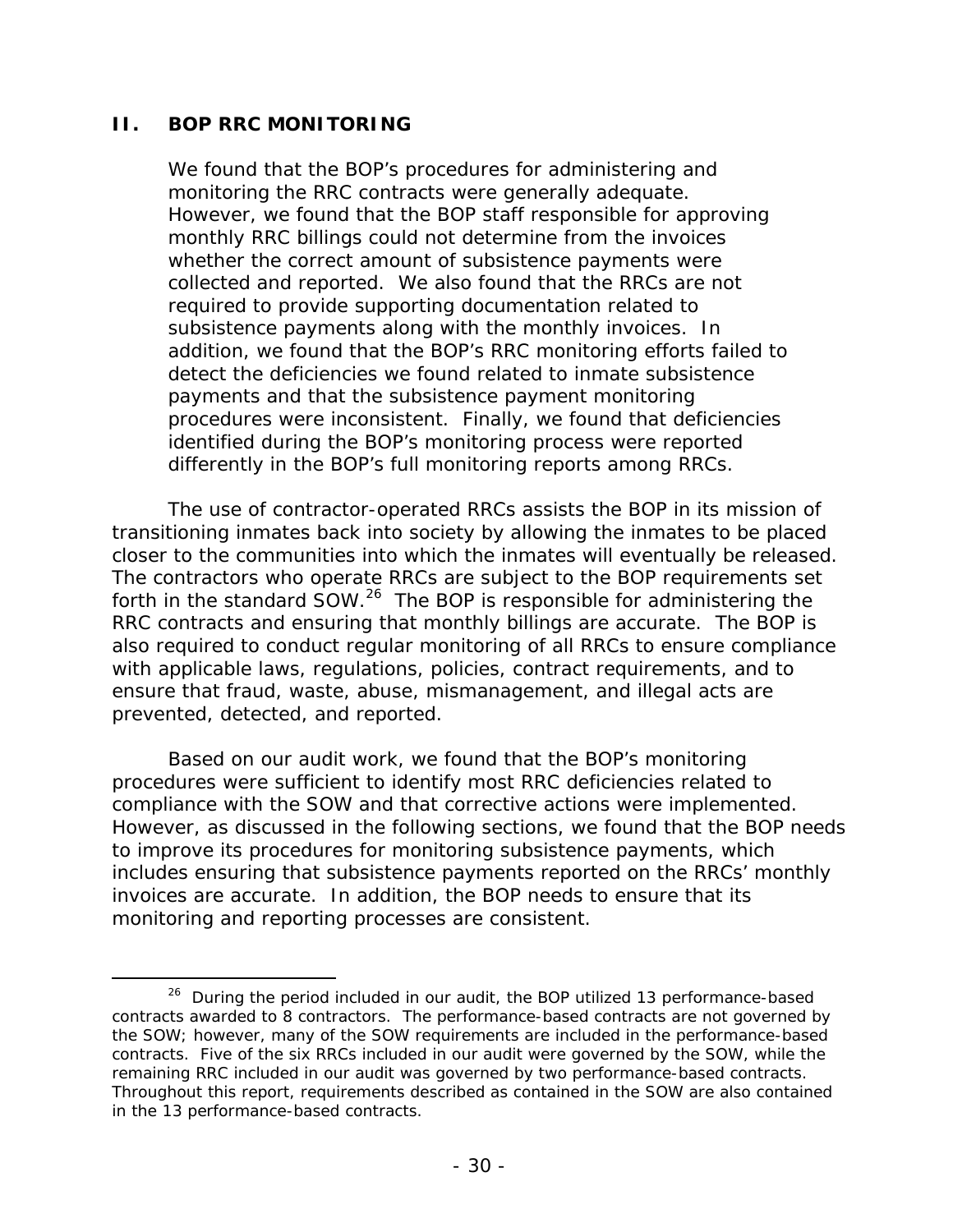## **Inadequate Subsistence Payment Monitoring and Reporting Requirements**

As previously mentioned, to promote financial responsibility the BOP requires inmates to make subsistence payments to RRCs to help defray the cost of their confinement. The BOP considers an RRC deficient if it does not collect full subsistence payments from inmates. RRCs are also required to reduce monthly billings by the amount of subsistence payments collected and indicate this on its monthly bill to the BOP. However, as stated in Finding I we noted significant deficiencies related to the collection, documentation, and reporting of subsistence payments at three of the six RRCs included in our audit.

We found that the BOP's controls over the collection, documentation, and reporting of subsistence payments were inadequate. The BOP officials responsible for approving the monthly RRC invoices could not determine from the invoices whether the correct amount of subsistence payments were collected and reported. In addition, the BOP does not require RRCs to report gross wages on the monthly billings or submit copies of the inmates' earnings statements and the subsistence payment receipts provided to the inmates by the RRCs.<sup>27</sup> As a result, the BOP officials responsible for reviewing and approving RRC invoices do not have sufficient information or documentation to determine if all required subsistence payments were collected, or if all subsistence payments collected were reported to the BOP and deducted from the BOP billings. The lack of oversight and controls related to subsistence payments puts the BOP at risk for overpaying the RRCs with funds that could have been used for other purposes.

We also found that the BOP's monitoring process failed to identify significant deficiencies related to the collection, documentation, and reporting of subsistence payments at three of the six RRCs included in our audit, as discussed in Finding I. We discussed this issue with BOP officials who stated that the Contract Oversight Specialists (COS) are responsible for monitoring subsistence payments. However, we found that there were no standardized procedures for monitoring subsistence payment collection, documentation, and reporting. For example, a COS in Kansas City stated that the RRCs are required to provide copies of all subsistence payment documentation on a monthly basis, including inmate pay statements, money orders, and subsistence payment receipts, to determine if the full subsistence payments were collected and deducted from the monthly invoice. However, the

-

 $27$  Subsistence receipts are receipts given by the RRC to the inmate as verification for the amount of subsistence paid by the inmate.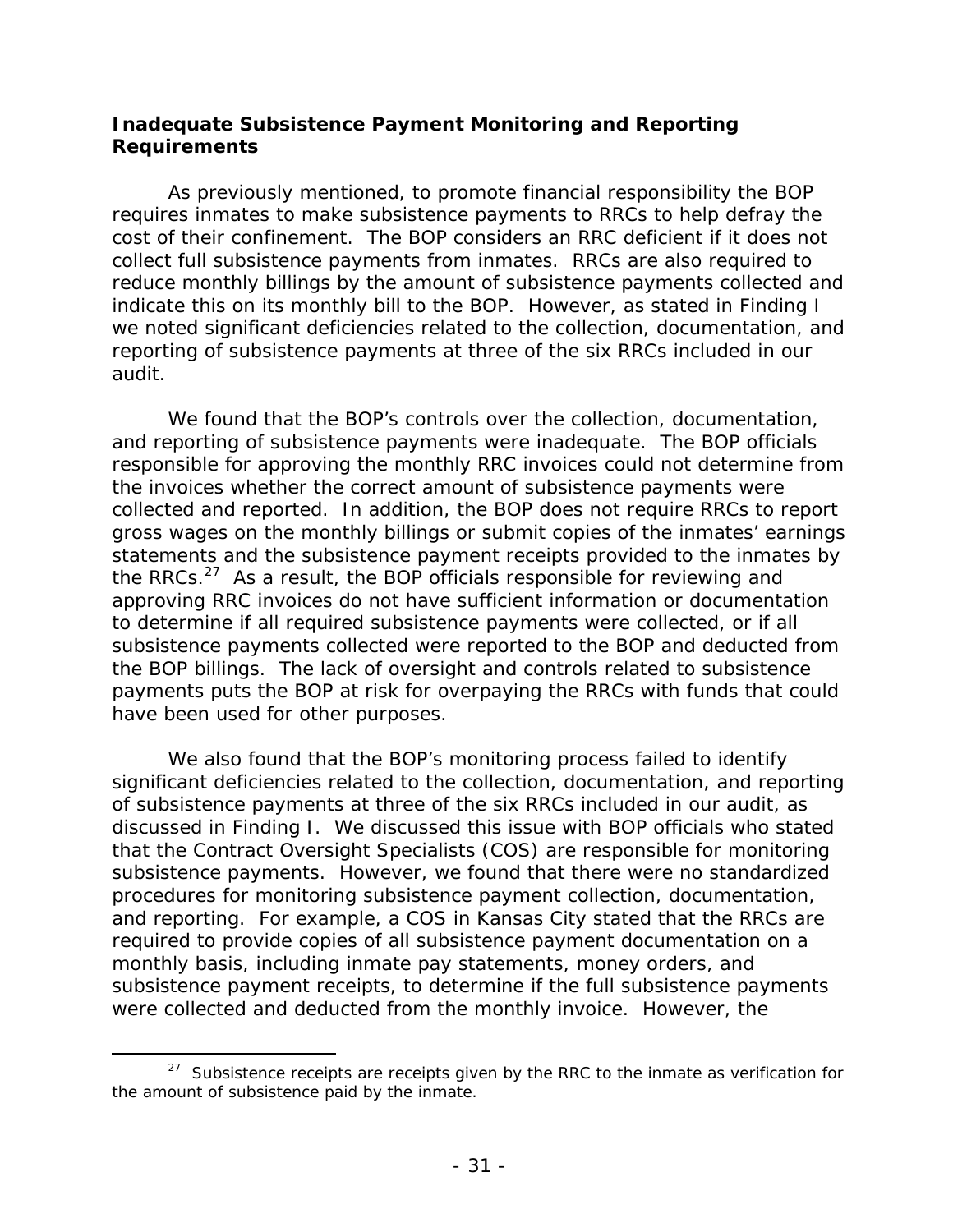Kansas City CCM office did not maintain the monthly subsistence payment records provided by the RRCs. In comparison, the COS in Denver stated that subsistence payments are reviewed by selecting a sample of inmate files at the RRC during the full monitoring process, but that no documentation of this review was maintained.

The BOP's lack of consistency for monitoring subsistence payments may have contributed to the fact that the significant deficiencies we identified related to the RRCs collection, documentation, and reporting of subsistence payments were not identified during the BOP's monitoring process. As a result, we recommend that the BOP require RRCs to submit copies of inmates' paystubs, waivers, and subsistence payment collection receipts along with the monthly billings, which should be maintained by the BOP along with the approved invoices. In addition, we recommend that the BOP implement procedures for reviewing subsistence payments along with the monthly invoices, and for ensuring that RRCs remedy inaccurate or uncollected subsistence payments.

## **BOP Monitoring and Inspections**

mismanagement, and illegal acts are prevented, detected, and reported. $^{28}$ The BOP generally conducts a full monitoring inspection of every RRC annually to ensure compliance with applicable laws, regulations, policies, and contract requirements, and to ensure that fraud, waste, abuse, Each RRC receives feedback from the BOP in the form of monitoring reports or direct correspondence, which may include deficiencies that the RRC must remedy. The BOP determines a deficiency is present when evidence indicates that the RRC did not meet the performance requirements of the contract. Pursuant to the SOW, the evidence that supports a deficiency must be factually sufficient to lead a knowledgeable, reasonable person who is not an expert in the program area to come to the same conclusion as the reviewer.

Specifically, the BOP conducts the following types of monitoring.

 **Pre-Occupancy Visits** - After the contract is awarded, but before the Contracting Officer issues the "notice to proceed," the BOP may conduct a pre-occupancy visit at the RRC facility to assess whether the RRC is ready to begin performance.

 $\overline{a}$  (RRCs with an average daily population of 31 or more) and moderate use (RRCs with an 18 months. <sup>28</sup> The BOP conducts a full monitoring inspection and review of every major use average daily population of 16 to 30) RRC annually. For minor use contracts (RRCs with an average daily population of 15 or less), full monitoring inspections are only required every 18 months.<br> $-32$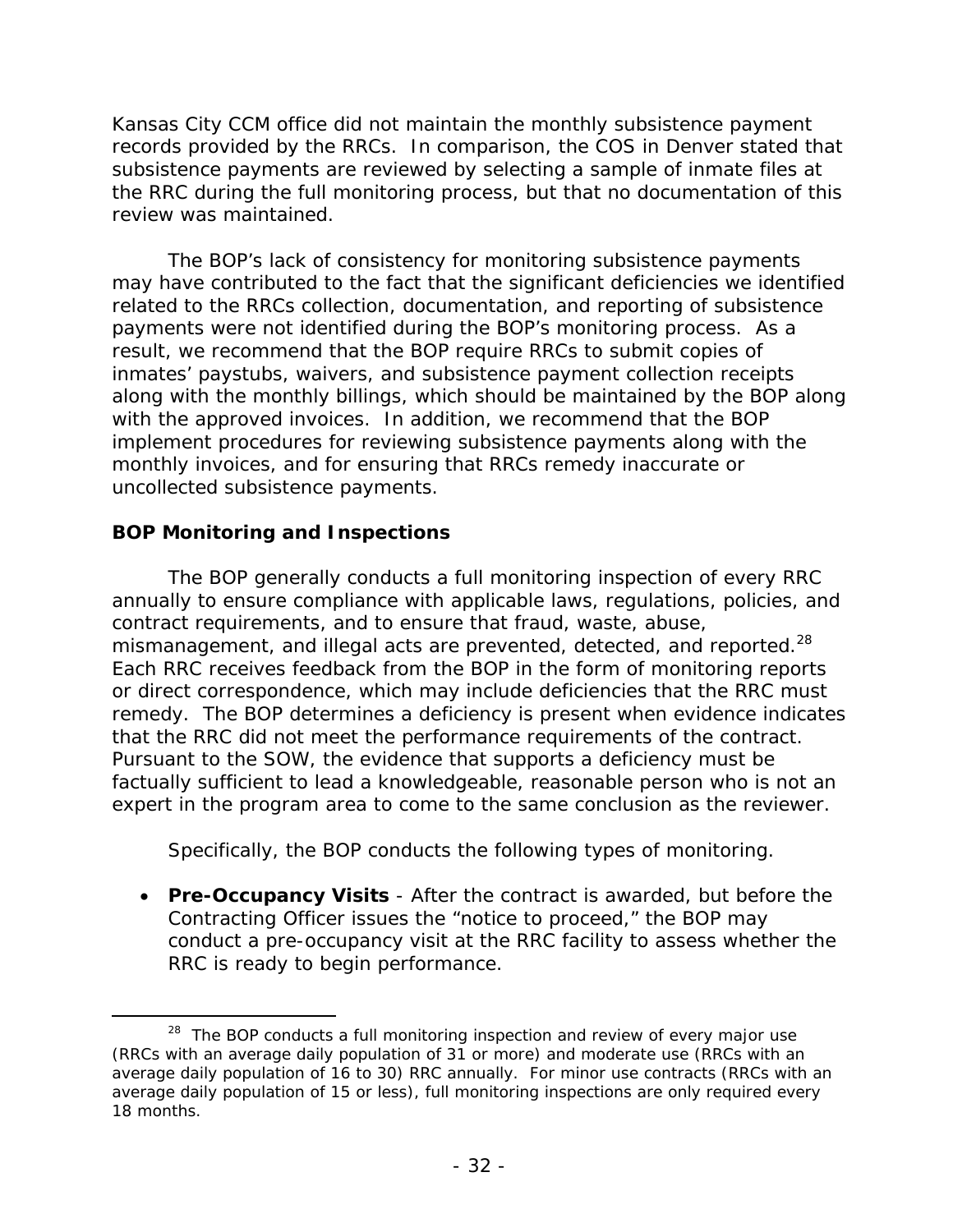- **Full Monitoring Inspections** A full monitoring is a comprehensive review of all aspects of the RRC's operation and facility. This full monitoring inspection includes examining: (1) inmate accountability, (2) inmate programming, (3) relationships with the community, (4) compliance with laws and regulations, (5) staffing levels and qualifications of staff, and (6) communication with the BOP.
- **Interim Monitoring Inspection** An interim monitoring inspection is an unannounced on-site examination by BOP officials. Ordinarily BOP officials inspect previously identified deficiencies during an interim monitoring inspection, but they are not limited to inspecting such deficiencies.
- **Contractor Evaluation Forms** The Contractor Evaluation Form is an annual assessment conducted by the Contracting Officer's Technical Representative (COTR). The evaluation assesses the RRC's: (1) accountability, (2) programs, (3) community relations, (4) site validity and suitability, (5) personnel, and (6) communication and responsiveness. The rating period represents 12 months of contract performance and ordinarily is conducted at the end of each performance period as identified on the Contract Award document.

## *Inconsistent Monitoring*

We obtained the annual FY 2010 full monitoring reports for all 177 RRC contracts. For the full monitoring reports we reviewed for the 177 RRC contracts, the full monitoring reports for 100 contracts identified "significant deficiencies" for which the RRC was required to implement a formal corrective action plan, the full monitoring reports for 37 contracts only indentified "areas of concern" for which the RRC is not required to implement a formal corrective action plan, and the full monitoring reports for 40 contracts did not identify any issues. The monitoring reports did not contain sufficient detailed information to support the classification of the issues reported as a "significant deficiency" as compared to the similar issues that were reported as an "area of concern." As a result, we were unable to determine if the similar issues were reported differently because of the severity of the issue or because of inconsistencies in full monitoring reporting process. For example, 18 RRCs (10 percent) received a deficiency related to accountability procedures, including incomplete inmate sign-out and sign-in logs, home confinement checks that were not conducted, and accountability checks that were not conducted for inmates away on social passes. However, for eight additional RRCs (5 percent), we found that the same issues were only reported as a comment or area of concern. However, none of the 26 reports with deficiencies related to accountability procedures provided sufficient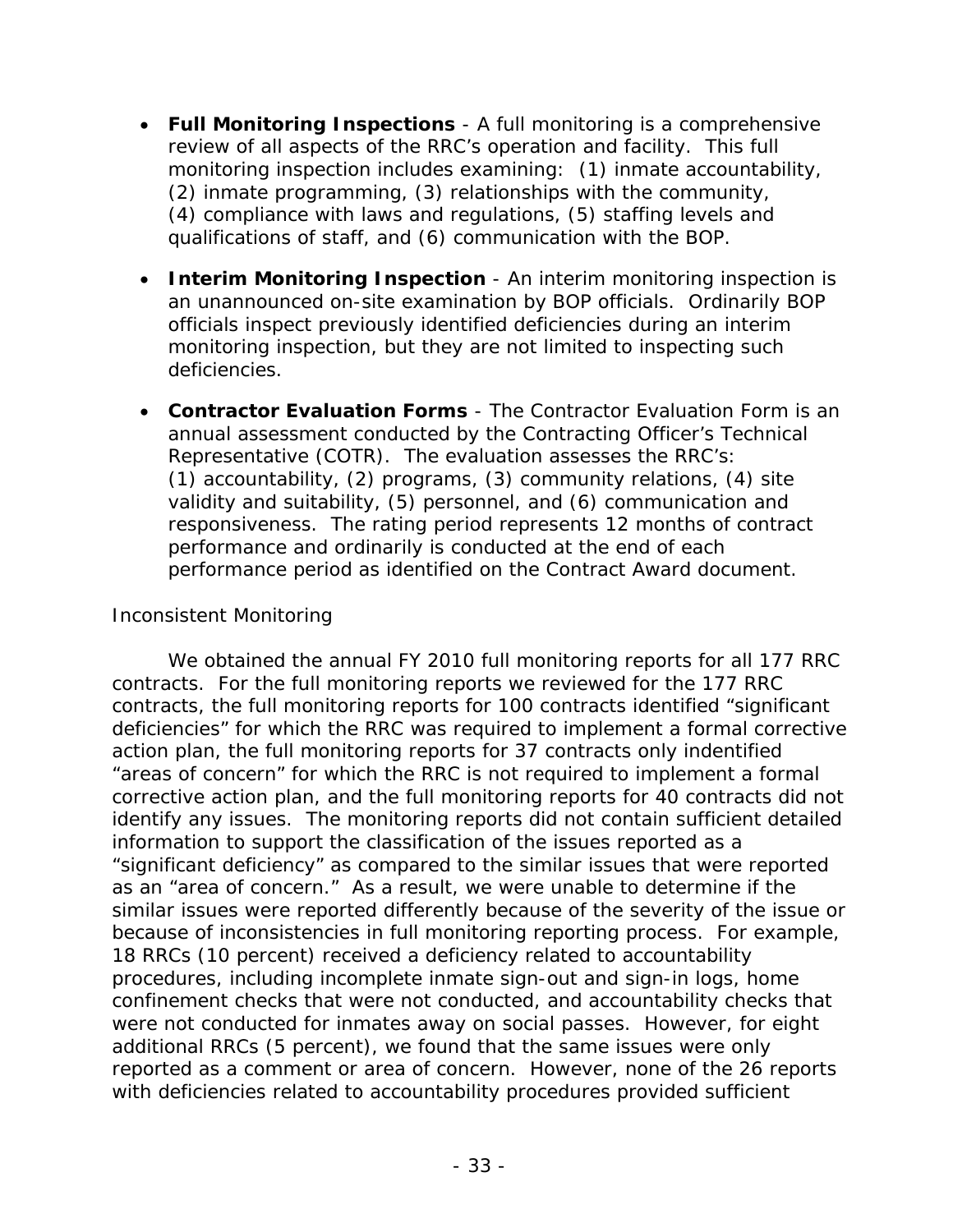detail to determine the extent of the deficiency, such as the number of files reviewed or the number of incomplete inmate sign-out and sign-in logs, home confinement checks that were not conducted, and accountability checks that were not conducted for inmates away on social passes.

In our judgment, the BOP should develop guidelines for determining the materiality of issues identified during its monitoring in order to ensure that deficiencies are reported consistently. In addition, the BOP should modify its monitoring reports to describe incidents in enough detail that "significant deficiencies" are clearly distinguished from "areas of concern." As a result, we make recommendations to that effect to the BOP.

## **Conclusion**

procedures were inconsistent. We found the BOP needs to improve its procedures for monitoring inmate subsistence payments and that the monitoring reports did not contain sufficient detailed information to support the classification of the issues reported. The BOP staff responsible for approving monthly RRC invoices could not determine from the invoices whether the RRCs had collected and reported the correct amount of subsistence payments, and the RRCs were not required to provide supporting documentation related to subsistence payments along with the monthly invoices. We also found that the BOP's RRC monitoring efforts failed to detect the significant deficiencies related to inmate subsistence payments, and that subsistence payment monitoring

We also noted several inconsistencies related to the way issues are reported among CCM offices. In some reports we found issues reported as a "significant deficiency" for which the RRC was required to implement a formal corrective action plan, while in other reports similar issues were reported as an "area of concern" for which the RRC is not required to implement a formal corrective action plan.

## **Recommendations**

To strengthen the BOP's administration and monitoring of the RRC program, we recommend that the BOP:

8. Require RRCs to submit copies of inmates' paystubs, waivers, and subsistence payment collection receipts along with the monthly billings, which should be maintained by the BOP along with the approved invoices.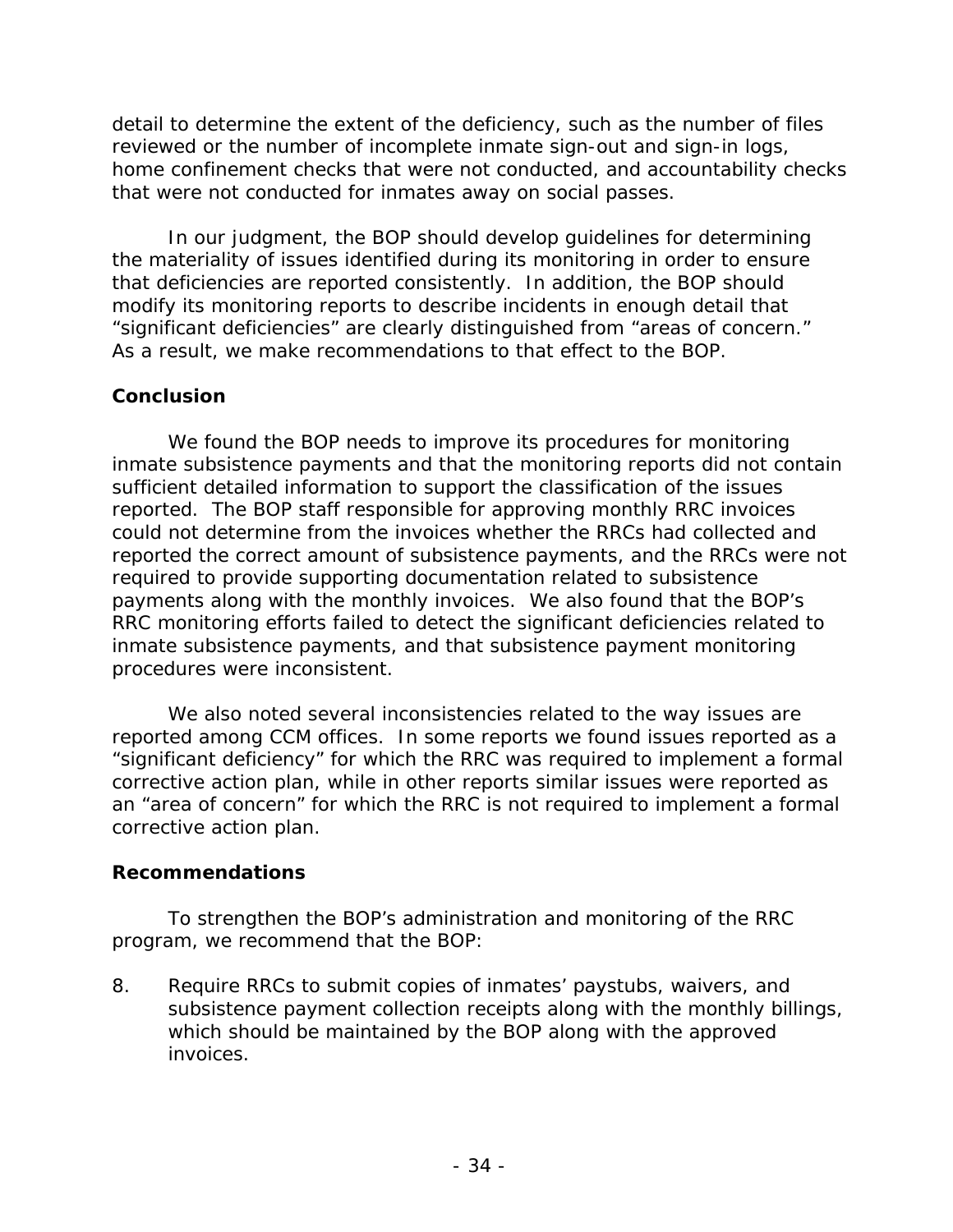- 9. Implement procedures for reviewing subsistence payments along with the monthly invoices and following up on inaccurate or uncollected subsistence payments.
- 10. Develop guidelines for determining the materiality of issues identified during its monitoring in order to ensure that deficiencies are reported consistently. In addition, the BOP should modify its monitoring reports to describe incidents in enough detail that "significant deficiencies" are clearly distinguished from "areas of concern."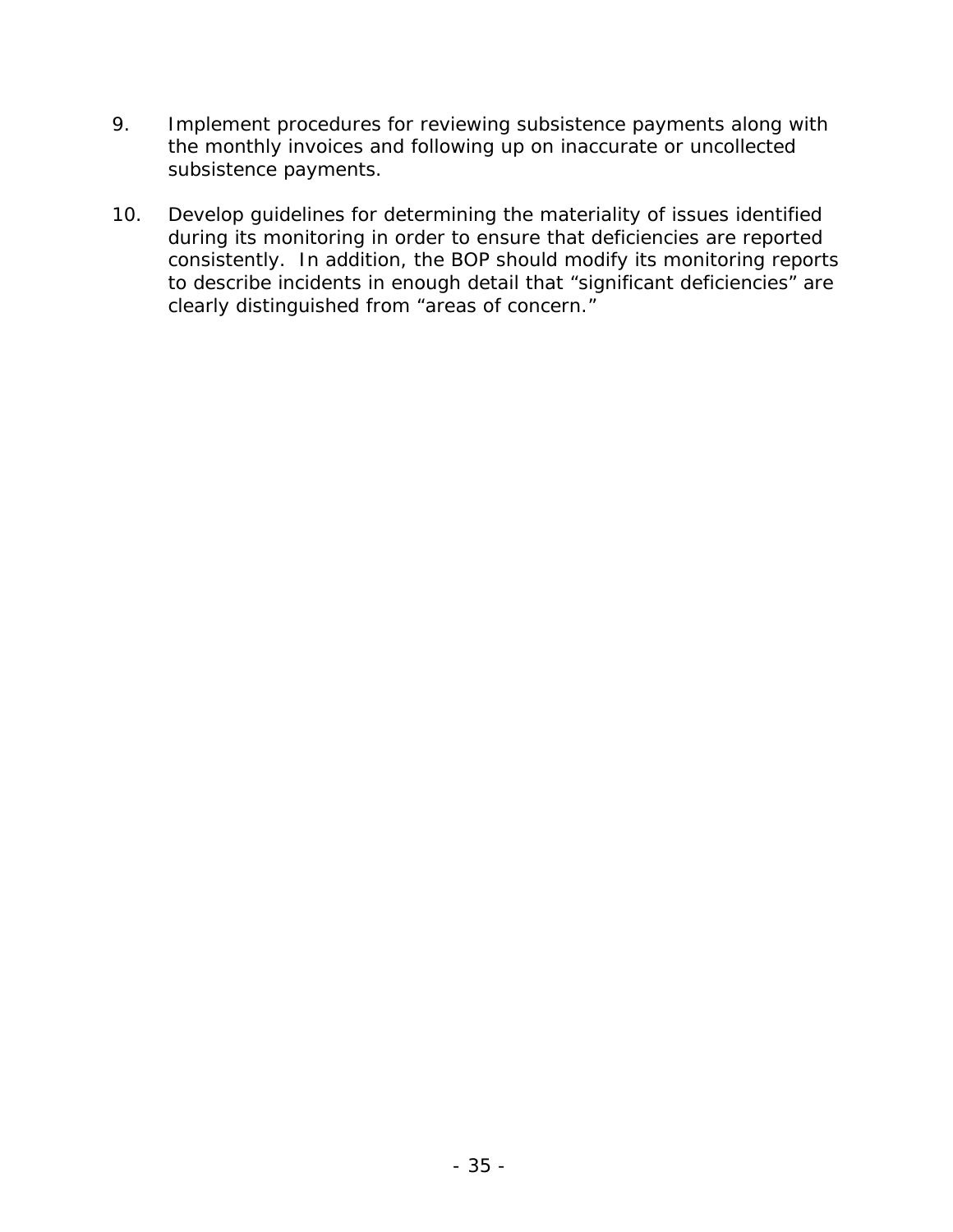## **STATEMENT ON INTERNAL CONTROLS**

As required by the *Government Auditing Standards*, we tested, as appropriate, internal controls significant within the context of our audit objectives. A deficiency in an internal control exists when the design or operation of a control does not allow management or employees, in the normal course of performing their assigned functions, to timely prevent or detect: (1) impairments to the effectiveness and efficiency of operations, (2) misstatements in financial or performance information, or (3) violations of laws and regulations. Our evaluation of the BOP's internal controls was *not*  made for the purpose of providing assurance on its internal control structure as a whole. The BOP management is responsible for the establishment and maintenance of internal controls.

As noted in the Findings and Recommendations section of this report, we identified deficiencies in the BOP's internal controls that are significant within the context of the audit objectives and based upon the audit work performed that we believe adversely affect the BOP's ability to operate the RRC program. Specifically, its monitoring of RRC contractor performance is insufficient to prevent significant deficiencies.

Because we are not expressing an opinion on the BOP's internal control structure as a whole, this statement is intended solely for the information and use of the BOP. This restriction is not intended to limit the distribution of this report, which is a matter of public record.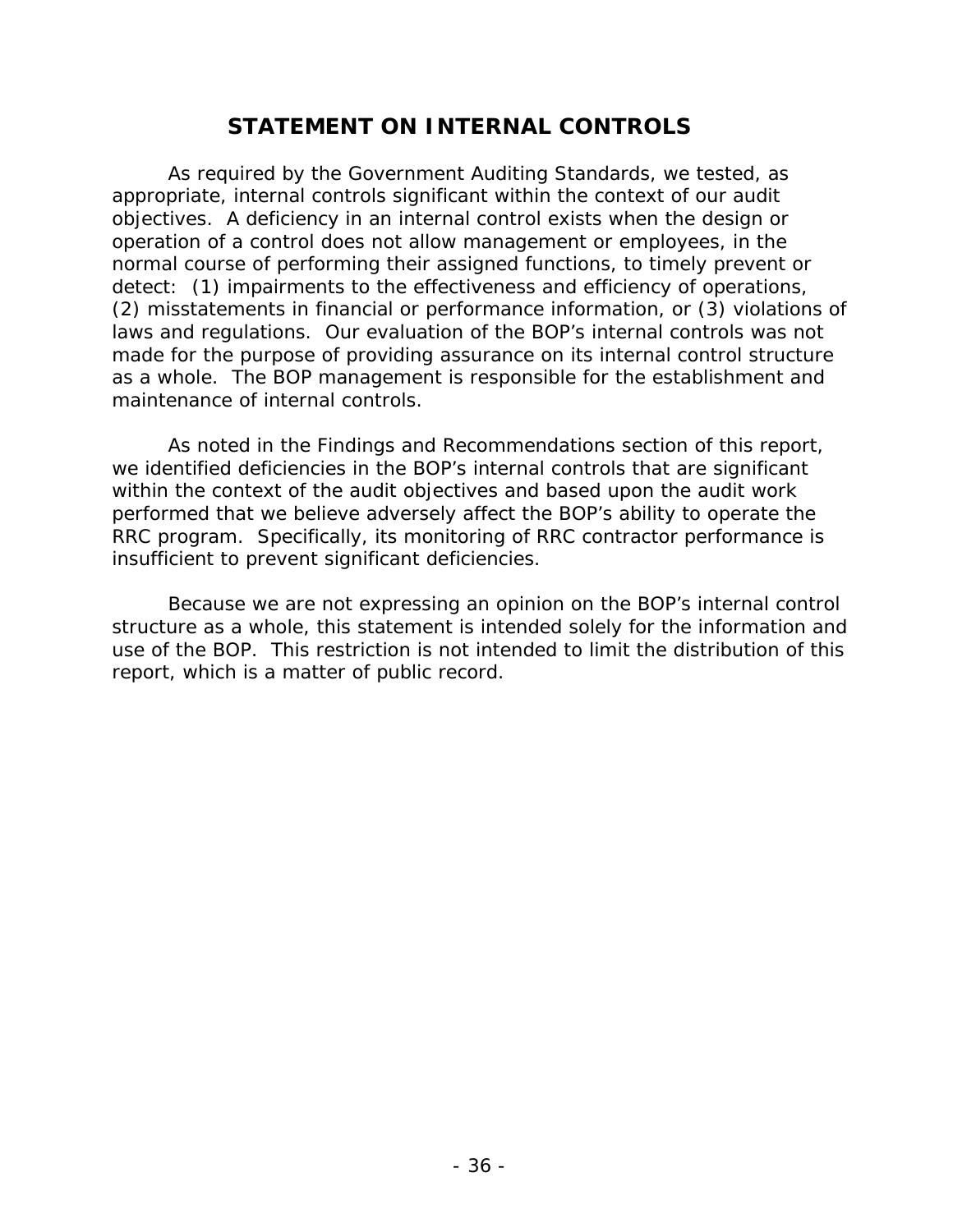# **OBJECTIVES, SCOPE, AND METHODOLOGY**

## **Objectives**

 $\overline{a}$ 

The objectives of the audit were to determine whether: (1) RRC operations are conducted in compliance with BOP requirements and (2) the BOP effectively administers and monitors its RRC contracts.

## **Scope and Methodology Section**

We conducted this performance audit in accordance with generally accepted government auditing standards. Those standards require that we plan and perform the audit to obtain sufficient, appropriate evidence to provide a reasonable basis for our findings and conclusions based on our audit objectives. We believe that the evidence obtained provides a reasonable basis for our findings and conclusions based on our audit objectives.

To determine whether the BOP effectively monitors RRC performance and ensures the RRCs are operating in compliance with BOP requirements, we reviewed the BOP's RRC program to determine whether operations were in accordance with BOP's SOW for RRC contracts.<sup>29</sup> There were no laws or regulations that were significant within the context of the audit objectives. As a result, our audit report does not contain a Statement on Compliance with Laws and Regulations.

We conducted audit work at six RRCs in Denver, Colorado (Denver RRC); Leavenworth, Kansas (Leavenworth RRC); El Paso, Texas (El Paso RRC); Boston, Massachusetts (Boston RRC); Kansas City, Missouri (Kansas City RRC); and Washington, D.C. (Washington RRC). We also interviewed officials at BOP Headquarters responsible for the contract solicitation and award, and the operation of the RRC program. For comparison purposes, throughout this audit, it should be noted that the six RRCs reviewed varied in size. The bed capacities for each of the six RRCs are shown in Exhibit 8.

 contracts. Five of the six RRCs included in our audit were governed by the SOW, while the  $29$  During the period included in our audit, the BOP utilized 13 performance-based contracts awarded to 8 contractors. The performance-based contracts are not governed by the SOW; however, many of the SOW requirements are included in the performance-based remaining RRC included in our audit was governed by a performance-based contract. Throughout this report, requirements described as contained in the SOW are also contained in the 13 performance-based contracts.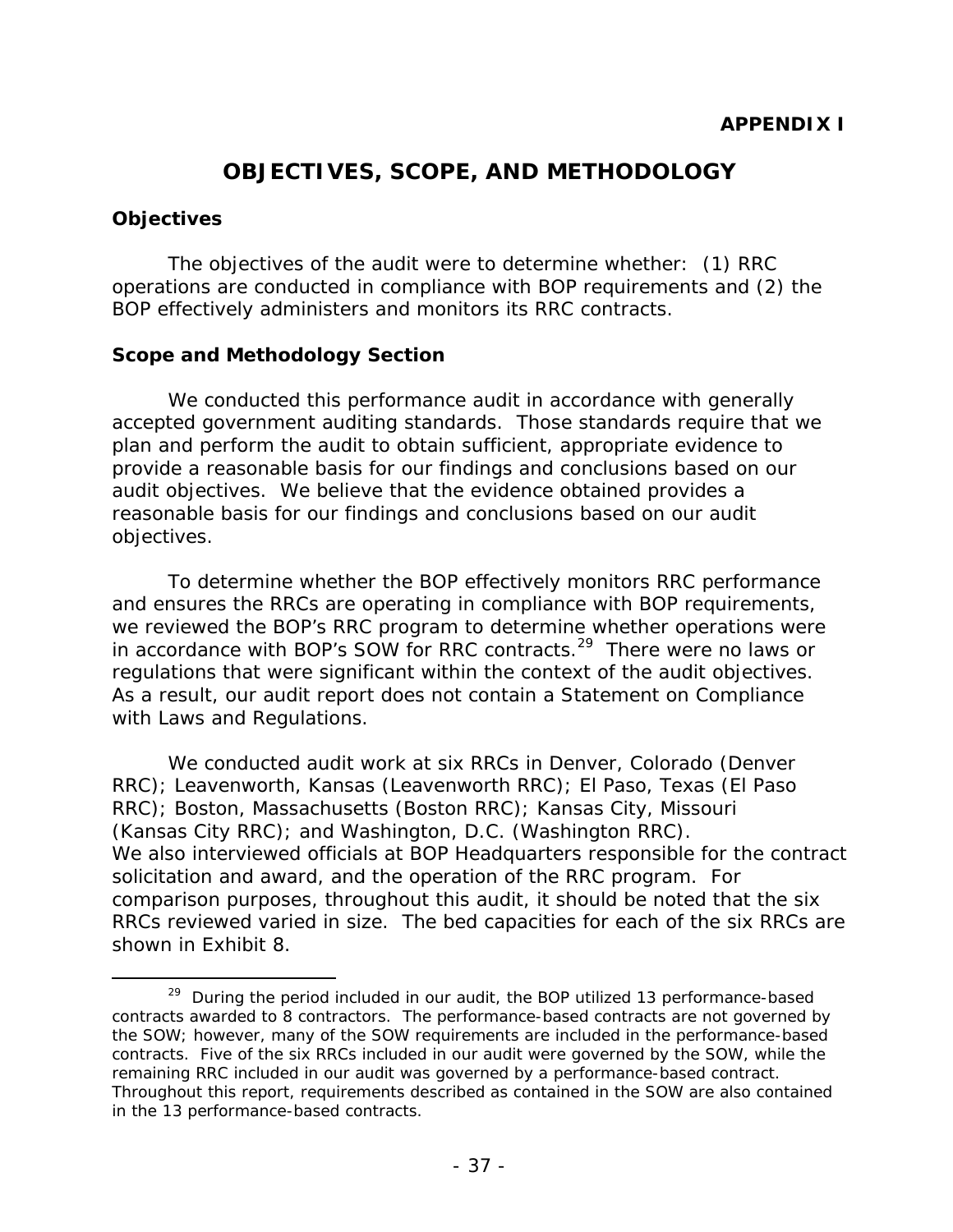| <b>FACILITY</b>        | <b>BED CAPACITY</b> |  |
|------------------------|---------------------|--|
| <b>Denver RRC</b>      | 85                  |  |
| Leavenworth RRC        | 55                  |  |
| <b>El Paso RRC</b>     | 132                 |  |
| <b>Boston RRC</b>      | 88                  |  |
| <b>Washington RRC</b>  | 140                 |  |
| <b>Kansas City RRC</b> | 90                  |  |
| Total                  | 590                 |  |

## **BED CAPACITIES FOR THE SIX RRCS AUDITED30 EXHIBIT 8**

Source: BOP

-

In addition, we interviewed officials at the BOP Regional Office in Kansas City, Kansas; and BOP Contract Oversight Specialists (COS) responsible for monitoring RRCs and RRC billings in Denver, Colorado; Kansas City, Kansas; and El Paso, Texas.

FYs 2008 through 2010, and reviewed all related documentation. $31$ To determine whether RRCs are operating in compliance with BOP requirements, we selected a total sample of 177 inmates out of the 8,736 inmates who were transferred to the 6 RRCs visited from

We reviewed each sample inmate file to determine whether:

 inmates signed and dated an orientation checklist upon arriving at an RRC;

 $30$  The audited Washington RRC operated under two contracts. The BOP needed to expand the bed capacity in Washington D.C. and chose to award a second contract rather than amending the original contract. The audited Washington RRC corresponds to the two Washington RRCs listed in Appendix III with bed capacities of 75 and 65. Although the audited Washington RRC operated under two contracts, it was managed as one facility with one facility director.

 $31$  Generally, 50 percent of our sample included escaped inmates and the remaining 50 percent was selected randomly from the remaining inmates included in the scope of our audit. However, in some instances there were not enough escaped inmates during the period to make up 50 percent of the sample, in which case we randomly selected additional inmates from the remaining non-escapees. As a result, our sample intentionally included a disproportionally higher number of escaped inmates than the 3 percent average number of escapes from all RRCs during the period reviewed.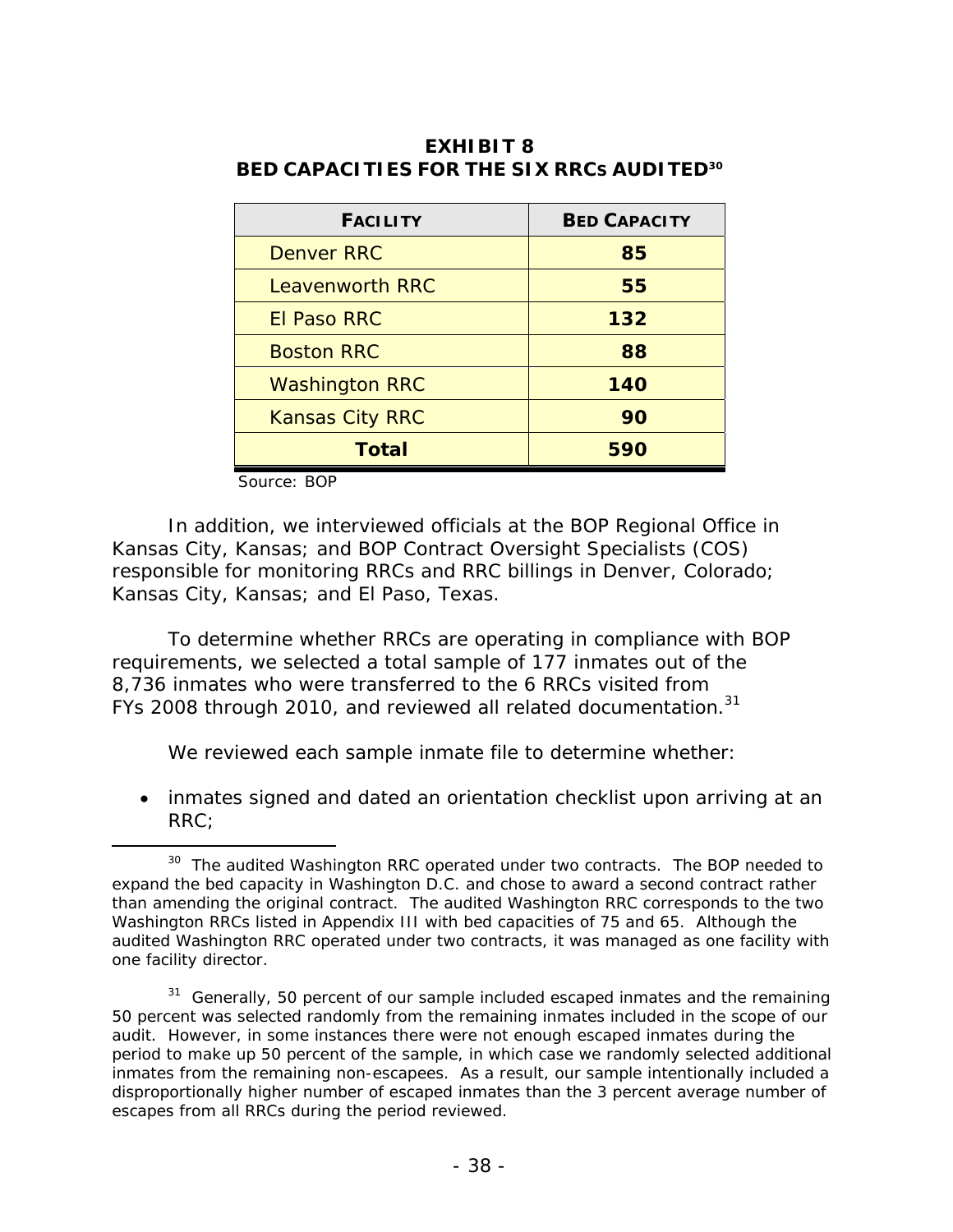- $\bullet$  inmates were interviewed upon their arrival at an RRC;
- passes issued to inmates were in compliance with the requirements set forth in the SOW;
- **•** employment checks of inmates were completed;
- the inmate sign-out and sign-in procedures were followed;
- $\bullet$  visitor sign-in and sign-out procedures were followed;
- vehicle searches were performed on inmates' vehicles;
- inmate files contained all required documentation, including an initial intake form, signed acknowledgment of receipt of facility rules, signed acknowledgment of receipt of disciplinary policy, individualized reentry plan, signed release of information forms (including medical), terminal report, and subsistence payment agreement form;
- RRCs randomly drug tested at least 5 percent of inmates monthly;
- RRCs tested for alcohol every time an inmate returned from an unsupervised activity;
- RRCs tested inmates with a substance abuse history at least four times a month;
- RRCs conducted a weekly program planning meeting during an inmate's first 6 weeks at the RRC;
- RRCs conducted a bi-weekly program planning meeting subsequent to an inmate's first 6 weeks at the RRC;
- RRCs forwarded incident reports to the BOP for all escapees;
- RRCs conducted disciplinary hearings for all escapees; and
- RRCs documented an explanation when inmates had more than 12 months remaining on their sentences when transferred to an RRC.

We also reviewed 3 sample months of RRC billings to the BOP for each RRC visited to determine whether RRCs: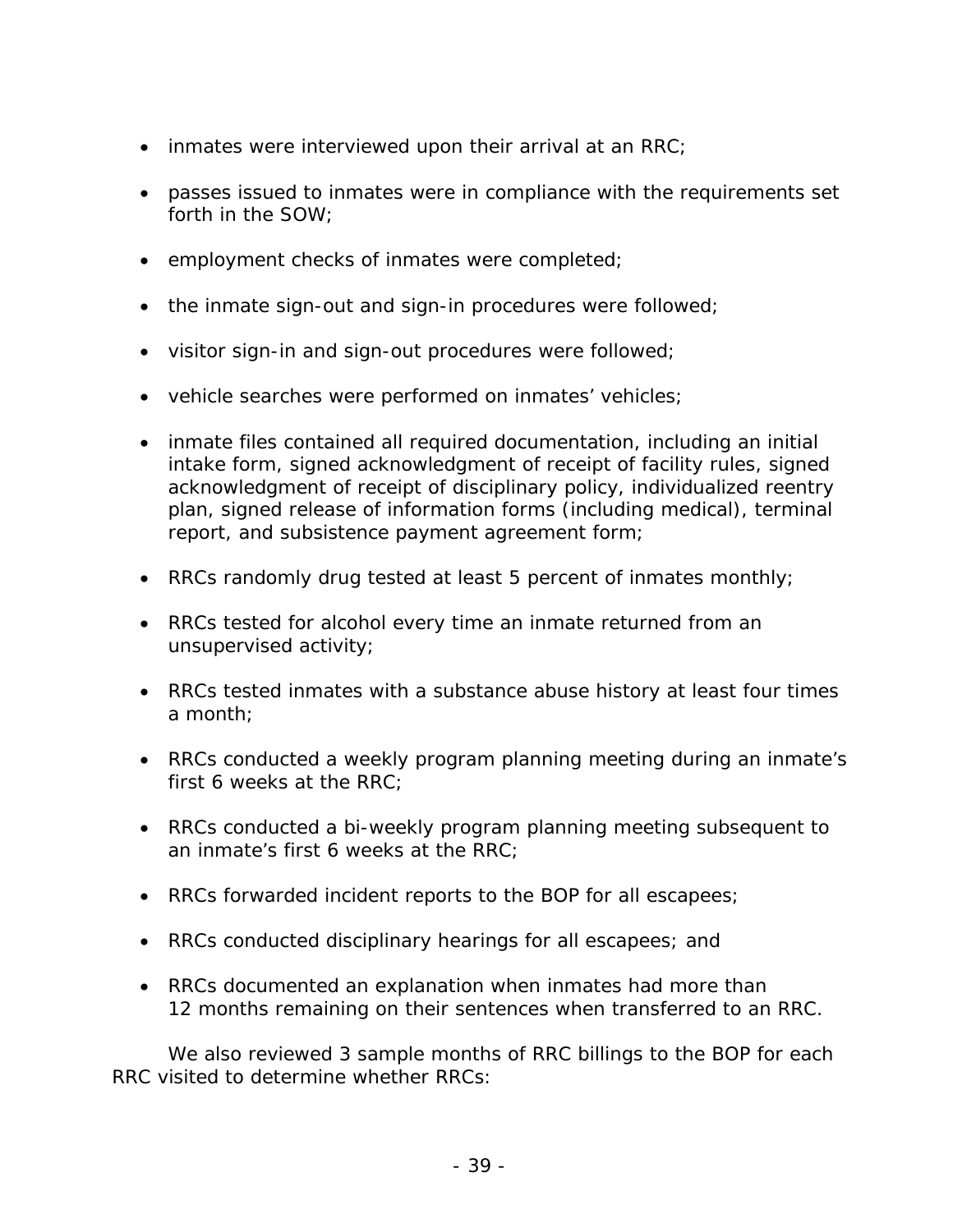- billed for any unallowable items, such as days of an escape;
- collected full subsistence payments from inmates;
- reduced their monthly billings by the amount of subsistence payments to be collected from inmates; and
- sought pre-approval for non-emergency medical treatment for inmates.

from FYs 2008 through 2010 for the 6 RRCs reviewed. $32$ Finally, to determine whether the BOP ensures the RRCs are operating in compliance with BOP requirements, we reviewed the BOP's FY 2010 full monitoring reports for all 177 RRC contracts and all BOP monitoring reports

 $\overline{a}$ 

 $32$  A full monitoring report is a comprehensive review by the BOP of all aspects of an RRC's operation and facility. The BOP conducts a full monitoring inspection and review of major use (RRCs with an average daily population of 31 or more) and moderate use (RRCs with an average daily population of 16 to 30) RRCs annually. Full monitoring inspections and reviews of minor use contracts (RRCs with an average daily population of 15 or less) are conducted every 18 months. The full monitoring report is broken up into the following six areas: (1) inmate accountability, (2) inmate programming, (3) community relations, (4) RRC compliance with laws and regulations, (5) RRC staff, and (6) communications with the BOP. In addition to full monitoring inspections, the BOP also conducts pre-occupancy visits to assess whether the RRC is ready to begin performance, interim monitoring inspections – an unannounced on-site examination – to follow up on, but not limited to, previously identified deficiencies; and contractor evaluations rating the RRCs performance at the end of each 12-month performance period.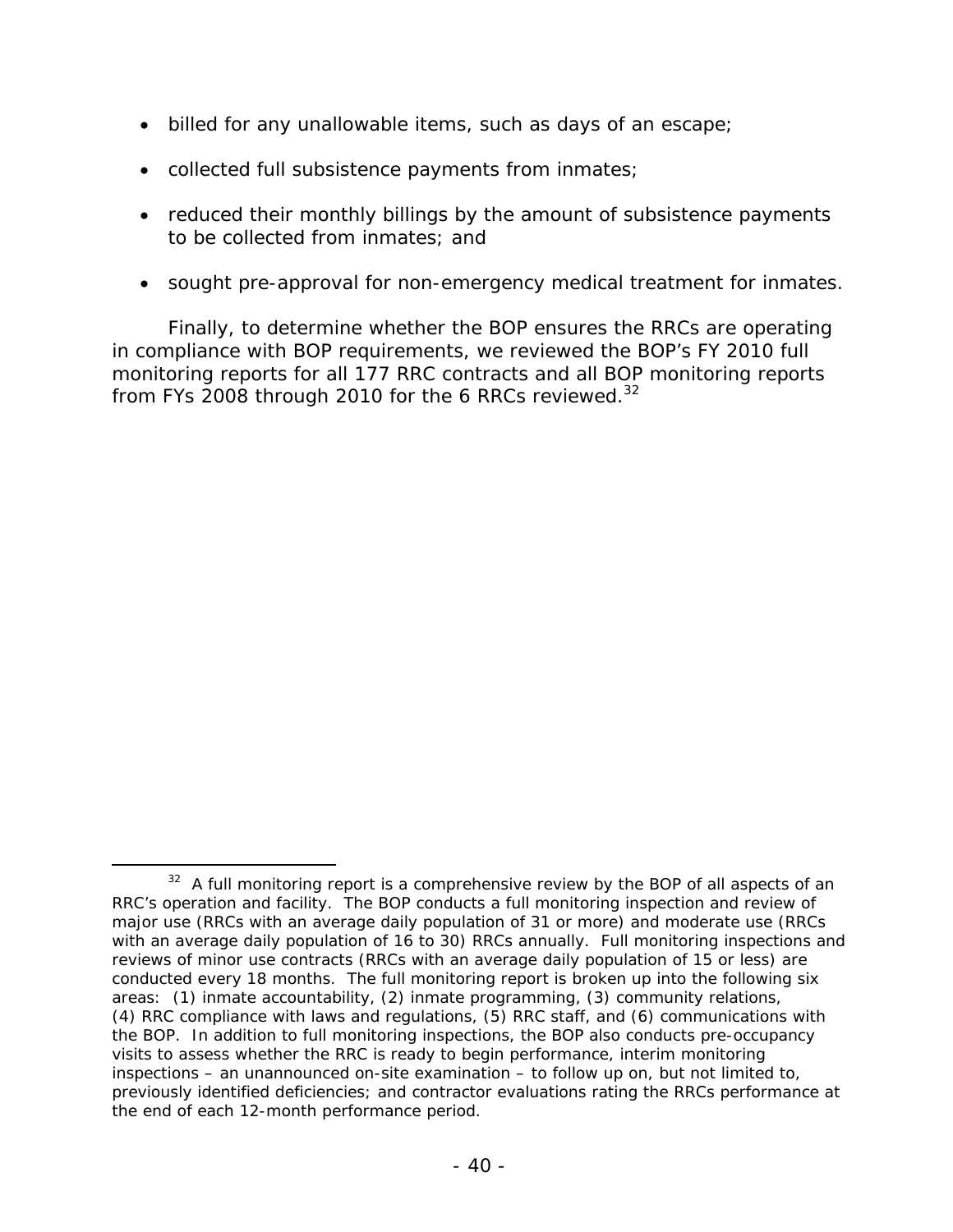# **SCHEDULE OF DOLLAR-RELATED FINDINGS**

| QUESTIONED COSTS: 33               | <b>AMOUNT</b>  | <b>PAGES</b>    |
|------------------------------------|----------------|-----------------|
| Subsistence Payments Not Collected | $$82,553$ 9-10 |                 |
| Subsistence Payments Not Reported  | \$4,756        | $\overline{11}$ |
| <b>TOTAL QUESTIONED COSTS:</b>     | \$87,309       |                 |

 $\overline{a}$ 

 <sup>33</sup>*Questioned Costs* are expenditures that do not comply with legal, regulatory or contractual requirements, or are not supported by adequate documentation at the time of the audit, or are unnecessary or unreasonable. Questioned costs may be remedied by offset, waiver, recovery of funds, or the provision of supporting documentation.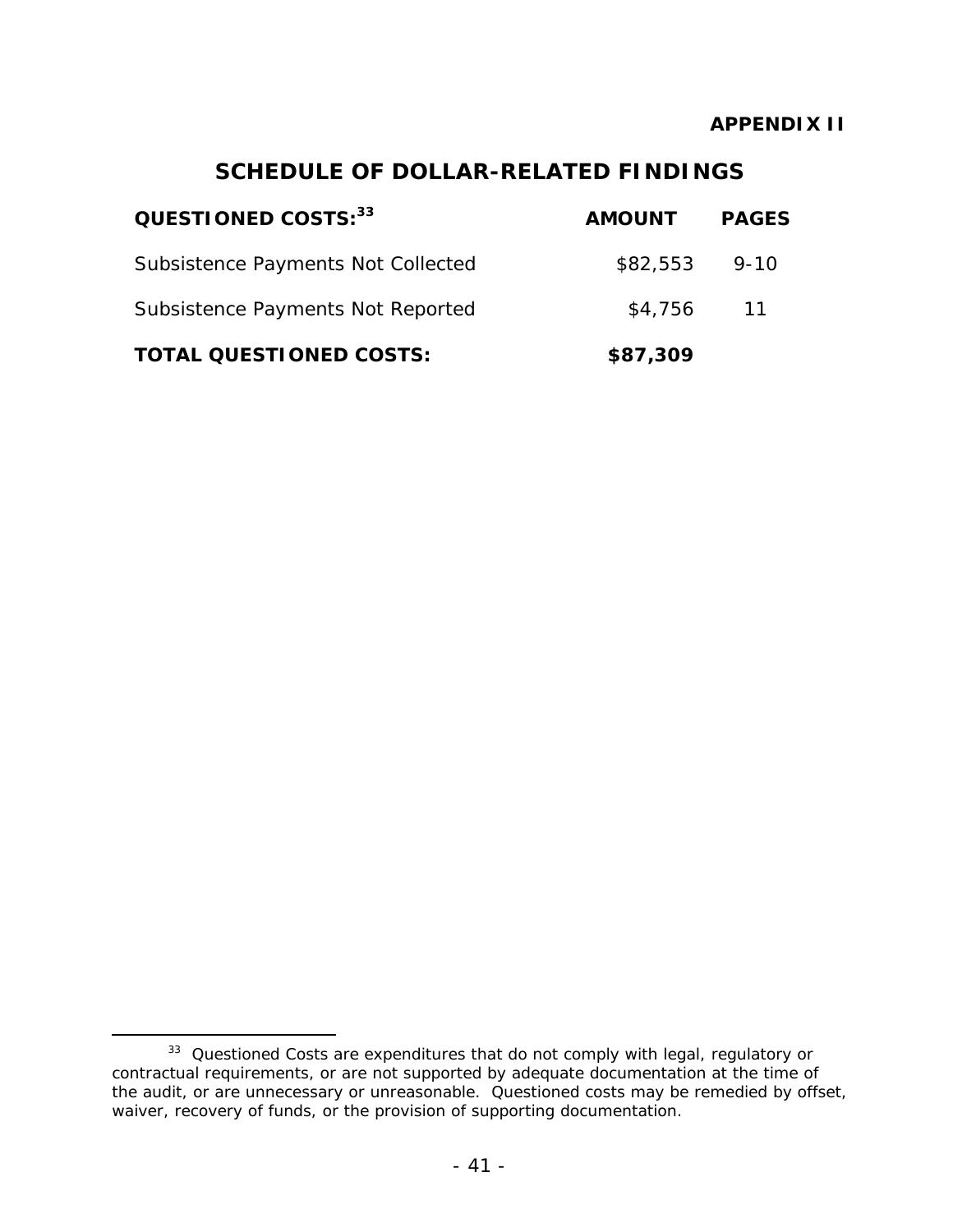## **APPENDIX III**

# **LIST OF RRC CONTRACTS, PER DIEM RATES, AND CAPACITY**

| LOCATION                | <b>STATE</b> | <b>PER DIEM</b><br>RATE (\$) | <b>BED</b><br><b>CAPACITY</b> |
|-------------------------|--------------|------------------------------|-------------------------------|
| Birmingham              | <b>AL</b>    | 56                           | 62                            |
| <b>Montgomery</b>       | <b>AL</b>    | 67                           | 30                            |
| <b>Ester</b>            | <b>AK</b>    | 88                           | $\overline{4}$                |
| <b>Florence</b>         | <b>AZ</b>    | 77                           | 40                            |
| Phoenix                 | <b>AZ</b>    | 74                           | 100                           |
| <b>Tucson</b>           | <b>AZ</b>    | 81                           | 25                            |
| <b>Tucson</b>           | <b>AZ</b>    | 83                           | 50                            |
| <b>Tucson</b>           | <b>AZ</b>    | 93                           | 25                            |
| <b>Tucson</b>           | <b>AZ</b>    | 225                          | 5                             |
| <b>Little Rock</b>      | <b>AR</b>    | 78                           | 70                            |
| <b>Bakersfield</b>      | <b>CA</b>    | 78                           | 21                            |
| <b>El Monte</b>         | <b>CA</b>    | 74                           | 70                            |
| Fresno                  | <b>CA</b>    | 83                           | 43                            |
| <b>Garden Grove</b>     | <b>CA</b>    | 92                           | 69                            |
| <b>Los Angeles</b>      | <b>CA</b>    | 64                           | 60                            |
| Los Angeles             | <b>CA</b>    | 88                           | 70                            |
| <b>Los Angeles</b>      | <b>CA</b>    | 91                           | 70                            |
| <b>Oakland</b>          | <b>CA</b>    | 82                           | 81                            |
| <b>Riverside</b>        | <b>CA</b>    | 92                           | 31                            |
| <b>Salinas</b>          | CA           | 87                           | 10                            |
| San Diego               | <b>CA</b>    | 84                           | 170                           |
| <b>San Francisco</b>    | CA           | 82                           | 76                            |
| <b>Colorado Springs</b> | CO           | 76                           | 32                            |
| <b>Denver</b>           | CO           | 58                           | 85                            |
| Durango                 | CO           | 83                           | $\overline{4}$                |
| <b>Fort Collins</b>     | CO           | 57                           | 10                            |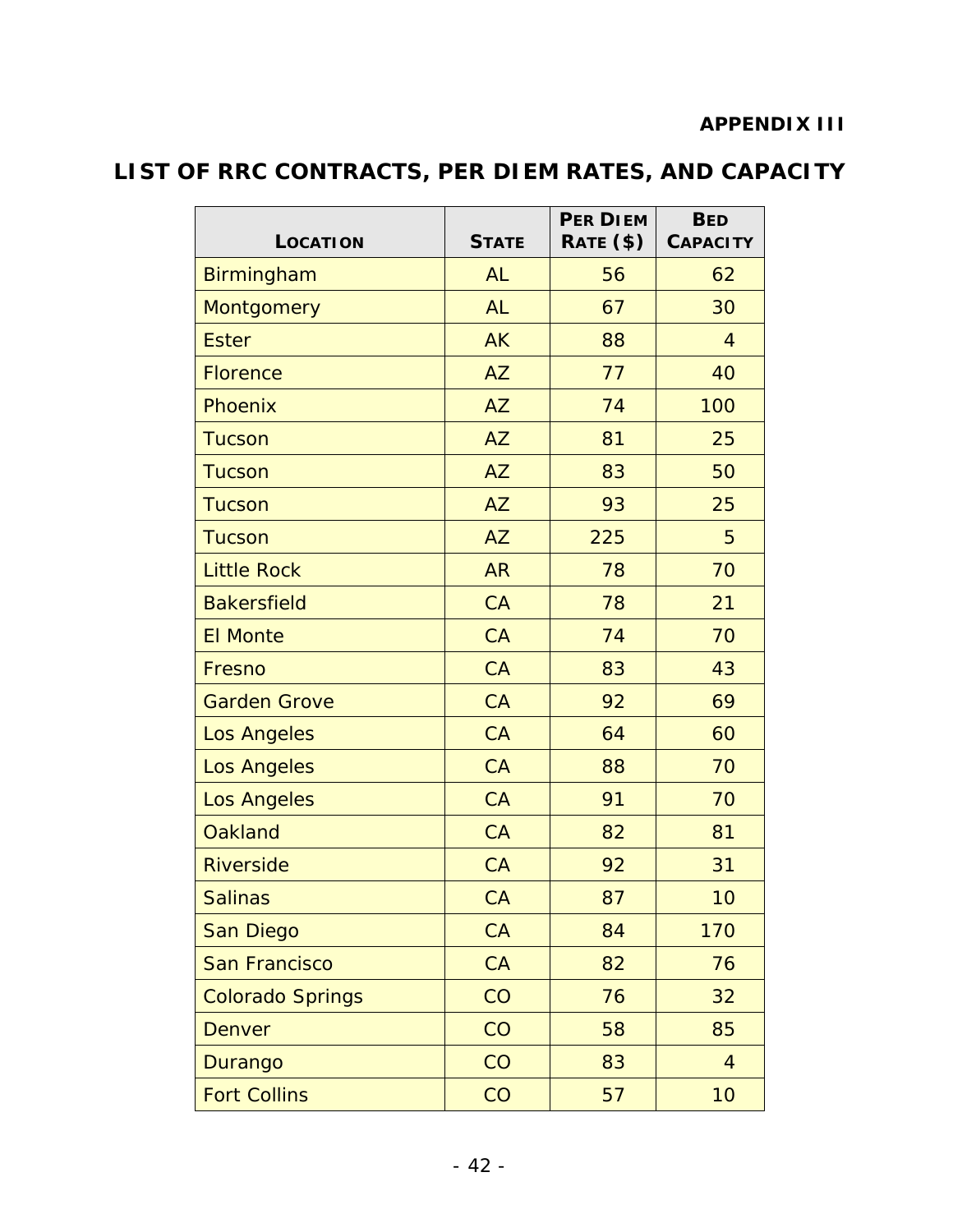| <b>LOCATION</b>        | <b>STATE</b> | <b>PER DIEM</b><br>RATE (\$) | <b>BED</b><br><b>CAPACITY</b> |
|------------------------|--------------|------------------------------|-------------------------------|
| <b>Hartford</b>        | <b>CT</b>    | 89                           | 50                            |
| Washington             | <b>DC</b>    | 94                           | 25                            |
| Washington             | <b>DC</b>    | 97                           | 75                            |
| Washington             | <b>DC</b>    | 100                          | 65                            |
| <b>Broward County</b>  | <b>FL</b>    | 73                           | 88                            |
| <b>Fort Myers</b>      | <b>FL</b>    | 82                           | 38                            |
| <b>Jacksonville</b>    | <b>FL</b>    | 54                           | 50                            |
| Miami                  | <b>FL</b>    | 70                           | 80                            |
| Miami                  | <b>FL</b>    | 80                           | 72                            |
| Ocala                  | <b>FL</b>    | 72                           | 26                            |
| Orlando                | <b>FL</b>    | 58                           | 70                            |
| Pensacola              | <b>FL</b>    | 65                           | 25                            |
| Tampa                  | <b>FL</b>    | 70                           | 77                            |
| <b>West Palm Beach</b> | <b>FL</b>    | 74                           | 60                            |
| Atlanta                | <b>GA</b>    | 58                           | 154                           |
| <b>Macon</b>           | <b>GA</b>    | 75                           | 50                            |
| Savannah               | <b>GA</b>    | 40                           | 43                            |
| <b>Honolulu</b>        | HI           | 90                           | 82                            |
| Cour d'alene           | ID           | 100                          | 12                            |
| Nampa                  | ID           | 100                          | 15                            |
| Champaign              | IL           | 87                           | 10                            |
| Chicago                | IL           | 57                           | 55                            |
| Chicago                | IL           | 99                           | 175                           |
| <b>Marion</b>          | IL           | 97                           | 42                            |
| Peoria                 | IL           | 84                           | 16                            |
| Springfield            | IL           | 92                           | 20                            |
| Evansville             | IN           | 89                           | 28                            |
| Indianapolis           | IN           | 63                           | 40                            |
| <b>Michigan City</b>   | IN           | 61                           | 52                            |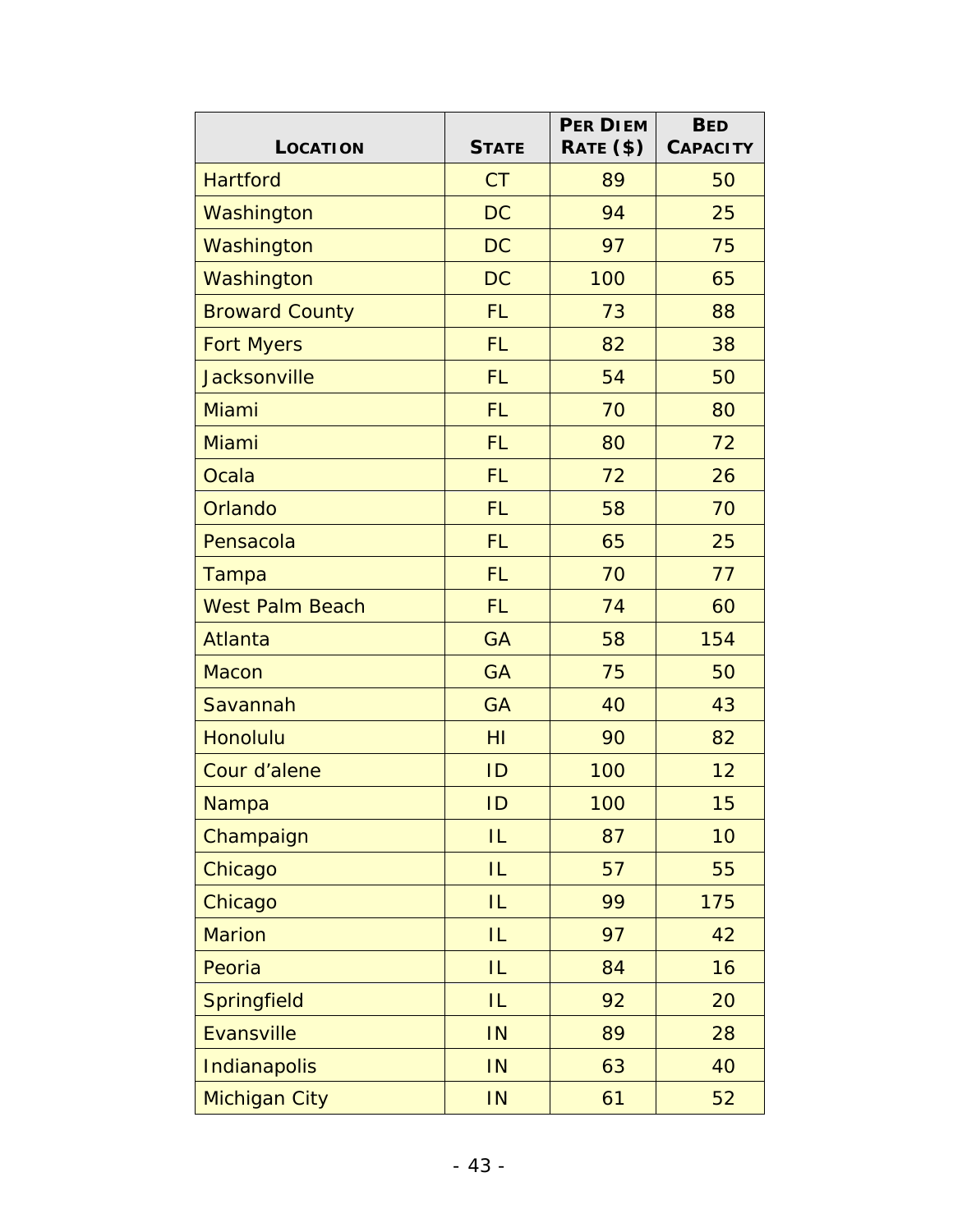| <b>LOCATION</b>      | <b>STATE</b> | <b>PER DIEM</b><br>RATE (\$) | <b>BED</b><br><b>CAPACITY</b> |
|----------------------|--------------|------------------------------|-------------------------------|
| Leavenworth          | <b>KS</b>    | 87                           | 55                            |
| Wichita              | <b>KS</b>    | 83                           | 35                            |
| <b>Ashland</b>       | <b>KY</b>    | 72                           | 8                             |
| Lexington            | <b>KY</b>    | 86                           | 32                            |
| Louisville           | <b>KY</b>    | 83                           | 33                            |
| <b>Baton Rouge</b>   | LA           | 82                           | 22                            |
| <b>Lake Charles</b>  | LA           | 90                           | 14                            |
| <b>New Orleans</b>   | LA           | 87                           | 60                            |
| Portland             | <b>ME</b>    | 98                           | 20                            |
| <b>Baltimore</b>     | <b>MD</b>    | 67                           | 60                            |
| <b>Boston</b>        | <b>MA</b>    | 88                           | 88                            |
| <b>Benton Harbor</b> | MI           | 70                           | 24                            |
| <b>Detroit</b>       | MI           | 95                           | 107                           |
| <b>Detroit</b>       | MI           | 105                          | 20                            |
| <b>Grand Rapids</b>  | MI           | 98                           | 45                            |
| <b>Grand Rapids</b>  | MI           | 101                          | 41                            |
| <b>Kalamazoo</b>     | MI           | 70                           | 9                             |
| Marquette            | MI           | 86                           | 24                            |
| Saginaw              | MI           | 70                           | 31                            |
| <b>Duluth</b>        | <b>MN</b>    | 86                           | 10                            |
| <b>Elmore</b>        | <b>MN</b>    | 220                          | 8                             |
| <b>Roseville</b>     | <b>MN</b>    | 91                           | 60                            |
| Hattiesburg          | <b>MS</b>    | 84                           | 30                            |
| <b>Jackson</b>       | <b>MS</b>    | 64                           | 25                            |
| <b>Tupelo</b>        | <b>MS</b>    | 63                           | 30                            |
| Columbia             | <b>MO</b>    | 48                           | 15                            |
| Farmington           | <b>MO</b>    | 78                           | 24                            |
| <b>Kansas City</b>   | <b>MO</b>    | 71                           | 90                            |
| <b>Popular Bluff</b> | <b>MO</b>    | 78                           | 17                            |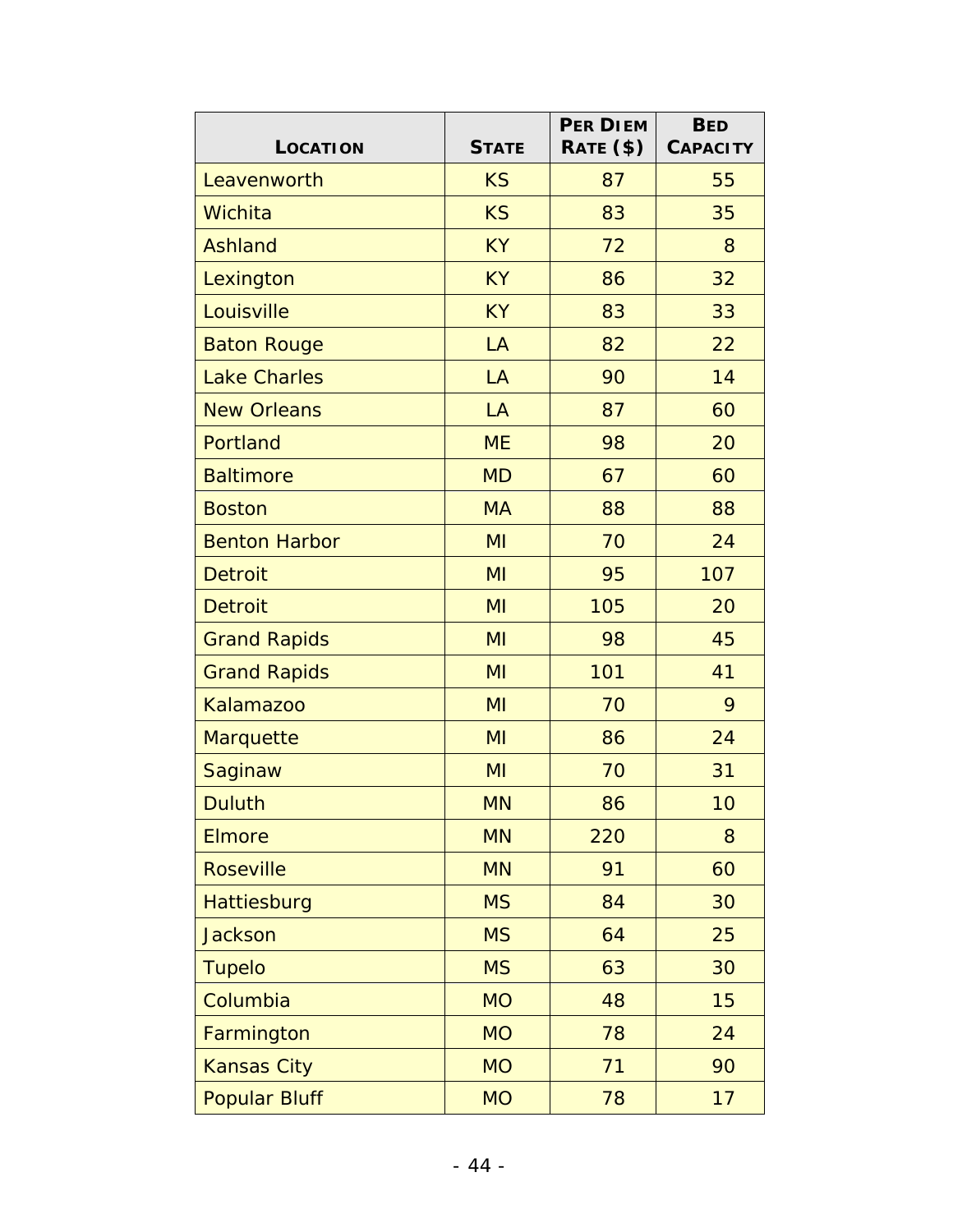| <b>LOCATION</b>      | <b>STATE</b> | <b>PER DIEM</b><br>RATE (\$) | <b>BED</b><br><b>CAPACITY</b> |
|----------------------|--------------|------------------------------|-------------------------------|
| Springfield          | <b>MO</b>    | 83                           | 50                            |
| St. Louis            | <b>MO</b>    | 58                           | $\overline{4}$                |
| St. Louis            | <b>MO</b>    | 73                           | 17                            |
| <b>Billings</b>      | <b>MT</b>    | 64                           | 15                            |
| <b>Butte</b>         | <b>MT</b>    | 66                           | 15                            |
| Galen                | <b>MT</b>    | 256                          | 20                            |
| <b>Great Falls</b>   | <b>MT</b>    | 63                           | 26                            |
| <b>Hastings</b>      | <b>NE</b>    | 79                           | 20                            |
| Las Vegas            | <b>NV</b>    | 67                           | 90                            |
| <b>Manchester</b>    | <b>NH</b>    | 124                          | 20                            |
| <b>Newark</b>        | <b>NJ</b>    | 70                           | 99                            |
| Albuquerque          | <b>NM</b>    | 59                           | 120                           |
| <b>Las Cruces</b>    | <b>NM</b>    | 75                           | 44                            |
| <b>Binghamton</b>    | <b>NY</b>    | 99                           | 10                            |
| <b>Bronx</b>         | <b>NY</b>    | 109                          | 106                           |
| <b>Buffalo</b>       | <b>NY</b>    | 69                           | 48                            |
| Rochester            | <b>NY</b>    | 68                           | 30                            |
| <b>Syracuse</b>      | <b>NY</b>    | 100                          | 34                            |
| <b>Asheville</b>     | <b>NC</b>    | 91                           | 15                            |
| Charlotte            | <b>NC</b>    | 72                           | 65                            |
| Durham               | <b>NC</b>    | 91                           | 16                            |
| Fayetteville         | <b>NC</b>    | 69                           | 30                            |
| Greensboro           | <b>NC</b>    | 80                           | 40                            |
| Raleigh              | <b>NC</b>    | 68                           | 51                            |
| Wilmington           | <b>NC</b>    | 82                           | 20                            |
| <b>Winston Salem</b> | <b>NC</b>    | 80                           | 36                            |
| <b>Bismarck</b>      | <b>ND</b>    | 75                           | 20                            |
| Fargo                | <b>ND</b>    | 91                           | 26                            |
| <b>Akron</b>         | OH           | 77                           | 29                            |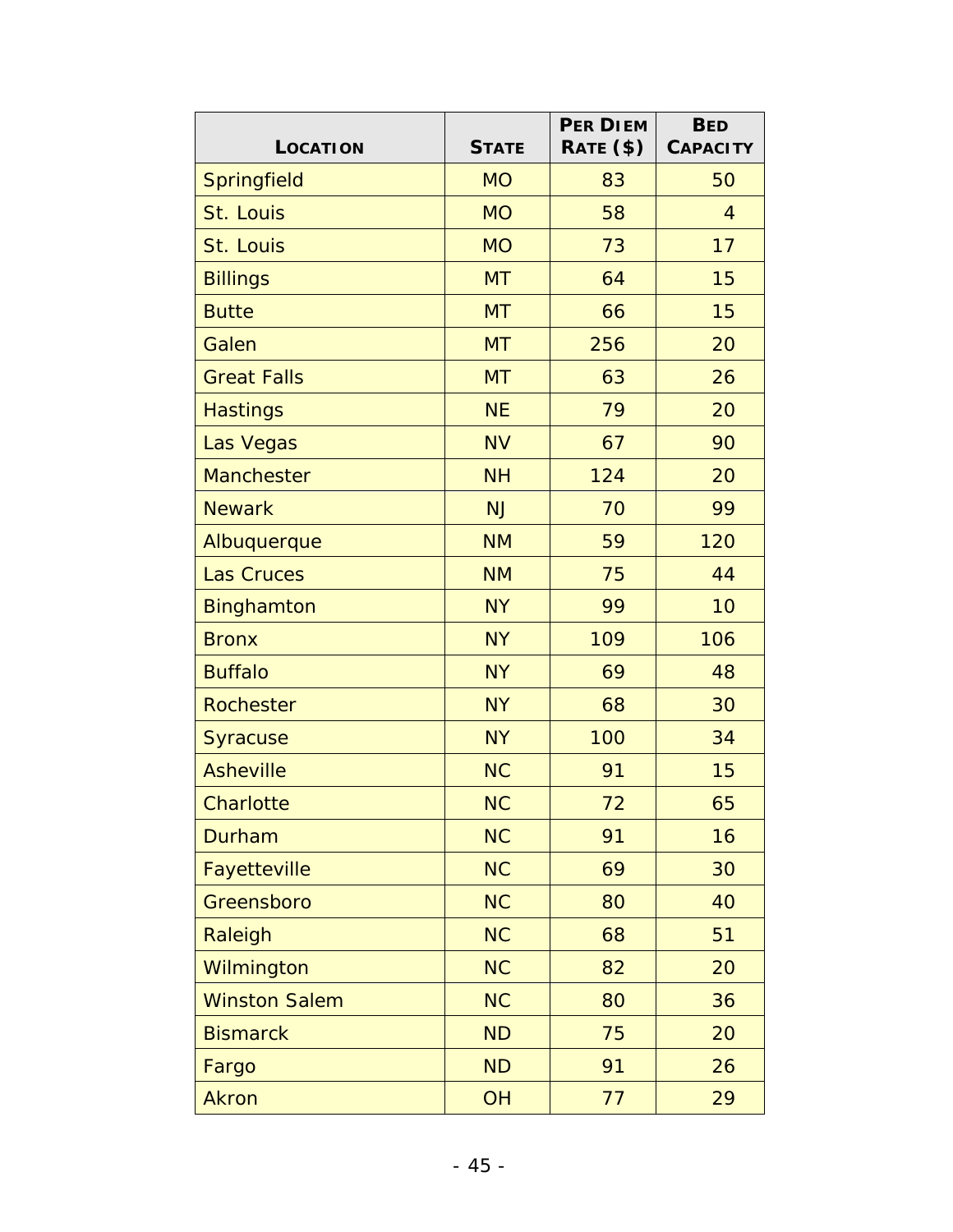| LOCATION                | <b>STATE</b> | <b>PER DIEM</b><br>RATE (\$) | <b>BED</b><br><b>CAPACITY</b> |
|-------------------------|--------------|------------------------------|-------------------------------|
| Cincinnati              | <b>OH</b>    | 76                           | 35                            |
| Cleveland               | <b>OH</b>    | 70                           | 65                            |
| Columbus                | <b>OH</b>    | 76                           | 40                            |
| Dayton                  | <b>OH</b>    | 79                           | 16                            |
| <b>Toledo</b>           | <b>OH</b>    | 87                           | 16                            |
| Youngstown              | <b>OH</b>    | 64                           | 23                            |
| Oklahoma City           | <b>OK</b>    | 38                           | 50                            |
| Portland                | <b>OR</b>    | 110                          | 15                            |
| Portland                | <b>OR</b>    | 112                          | 75                            |
| Harrisburg              | PA           | 94                           | 30                            |
| Philadelphia            | PA           | 63                           | 75                            |
| Philadelphia            | PA           | 72                           | 30                            |
| Pittsburgh              | PA           | 76                           | 70                            |
| <b>Scranton</b>         | PA           | 83                           | 20                            |
| <b>Santurce</b>         | <b>PR</b>    | 63                           | 30                            |
| Columbia                | <b>SC</b>    | 73                           | 37                            |
| <b>Florence</b>         | <b>SC</b>    | 75                           | 22                            |
| Greenville              | <b>SC</b>    | 83                           | 38                            |
| <b>North Charleston</b> | <b>SC</b>    | 75                           | 34                            |
| Chamberlain             | <b>SD</b>    | 206                          | 10                            |
| <b>Huron</b>            | <b>SD</b>    | 276                          | 12                            |
| <b>Mitchell</b>         | <b>SD</b>    | 74                           | 17                            |
| <b>Rapid City</b>       | <b>SD</b>    | 71                           | 45                            |
| <b>Sioux Falls</b>      | <b>SD</b>    | 97                           | 42                            |
| <b>Sioux Falls</b>      | <b>SD</b>    | 169                          | 5                             |
| Chattanooga             | <b>TN</b>    | 85                           | 67                            |
| <b>Knoxville</b>        | <b>TN</b>    | 85                           | 48                            |
| <b>Memphis</b>          | <b>TN</b>    | 58                           | 92                            |
| Nashville               | <b>TN</b>    | 67                           | 58                            |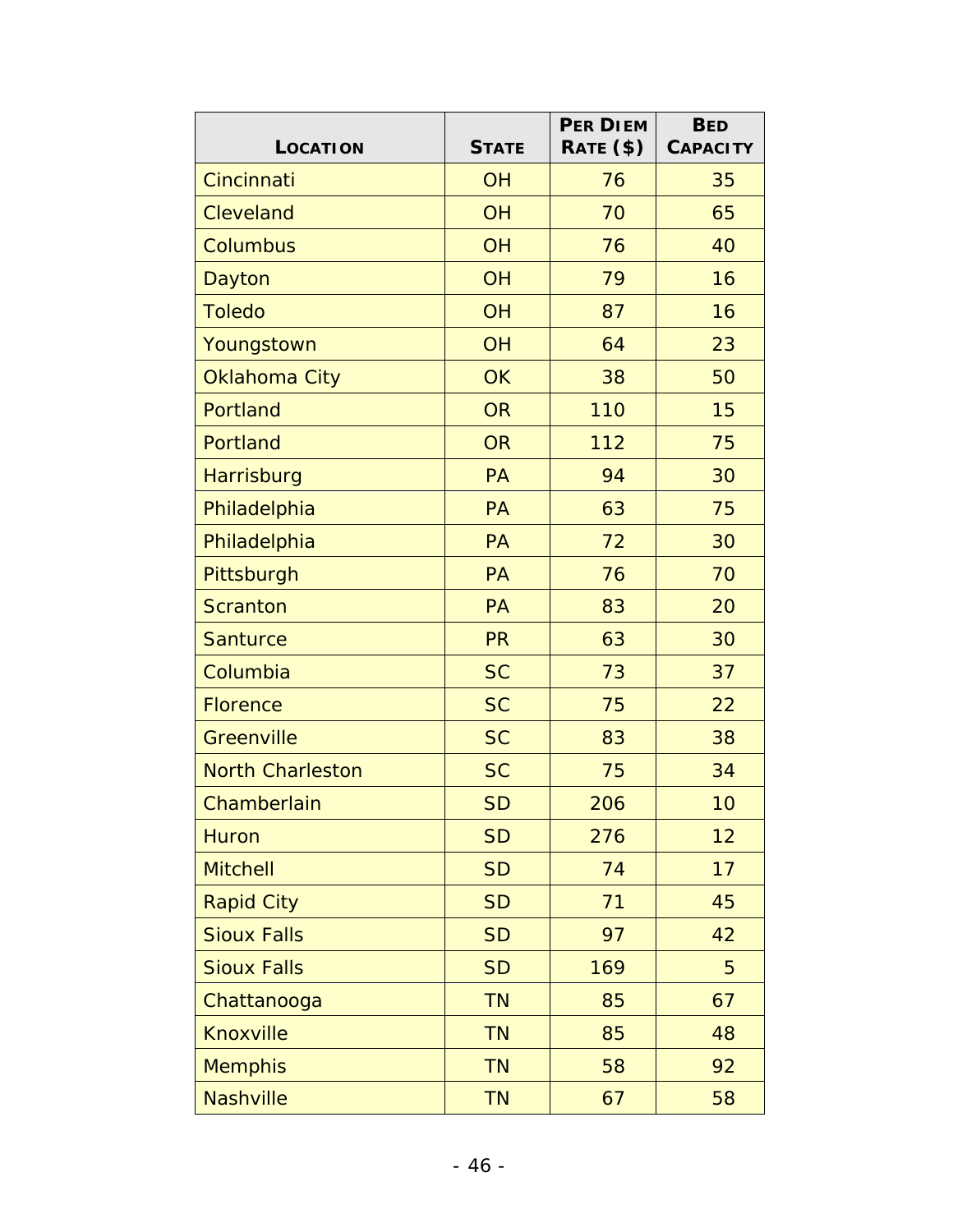| <b>LOCATION</b>       | <b>STATE</b> | <b>PER DIEM</b><br>RATE (\$) | <b>BED</b><br><b>CAPACITY</b> |
|-----------------------|--------------|------------------------------|-------------------------------|
| <b>Austin</b>         | <b>TX</b>    | 66                           | 57                            |
| <b>Beaumont</b>       | <b>TX</b>    | 84                           | 34                            |
| <b>Brownsville</b>    | <b>TX</b>    | 70                           | 70                            |
| <b>Corpus Christi</b> | <b>TX</b>    | 62                           | 35                            |
| <b>Del Rio</b>        | <b>TX</b>    | 133                          | 12                            |
| Edinburg              | <b>TX</b>    | 67                           | 82                            |
| <b>El Paso</b>        | <b>TX</b>    | 66                           | 132                           |
| <b>Fort Worth</b>     | <b>TX</b>    | 65                           | 78                            |
| <b>Houston</b>        | <b>TX</b>    | 51                           | 190                           |
| <b>Hutchins</b>       | <b>TX</b>    | 59                           | 110                           |
| Laredo                | <b>TX</b>    | 70                           | 73                            |
| Lubbock               | <b>TX</b>    | 74                           | 33                            |
| <b>Midland</b>        | <b>TX</b>    | 63                           | 70                            |
| San Antonio           | <b>TX</b>    | 76                           | 127                           |
| <b>Tyler</b>          | <b>TX</b>    | 79                           | 52                            |
| <b>Waco</b>           | <b>TX</b>    | 86                           | 34                            |
| <b>Salt Lake City</b> | <b>UT</b>    | 73                           | 60                            |
| Lebanon               | <b>VA</b>    | 74                           | 25                            |
| <b>Newport News</b>   | <b>VA</b>    | 84                           | 100                           |
| Bellingham            | <b>WA</b>    | 133                          | 16                            |
| <b>Seattle</b>        | <b>WA</b>    | 99                           | 60                            |
| Spokane               | <b>WA</b>    | 98                           | 40                            |
| Tacoma                | <b>WA</b>    | 104                          | 23                            |
| Tacoma                | <b>WA</b>    | 107                          | 24                            |
| Clarksburg            | <b>WV</b>    | 69                           | 30                            |
| <b>Hillsboro</b>      | <b>WV</b>    | 128                          | 15                            |
| <b>Saint Albans</b>   | <b>WV</b>    | 54                           | 48                            |
| Wheeling              | <b>WV</b>    | 84                           | 8                             |
| <b>Green Bay</b>      | WI           | 82                           | 10                            |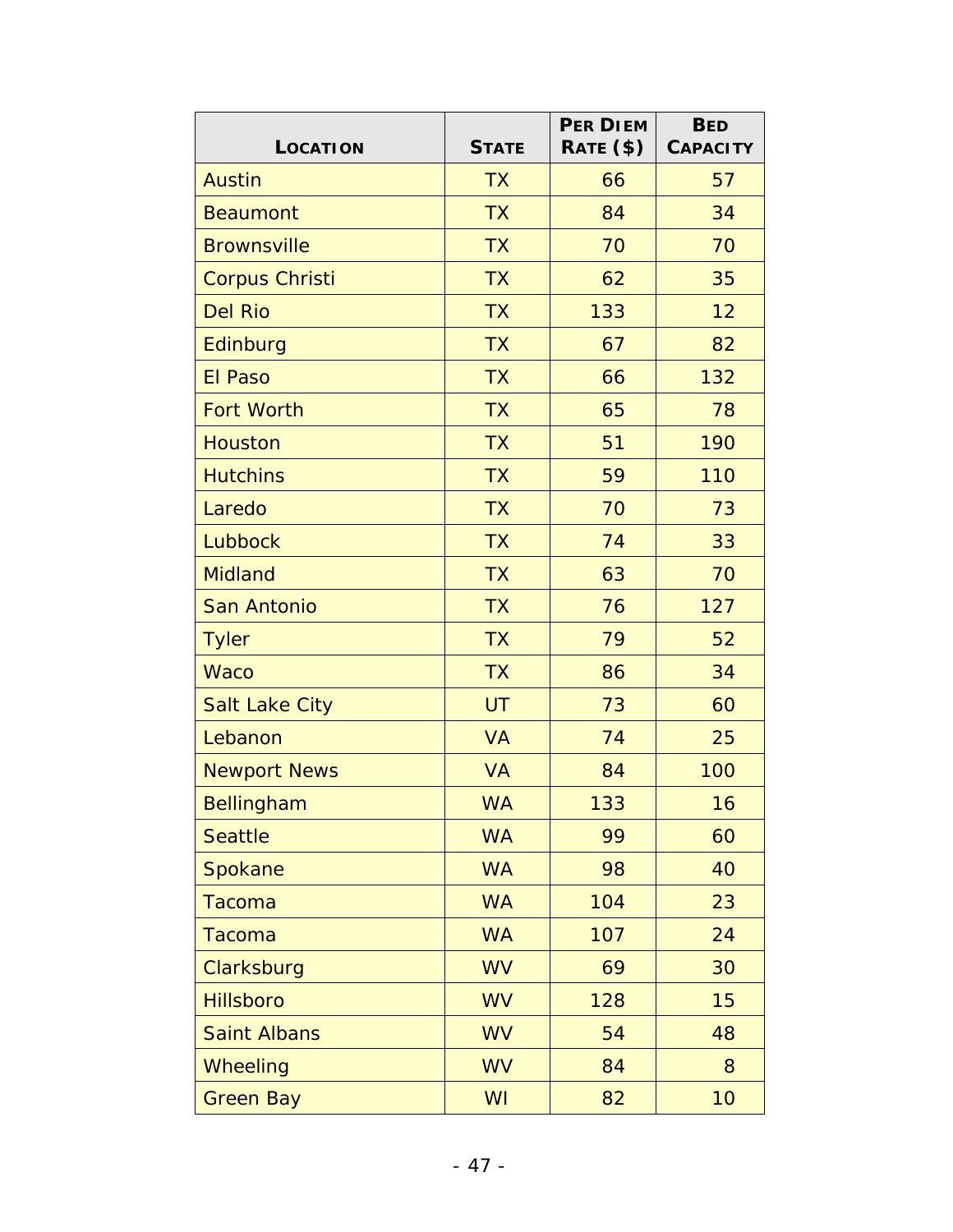| LOCATION         | <b>STATE</b> | <b>PER DIEM</b><br>RATE (\$) | <b>BED</b><br><b>CAPACITY</b> |
|------------------|--------------|------------------------------|-------------------------------|
| Jonesville       | WI           | 101                          | 25                            |
| <b>Madison</b>   | WI           | 97                           |                               |
| <b>Madison</b>   | WI           | 100                          |                               |
| <b>Milwaukee</b> | WI           | 93                           | 40                            |
| Casper           | <b>WY</b>    | 73                           | 20                            |
| <b>Gillette</b>  | <b>WY</b>    | 81                           | 12                            |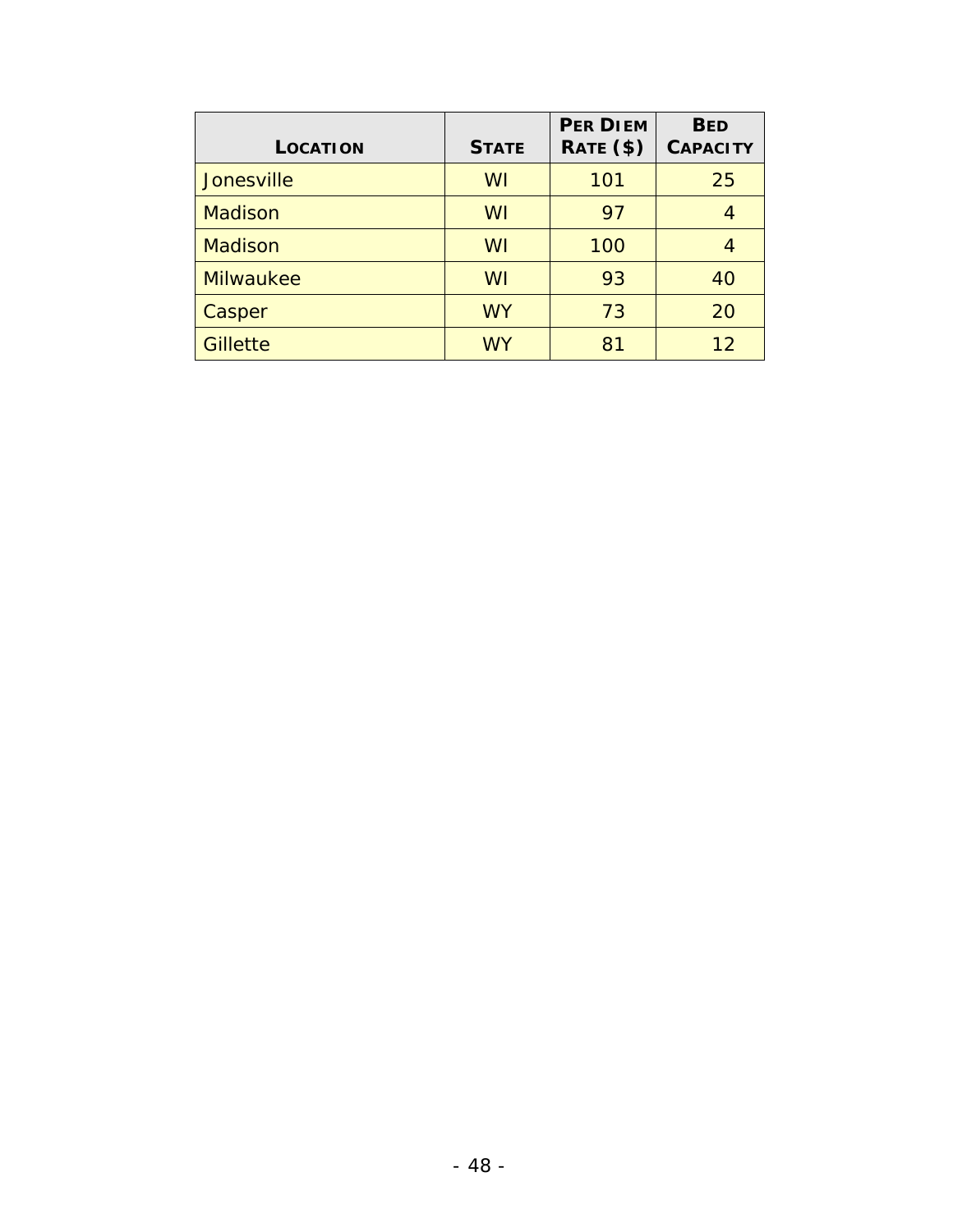#### **APPENDIX IV**



Office of the Direman

Wisshington, D.C. S.Wal-

February 24, 2012

MEMORANDUM FOR RAYMOND J. BEAUDET ASSISTANT INSPECTOR GENERAL FOR AUDIT

FROM;

Director Char es E amuels, Jr SUBJECT: Response to the Office of Inspector General's (OIG)

DRAFT Report: Audit of the Federal Bureau of Prisons' Contracting For and Management of Residential Reentry Centers

The Bureau of Prisons (BOP) appreciates the opportunity to respond to the open recommendations from the draft report entitled Audit of the Federal Bureau of Prisons' Contracting For and Management of Residential Reentry Centers.

Please find the Bureau's response to the recommendations below:

Recommendation 1: "Enhance its monitoring procedures to ensure that RRCs: (l) perform all required drug and breathalyzer tests, (2) hold required disciplinary hearings for escapes, and (3) maintain complete and accurate documentation related to the performance of SOW requirements."

Response: The BOP concurs with the recommendation. The "Full Monitoring Instrument" in Program Statement (PS) 7300.09, Community Corrections Manual , will be revised to add enhanced monitoring procedures not already included in the instrument, which will require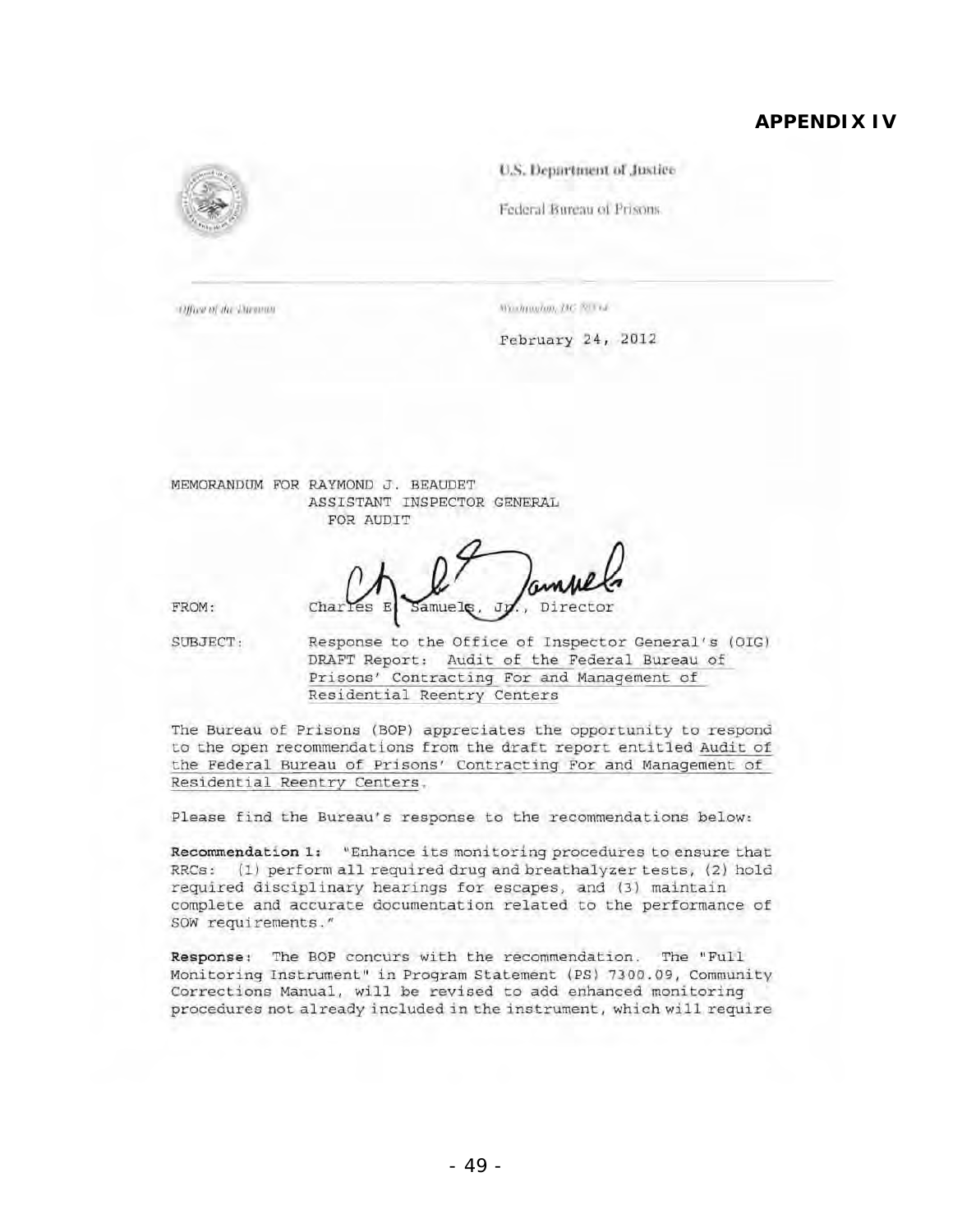negotiation with the union. In the meantime, a guidance memorandum, currently in the review process, will be issued to Residential Reentry Management staff prior to March 30, 2012. The guidance memorandum will provide direction to improve our current monitoring procedures to ensure Residential Reentry Centers: (1) perform all required drug and breathalyzer tests; (2) hold required disciplinary hearings for escapes; and (3) maintain complete and accurate documentation related to the performance of SOW requirements.

Recommendation 2: "Remedy the \$87,309 in questioned costs related to subsistence payments."

Response: The BOP concurs with the recommendation . The contracting Office is in the process of verifying the amounts with the contractors and plans to pursue reimbursement of the verified amounts to the Government through the processes identified in Federal Acquisition Regulation (FAR) 32.6, Contract Debts . The Contracting Officer will be issuing a demand for payment letter to each of the three identified contractors in March 2012. In accordance with FAR 32.606 (a) the contractor has 30 days to liquidate the debt or request installment payments or deferment of collection.

Recommendation 3: "Modify the SOW to provide detailed procedures for collecting, reporting, and documenting subsistence payments . These procedures should include guidance about the circumstances under which overpayments may be accepted and requirements that RRCs : (1) collect full subsistence payments immediately after the inmate is paid; (2) not refuse money from inmates for subsistence payments when it is owed, even when the amount proffered is less than the total owed; (3) establish a process for accurately tracking subsistence payments owed and time frames for obtaining full subsistence payments if a partial payment is provided; and (4) report inmates to the BOP who have not made subsistence payments or the full subsistence payment within the established time frames."

Response: The BOP concurs with the recommendation . The RRC SOW, used for all new solicitations was revised on February 13, 2012, and provides detailed procedures for collecting, reporting, and documenting subsistence payments. See attached modification. These procedures include guidance regarding the circumstances under which overpayments may be accepted and requirements that RRCs: (1) collect full subsistence payments within 48 hours after the inmate is paid; (2) not refuse money from inmates for subsistence payments when it is owed, even when the amount proffered is less than the total owed; (3) establish a process for accurately tracking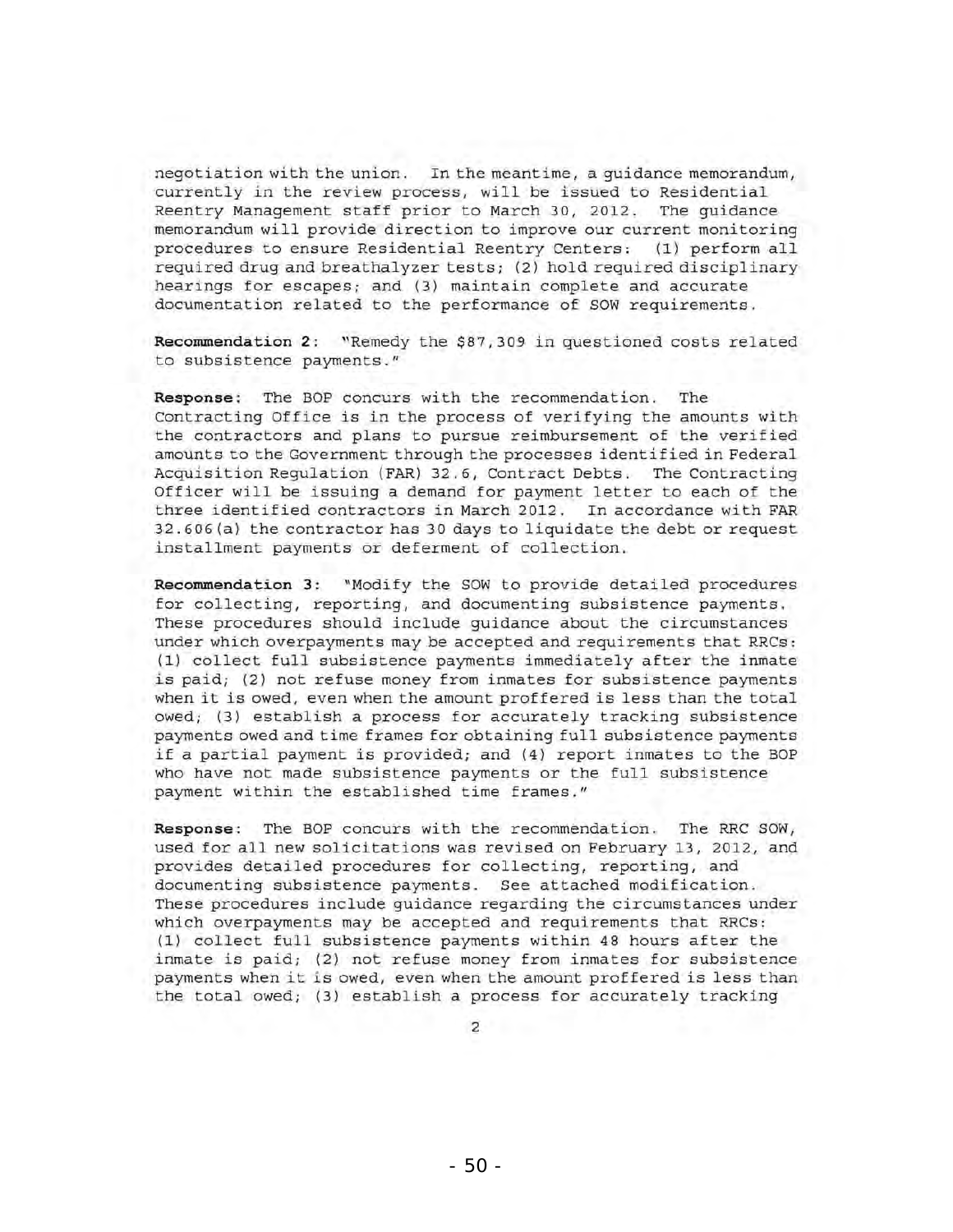subsistence payments owed and time frames for obtaining full subsistence payments if a partial payment is provided; and (4) report inmates to the BOP who have not made subsistence payments or the full subsistence payment within the established time frames by immediately issuing a disciplinary report. The revised SOW has been incorporated into the newly issued solicitation for RRC services in El Paso, Texas, and will be utilized for all future RRC solicitations.

Recommendation 4: "Ensure that required escape reports are filed by BOP CCM offices for all escapees, including technical escapes, so that it has an accurate record of the types of escapes that are occurring."

Response: The BOP concurs with the recommendation. A quidance memorandum, currently in the review process, will be issued to Residential Reentry Management staff prior to March 30, 2012. The guidance memorandum will provide direction to ensure required escape reports are filed for all escapees, including those involved in technical escapes.

Recommendation 5: "Ensure that its procedures for immediately reporting escapes to the USMS are followed . "

Response: The BOP concurs with the recommendation. A guidance memorandum, currently in the review process, will be issued to Residential Reentry Management staff prior to March 30, 2012. The guidance memorandum will provide direction to ensure policy is followed as it relates to reporting escapes to the USMS.

Recommendation 6: "Create uniform formal disciplinary procedure for inmates who return significantly late to the RRC on multiple occasions without an excuse, such as a late bus, including definitions of what is considered significantly late . "

Response: The BOP concurs with the recommendation. A SOW work group has been established to evaluate revisions to the SOW. This recommendation will be included in the SOW work group discussions and a procedure will be developed to create a uniform disciplinary procedure . The initial meeting of the work group is scheduled for the week of March 19, 2012.

Recommendation 7: "Create specific guidelines for determining when to report an inmate as having escaped, including how long RRCs should wait for an inmate to return before implementing escape procedures,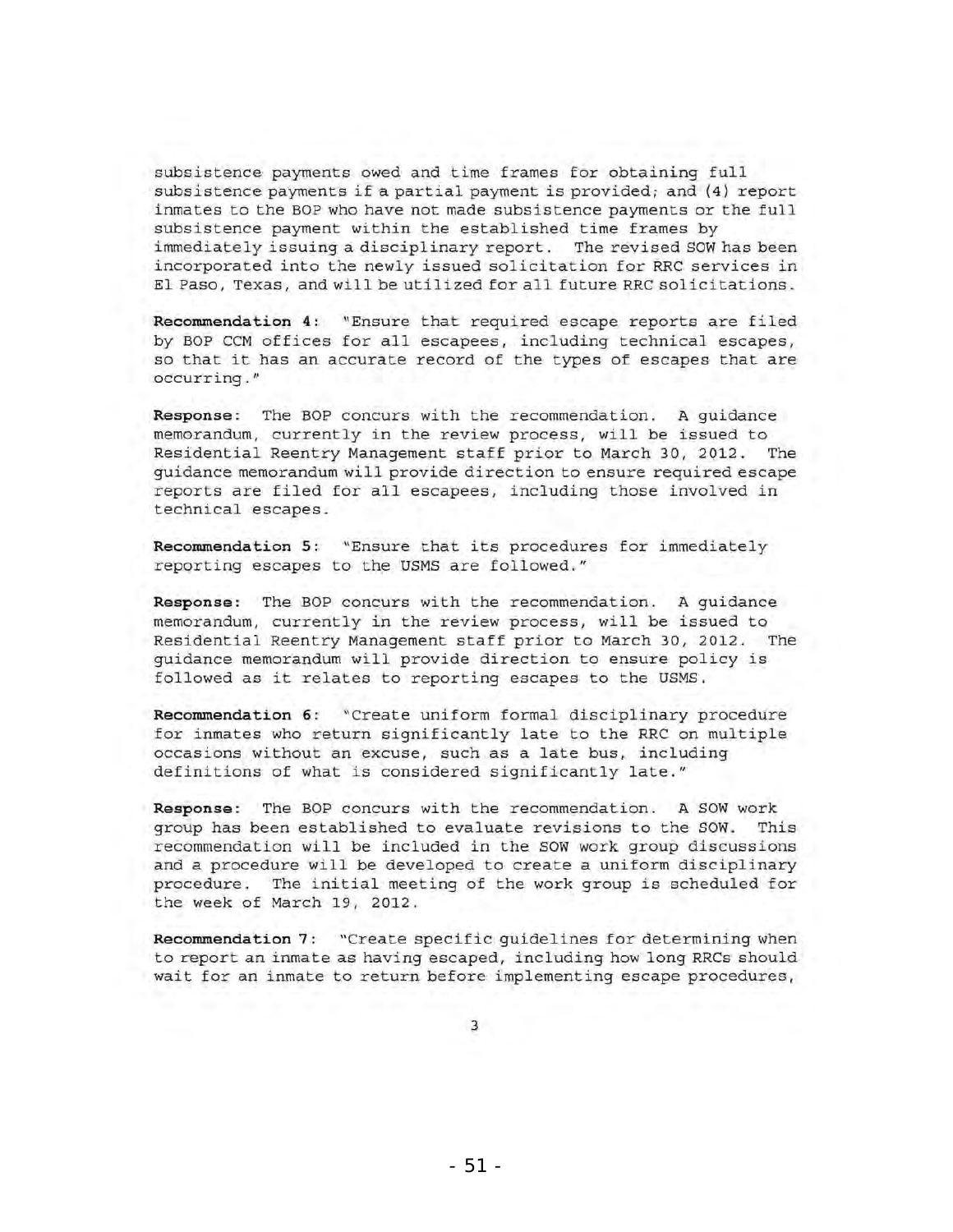and requiring that RRCs should document the reasons for an inmate's delay if the inmate subsequently returns to the facility."

Response: The BOP concurs with the recommendation. A quidance memorandum, currently in the review process, will be issued to Residential Reentry Management staff prior to March 30, 2012. The guidance memorandum will provide direction to ensure policy is followed as it relates to escape reporting requirements. Additionally, a SOW work group has been established to evaluate revisions to the SOW. The SOW work group discussions will include specific guidelines for escape reporting. The initial meeting of the work group is scheduled for the week of March 19, 2012.

Recommendation 8: "Require RRCs to submit copies of inmates' paystuhs, waivers, and subsistence payment collection receipts along with the monthly billings, which should be maintained by the BOP along with the approved invoices."

Response: The BOP concurs with the recommendation. A guidance memorandum, currently in the review process, will be issued to Residential Reentry Management (RRM) staff prior to March 30, 2012. The guidance memorandum directs the RRM staff to ensure RRCs submit copies of inmates' paystubs, waivers, and subsistence payment collection receipts along with the monthly billings. This documentation will be maintained with the approved invoices.

Recommendation 9: "Implement procedures for reviewing subsistence payments along with the monthly invoices and following up on inaccurate or uncollected subsistence payments."

Response: The BOP concurs with the recommendation. A quidance memorandum, currently in the review process, will be issued to Residential Reentry Management (RRM) staff prior to March 30, 2012. The guidance memorandum will remind RRM staff to follow established procedures in PS 7300.09, Community Corrections Manual, and T7300.01, Community Corrections Technical Reference Manual, for reviewing subsistence payments along with the monthly invoices and following up on inaccurate or uncollected subsistence payments.

Recommendation 10: "Develop guidelines for determining the materiality of issues identified during its monitoring in order to ensure that deficiencies are reported consistently. In addition, the BOP should modify its monitoring reports to describe incidents in enough detail that "significant deficiencies" are clearly distinguished from "areas of concern."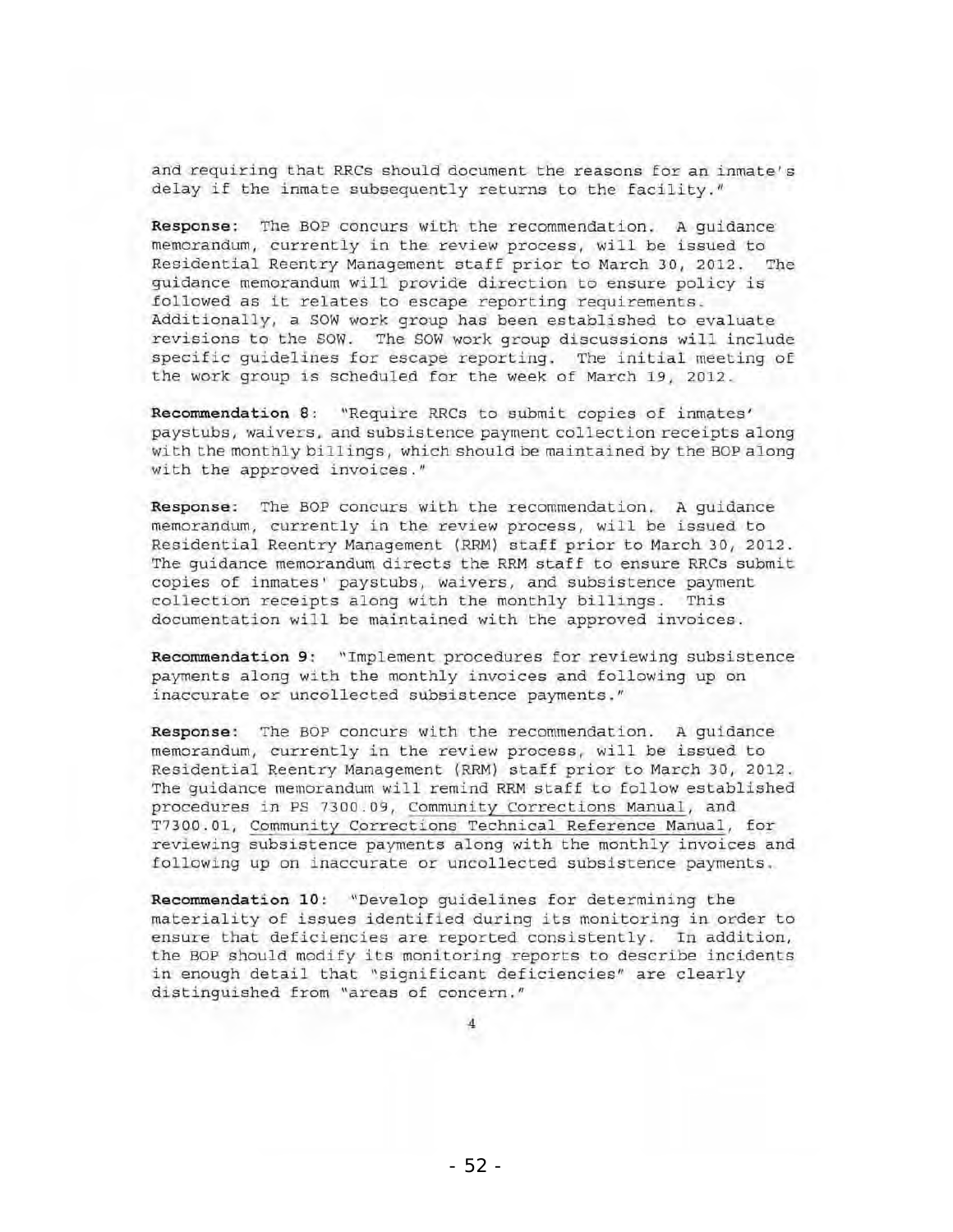Response: The BOP concurs with the recommendation. The "Full Monitoring Instrument" in PS 7300.09, Community Corrections Manual, will be revised to include a detailed description of deficiencies so significant incidents are clearly distinguished . Revisions to the monitoring instrument will require negotiation with the union. In the meantime, the guidance memorandum, currently in the review process, will be issued to Residential Reentry Management staff prior to March 20, 2012. The guidance memorandum will emphasize the importance of accurately documenting deficiencies and maintaining complete and accurate documentation. Additionally, it will remind staff to seek technical guidance from the Regional Management Team and review the program review guidelines.

If you have any questions regarding this response, please contact H. J. Marberry, Assistant Director, Program Review Division, at (202) 353-2302.

Attachment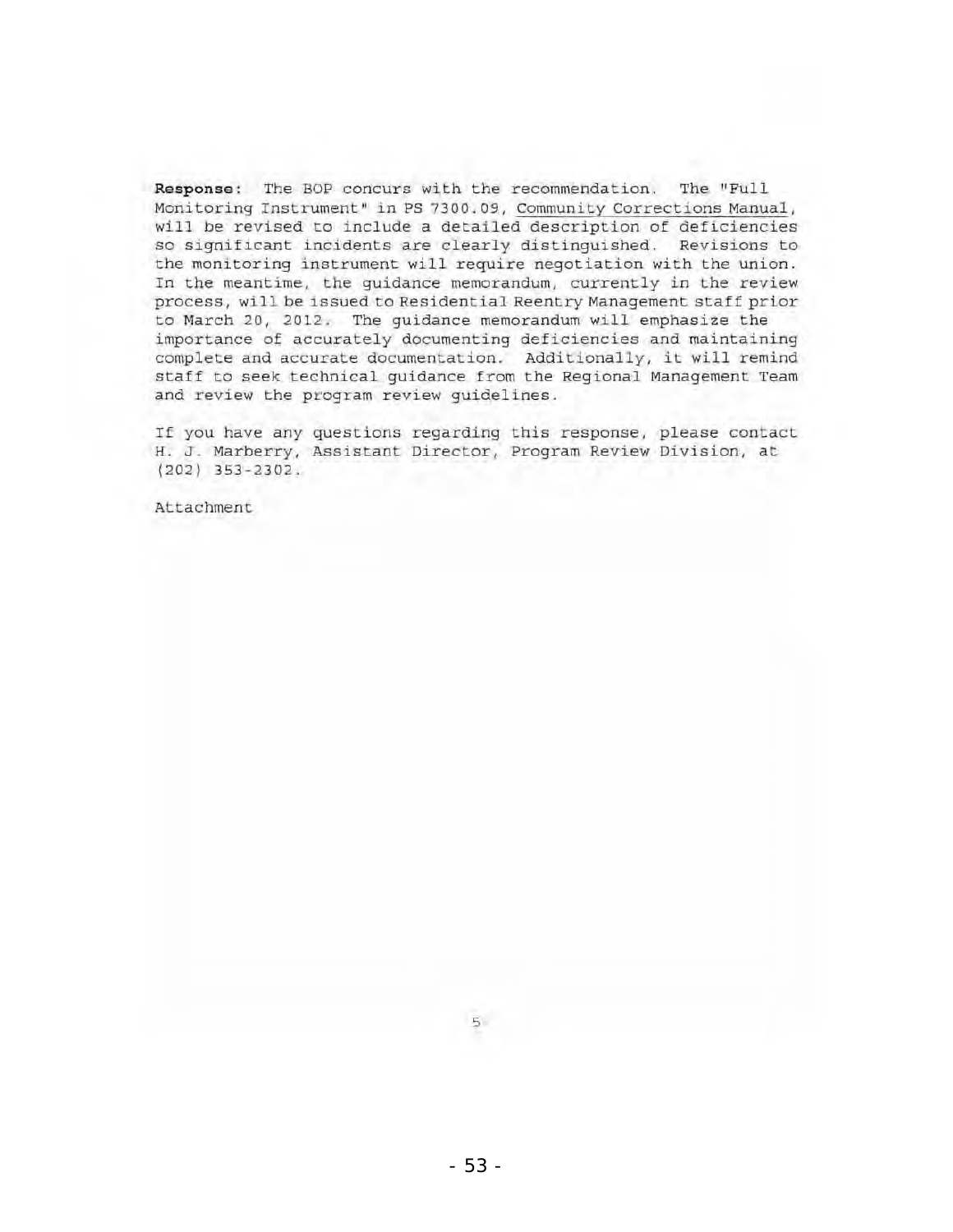# **OFFICE OF THE INSPECTOR GENERAL ANALYSIS AND SUMMARY OF ACTIONS NECESSARY TO CLOSE THE REPORT**

The OIG provided a draft of this audit report to the BOP. The BOP's response is incorporated in Appendix IV of this final report. The following provides the OIG analysis of the response and summary of actions necessary to close the report.

## **Recommendation Number:**

1. **Resolved.** The BOP concurred with our recommendation to enhance its monitoring procedures to ensure that RRCs: (1) perform all required drug and breathalyzer tests, (2) hold required disciplinary hearings for escapes, and (3) maintain complete and accurate documentation related to the performance of SOW requirements. The BOP stated in its response that a guidance memorandum will be issued to Residential Reentry Management staff which will provide direction to improve the BOP's current monitoring procedures.

This recommendation can be closed when we receive evidence of the guidance memorandum and that the memorandum has been issued to Residential Reentry Management staff.

2. Resolved. The BOP concurred with our recommendation to remedy the \$87,309 in questioned costs related to subsistence payments. The BOP stated in its response that the Contracting Officer will be issuing a demand for payment letter to each of the three identified contractors in March 2012.

This recommendation can be closed when we receive evidence that the \$87,309 in questioned costs have been remedied.

3. **Closed.** The BOP concurred with our recommendation to modify the SOW to provide detailed procedures for collecting, reporting, and documenting subsistence payments. The BOP stated in its response that the RRC SOW used for all new solicitations was revised on February 13, 2012, and provides detailed procedures for collecting, reporting, and documenting subsistence payments. The BOP provided a document containing the modified language in the SOW with its response to the draft report.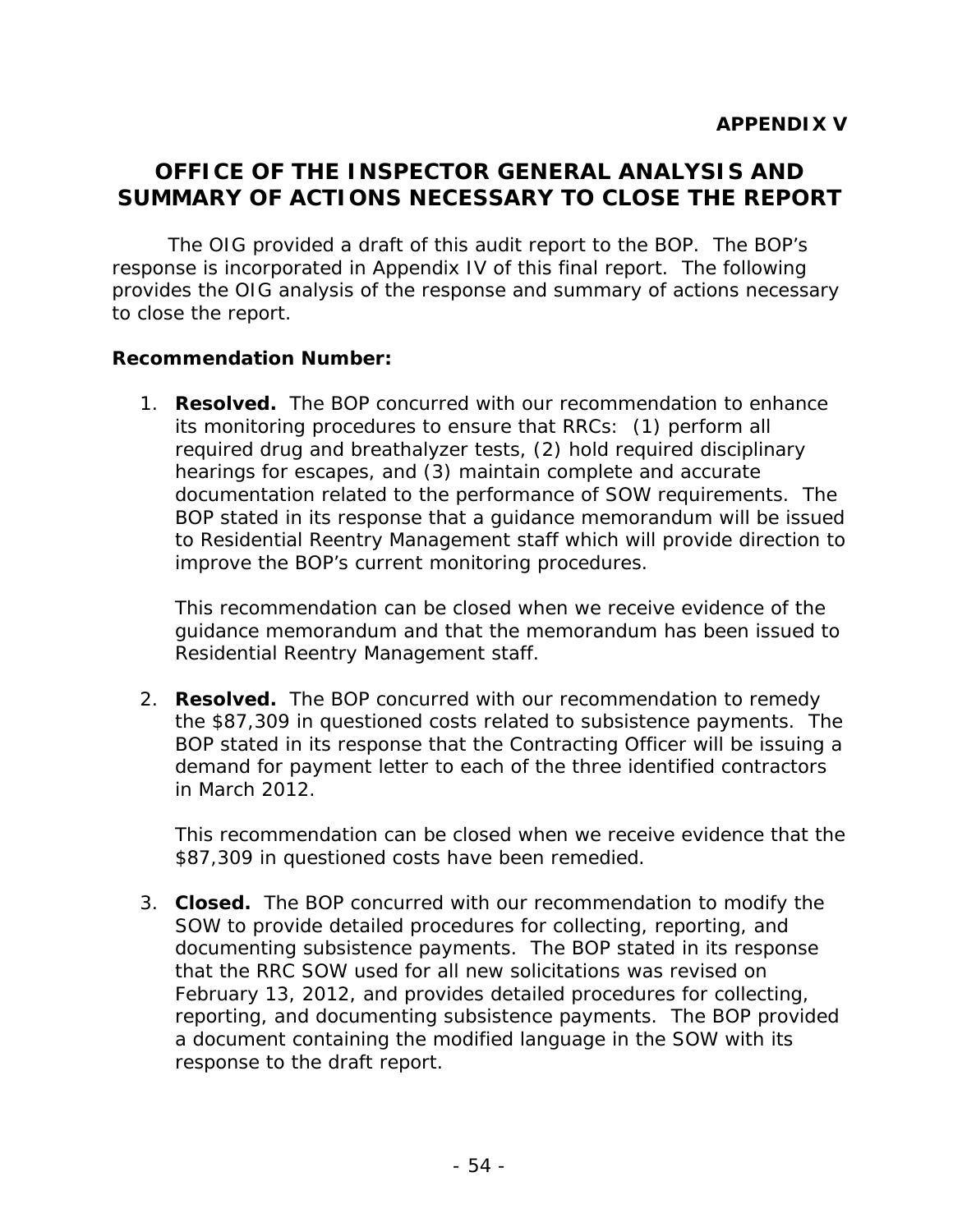We reviewed this documentation and determined this action adequately addressed our recommendation. Therefore, this recommendation is closed.

4. **Resolved.** The BOP concurred with our recommendation to ensure that required escape reports are filed by BOP CCM offices for all escapees, including technical escapes, so that it has an accurate record of the types of escapes that are occurring. The BOP stated in its response that a guidance memorandum will be issued to Residential Reentry Management staff which will provide direction to enhance required escape reports are filed for all escapees, including those involved in technical escapes.

This recommendation can be closed when we receive evidence of the guidance memorandum and that the memorandum has been issued to Residential Reentry Management staff.

5. **Resolved.** The BOP concurred with our recommendation to ensure that its procedures for immediately reporting escapes to the USMS are followed. The BOP stated in its response that a guidance memorandum will be issued to Residential Reentry Management staff which will provide direction to ensure policy is followed as it relates to reporting escapes to the USMS.

This recommendation can be closed when we receive evidence of the guidance memorandum and that the memorandum has been issued to Residential Reentry Management staff.

6. **Resolved.** The BOP concurred with our recommendation to create uniform formal disciplinary procedure for inmates who return significantly late to the RRC on multiple occasions without an excuse, including definitions of what is considered significantly late. The BOP stated in its response that a SOW work group has been established to evaluate revisions to the SOW. The BOP stated that this recommendation will be included in the SOW work group discussions and a procedure will be developed to create a uniform disciplinary procedure.

This recommendation can be closed when we receive evidence of the uniform formal disciplinary procedure.

7. **Resolved.** The BOP concurred with our recommendation to create specific guidelines for determining when to report an inmate as having escaped, including how long RRCs should wait for an inmate to return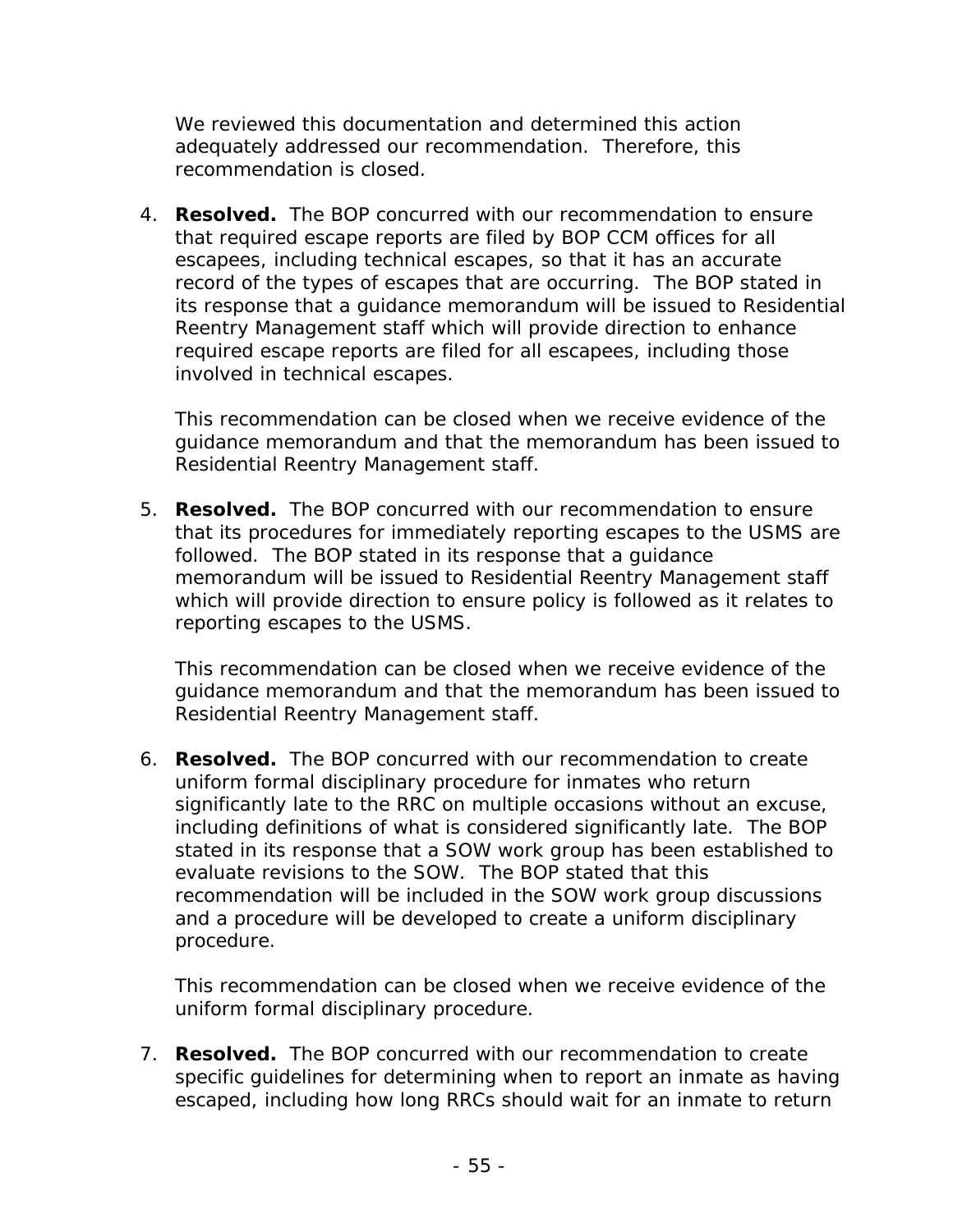before implementing escape procedures, and requiring that RRCs should document the reasons for an inmate's delay if the inmate subsequently returns to the facility. The BOP stated in its response that a guidance memorandum will be issued to Residential Reentry Management staff which will provide direction to ensure policy is followed as it related to escape reporting requirements.

This recommendation can be closed when we receive evidence of the guidance memorandum and that the memorandum has been issued to Residential Reentry Management staff.

8. **Resolved.** The BOP concurred with our recommendation to require RRCs to submit copies of inmates' paystubs, waivers, and subsistence payment collection receipts along with the monthly billings, which should be maintained by the BOP along with the approved invoices. The BOP stated in its response that a guidance memorandum will be issued to Residential Reentry Management staff which will direct the staff to ensure RRCs submit copies of inmates' paystubs, waivers, and subsistence payment collection receipts along with the monthly billings.

This recommendation can be closed when we receive evidence of the guidance memorandum and that the memorandum has been issued to Residential Reentry Management staff.

9. **Resolved.** The BOP concurred with our recommendation to implement procedures for reviewing subsistence payments along with the monthly invoices and following up on inaccurate or uncollected subsistence payments. The BOP stated in its response that a guidance memorandum will be issued to Residential Reentry Management staff which will remind staff to follow established procedures in PS 7300.09, Community Corrections Manual, and T7300.01, Community Corrections Technical Reference Manual, for reviewing subsistence payments along with the monthly invoices and following up on inaccurate or uncollected subsistence payments.

This recommendation can be closed when we receive evidence of the guidance memorandum and that the memorandum has been issued to Residential Reentry Management staff.

10. **Resolved.** The BOP concurred with our recommendation to develop guidelines for determining the materiality of issues identified during its monitoring in order to ensure that deficiencies are reported consistently, as well as modifying its monitoring reports to describe